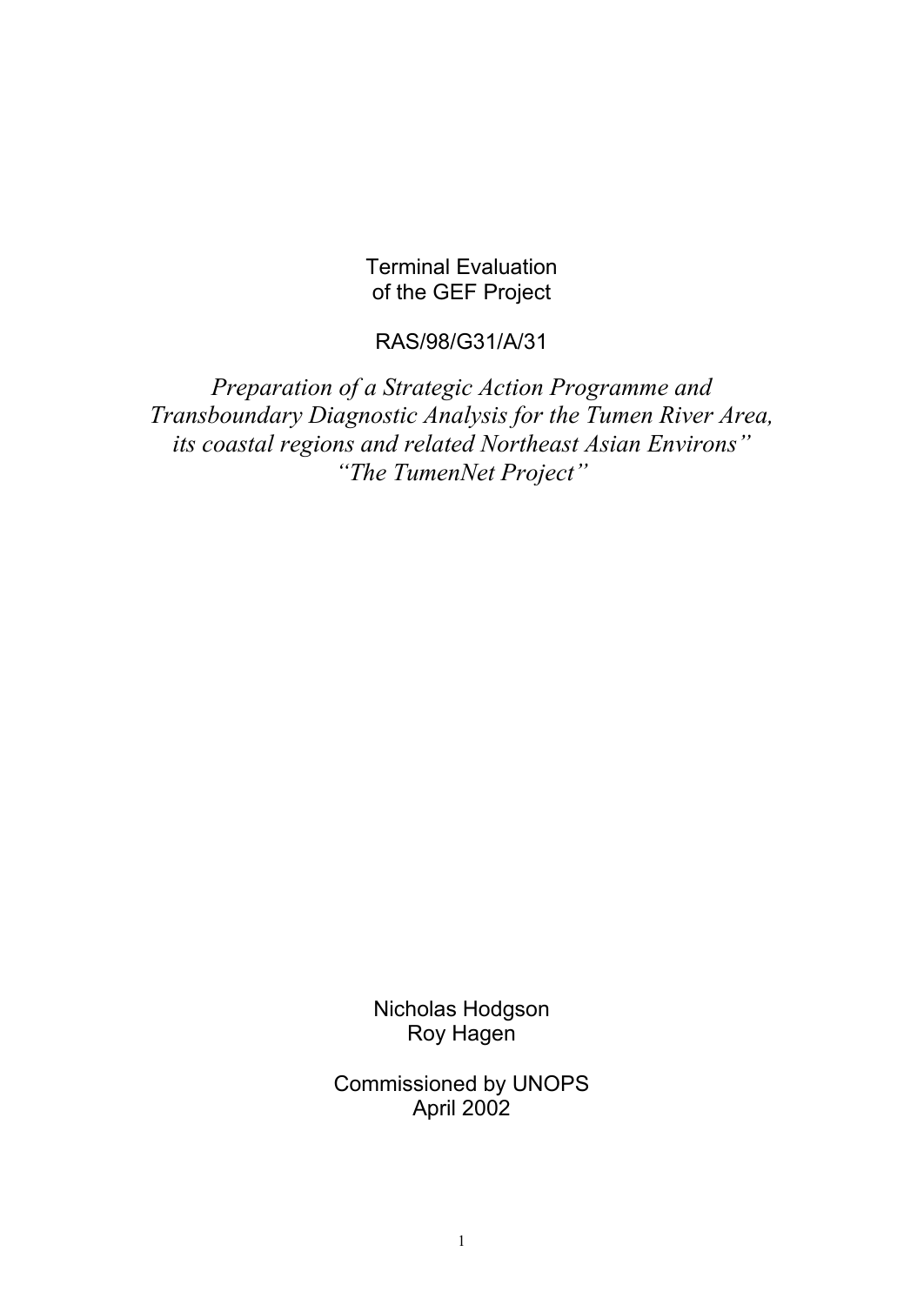| $\mathbf{1}$   |                                                                                   |  |  |  |  |
|----------------|-----------------------------------------------------------------------------------|--|--|--|--|
| 1.1            |                                                                                   |  |  |  |  |
| 1.2            |                                                                                   |  |  |  |  |
|                | 1.2.1                                                                             |  |  |  |  |
|                | 1.2.2                                                                             |  |  |  |  |
| $\overline{2}$ |                                                                                   |  |  |  |  |
| 2.1            |                                                                                   |  |  |  |  |
| 2.2            |                                                                                   |  |  |  |  |
| 2.3            |                                                                                   |  |  |  |  |
| 2.3.1          |                                                                                   |  |  |  |  |
| 2.3.2          |                                                                                   |  |  |  |  |
| 2.3.3          |                                                                                   |  |  |  |  |
| 2.4            |                                                                                   |  |  |  |  |
| 2.4.1          |                                                                                   |  |  |  |  |
| 2.4.2          |                                                                                   |  |  |  |  |
| 2.4.3          |                                                                                   |  |  |  |  |
| 2.4.4          |                                                                                   |  |  |  |  |
| 2.4.5          |                                                                                   |  |  |  |  |
| 2.4.6          |                                                                                   |  |  |  |  |
| 2.4.7          |                                                                                   |  |  |  |  |
| 2.4.8          |                                                                                   |  |  |  |  |
| 2.4.9          |                                                                                   |  |  |  |  |
| 2.5            |                                                                                   |  |  |  |  |
| 2.6            |                                                                                   |  |  |  |  |
| 2.6.1          |                                                                                   |  |  |  |  |
| 2.7            |                                                                                   |  |  |  |  |
| $\overline{3}$ |                                                                                   |  |  |  |  |
| 3.1            | Expansion of the Project Area to the Daurian Steppe and Mongolian Plateau Zones20 |  |  |  |  |
| 3.2            |                                                                                   |  |  |  |  |
| 3.3            |                                                                                   |  |  |  |  |
| 3.3.1          |                                                                                   |  |  |  |  |
| 4              |                                                                                   |  |  |  |  |
| 4.1            |                                                                                   |  |  |  |  |
| 4.2            |                                                                                   |  |  |  |  |
| 4.2.1          |                                                                                   |  |  |  |  |
| 4.2.2          |                                                                                   |  |  |  |  |
| 4.2.3          |                                                                                   |  |  |  |  |
| 4.2.4          |                                                                                   |  |  |  |  |
| 4.2.5          |                                                                                   |  |  |  |  |
| 4.2.6          |                                                                                   |  |  |  |  |
| 4.2.7          |                                                                                   |  |  |  |  |

Annex 1 Terms of Reference - Terminal Evaluation Mission

Annex 2 Actual Itinerary

Annex 3 List of Meetings and People Interviewed

Annex 4 Documents and Website Materials

Annex 5 TDA and SAP Concepts

Annex 6 Evaluation of the Project Design

Annex 7 Suggested Additional Project Activities

Annex 8 Recommendations for GEF IW and Biodiversity Projects

Annex 9 Development of Range Management on the Steppes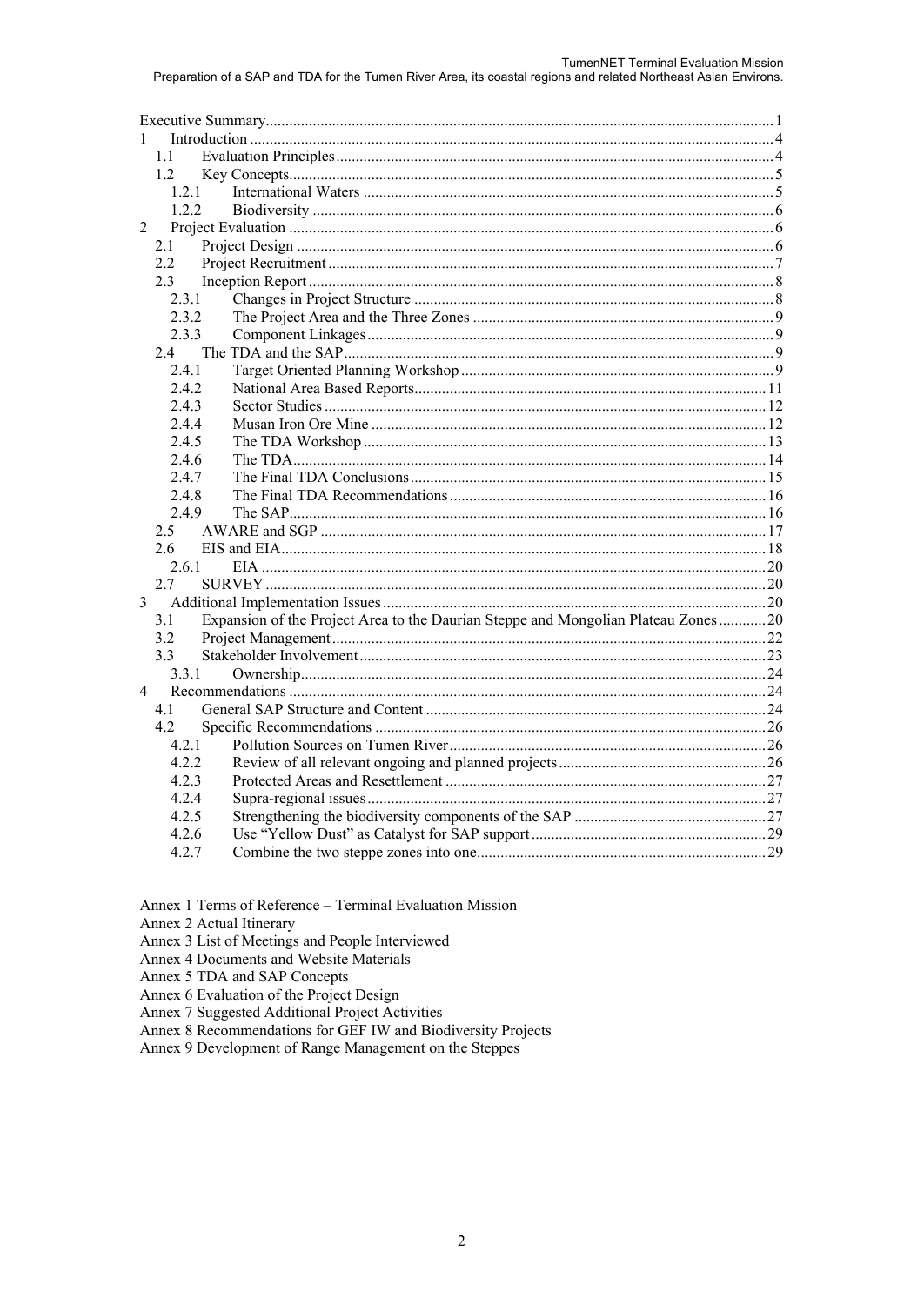# **Executive Summary**

This report is based on a review carried out between March and May 2002. Although officially a "Terminal Evaluation", the project was still very much active and had only just started preparing the SAP. As a result some of the comments in this report may no longer be relevant and some of the recommendations have already been adopted by the project.

The full title of the project is "Preparation of a SAP and TDA for the Tumen River Area, its coastal regions and related Northeast Asian Environs" (Strategic Action Programme and Transboundary Diagnostic Analysis). The project, now generally referred to as TumenNET, involves China, Russia, the Republic of Korea, Mongolia, and to a limited extent the Democratic Peoples Republic of Korea.

The project developed from a move by the five countries in the early 1990s to promote economic development in the newly demilitarised and opened up border zones between the countries. The Tumen River Area Development Programme was created to promote this. In 1995 the five countries signed three key documents, the "Agreement on the Establishment of the Consultative Commission for the Development of the Tumen River Economic Development Area and Northeast Asia", the "Agreement on the Establishment of the Coordinating Committee for the Development of the TREDA", and the "Memorandum of Understanding on Environmental Principles Governing the Tumen River Economic Development Area and Northeast Asia".

In 1997, a GEF/UNDP mission prepared a project brief primarily focused on international waters (IW), particularly the pollution affecting the Tumen River and Peter the Great Bay. There was a secondary focus on biodiversity, or rather the protection of key species, the Amur Leopard, the Siberian Tiger and the Mongolian Gazelle.

The design of this project is poor. The justification for GEF funding is weak, especially on global biodiversity values. The definition of the project area is extremely poor. The objectives and outputs are concerned mainly with the production of documents with little reference to content. Two of the major objectives and outputs are only weakly linked to the core outputs of the project. The risk analysis is unrealistically optimistic. Important recommendations from the STAP Review are largely ignored.

### **Preparing the TDA**

Project execution began in June 2000, with an inception tour of the countries by the Chief Technical Adviser. It was during this mission that weaknesses in the project design became apparent. The project area for interventions is not defined. The project interventions are loosely described as being the "Tumen River Area" extended with the inclusion of the Mongolian Gazelle to the eastern steppes of Mongolia. Two other key points were picked up in the inception report: DPRK had still not signed and the idea that data would be freely exchanged between countries was clearly optimistic. Both risks had been identified in the ProDoc, but had been assigned unrealistically low probabilities.

A key change made to the project following the Inception Report was the restructuring of the project into five components: the TDA, the SAP, Environmental Information Systems, Awareness Raising and Small Grants Programme. Each component was assigned to a Lead Agency in one of the participating countries to ensure full national ownership of the TDA/SAP process. Meanwhile, with the exception of EIS which was covered by a Chinese Expert recruited for practical reasons as a national consultant, the short term international consultancies were reduced to effectively just one aspect. This was the support of the process of developing the TDA through two regional workshops, the TOP workshop in November 2000 and the TDA workshop in August 2001. The TOP workshop was preceded by national training workshops to introduce the participants to the TDA and SAP concepts. Resources were then channelled to consultants from the region to support national capacity building and ensure greater national participation.

Following this first TOP workshop, the TDA Lead Agencies and the Partner Institutions were given contracts and subcontracts to prepare national and sectoral reports. Meanwhile, following the Inaugural Council Meeting, and a proposal by the PCU, the project area was formally expanded to include two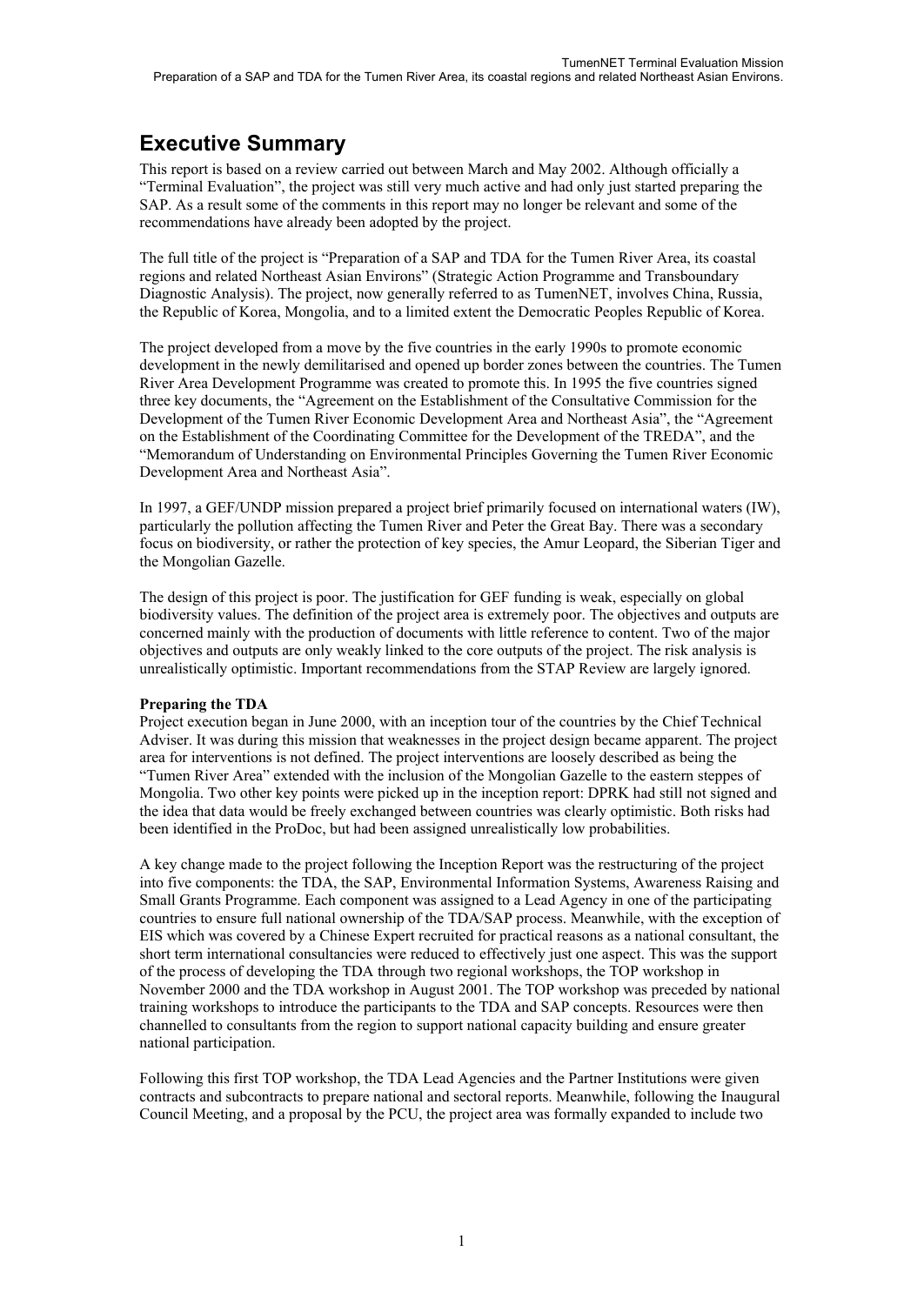transborder steppe zones in Mongolia – one overlapping with RF and one with PRC. This has resulted in the creation of three geographically specific planning Zones, the Tumen River Zone is geographically isolated from the Daurian Steppe Zone and the Mongolian Plateau Zone. A Supra-Regional Zone deals with aspects such as migratory birds and the wetlands they depend on.

As a result of this expansion, the project shifted from an initial focus on international waters to a predominant focus on biodiversity. The primary interest in the two steppe zones was strongly on biodiversity, and even in the Tumen River Zone, much of the attention evolved towards biodiversity rather than international waters. Unfortunately this shift has not been reflected in project inputs. None of the long-term or short-term technical advisors to the project have had expertise in the development of biodiversity conservation strategies, although some individuals have worked on the protection of flagship species. Furthermore, the national and sectoral reports prepared, with one exception, did not cover the Russian and Chinese portions of the new steppe zones.

The TDA workshop also did not reflect this change in focus from IW to biodiversity. The planning tools promoted were adapted from IW waters projects. Applied to biodiversity, they over-emphasised the transboundary nature of biodiversity interventions, although biodiversity issues are not inherently transboundary the way IW issues are. The TDA following the species focus in the ProDoc, almost completely missed the sustainable use aspects of biodiversity conservation and did not identify open access to grassland ecosystems of the steppe zones as the root cause of biodiversity loss and rangeland degradation on the steppes. The proposed biodiversity interventions of the TDA have focused on protected areas, despite the fact that this is the one component that several other on-going and developing biodiversity projects are addressing in the same zones.

Following the workshop, task forces were established to prepare the Zonal TDAs. Based on these, a final draft TDA was prepared by the Russian Lead Agency in February 2002. The national and sectoral reports and the diagnostic portion of the TDA are fundamentally sound documents. The TDA still identifies pollution in the Tumen River as being the biggest issue to be addressed by the SAP

This TDA workshop also made the first formal move to bring political decision makers into the evaluation process, which up to then had been led by scientific research institutions, although of course there was already political representation on the Council – the project Steering Committee. The Governors of the provinces in the three direct intervention zones were invited to the TDA, and those from Russia and Mongolia signed a Memorandum of Understanding on the Environment. Since then China has also signed on to this Governors initiative. This involvement has been a good strategic move by the project.

With the completion of the TDA, the process of developing the SAP has now started. The Lead Agency is in ROK. The PCU sees the SAP as being politically driven, involving multi-lateral and bi-lateral negotiations to establish priority actions. However, the Evaluation Team strongly recommend the continued involvement of technicians and planners responsible for drawing up the TDA

#### **Recommendations for Finalising the SAP**

This is the most critical stage of the project. The SAP is the only document that needs to be formally signed by the member countries – all other reports are working documents. The signing of the SAP is the one key political act that commits the member governments to undertake the specific actions identified in the SAP. Once signed, SAP implementation once again becomes a primarily technical exercise.

The project has now achieved a major breakthrough with the agreement of DPRK to participate in the development of national components for the SAP and in the final signing ceremony.

The logic of the TDA/SAP process is that the TDA identifies the priority environmental problems that need to be resolved and indicates the priority areas for intervention, while the SAP then takes these regional priorities as the basis for developing a programme of specific actions. In the event the TDA did not formally rank the environmental problems, but is still very clear in the text as to what the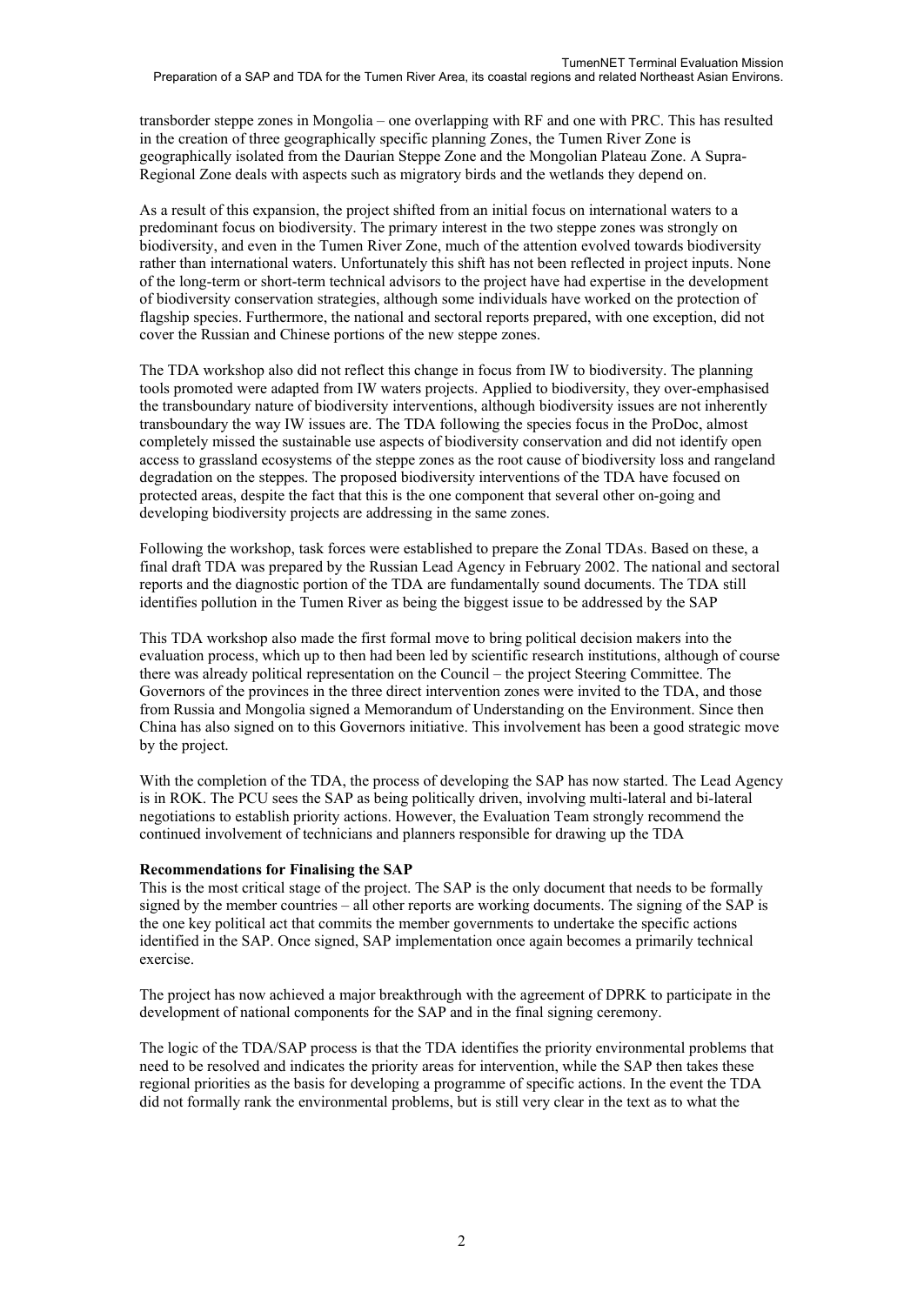priority environmental issues are. The TDA Lead and Partner Agencies, with the support of the PCU, should review the TDA and provide guidance on the priorities that need to be addressed in the SAP.

The SAP, with the guidance of the National policy agencies, must then identify specific direct actions to address major international waters and biodiversity issues identified in the TDA, or give a good reason for not doing so. These actions should be regionally prioritised, primarily national, site specific, costed and with defined responsibilities for implementation. Given the emphasis that on water pollution that underlies the whole project and is reiterated in the TDA and the national area reports, it is critical that the SAP includes concrete actions to address specific pollution sources in the Tument River.

The PCU, with the support of the Lead Agency and the national partners should review all ongoing and planned projects that cover international waters and biodiversity conservation in the project zones. It is critical that the SAP actions do not duplicate what is already covered, but rather refer to these projects and propose actions in other priority areas.

So far the project emphasis on biodiversity conservation is primarily species based and focused on protected area. The project needs to carry out a gap analysis on the adequacy of ecosystem coverage of the existing system of protected areas, and also focus on the sustainable use of biodiversity, and adjust the emphasis in the SAP accordingly. The project should note that under GEF guidelines "transboundary" is not a criteria for biodiversity interventions. The project should also be aware of the resettlement implications of interventions in both existing and new PAs.

The biggest potential for sustainable use strategies is the grassland steppes, most of the biodiversity is found outside the PAs and yet all former management systems have broken down. The degradation of the grasslands is the key factor leading to the regional problem of the "Yellow Dust". The SAP can use this issue as a major catalyst for regional cooperation and support to interventions in the steppes.

It is recommended that the TumenNET countries consider combining the Daurian Steppe and the Mongolian Plateau Zones into one single Steppe Zones.

#### **Awareness and Environmental Information Systems**

As in the project design, these two components were basically developed as tools to support the future implementation of the SAP. The AWARE component has been successful both in general public awareness campaigns, using the mass media, and in more directed campaigns using the small grants programme. It has also been effective in raising the awareness among project partners.

The EIS is now seen as a general project awareness tool to be continued after the present project period, with the following objectives:

- Environmental status understanding;
- Environmental awareness education;
- Help investment decision making;
- Help environment exploitation

This complements the PCU website and will ultimately replace some of it's functions. However, more work is required before the country and regional systems are fully functional. One aspect that needs clarifying is what information will need to be shared to support implementation of the SAP. This can only be established once the actions have been decided.

#### **Project Ownership and Stakeholder Involvement**

The PCU has emphasised strong stakeholder involvement in the preparation of the TDA and the SAP, and as a result there is a real feeling of ownership of the project. However, full public participation in the planning process that was called for in the ProDoc was never really an option at this planning level or in a two year project period but has been achieved to the extent possible.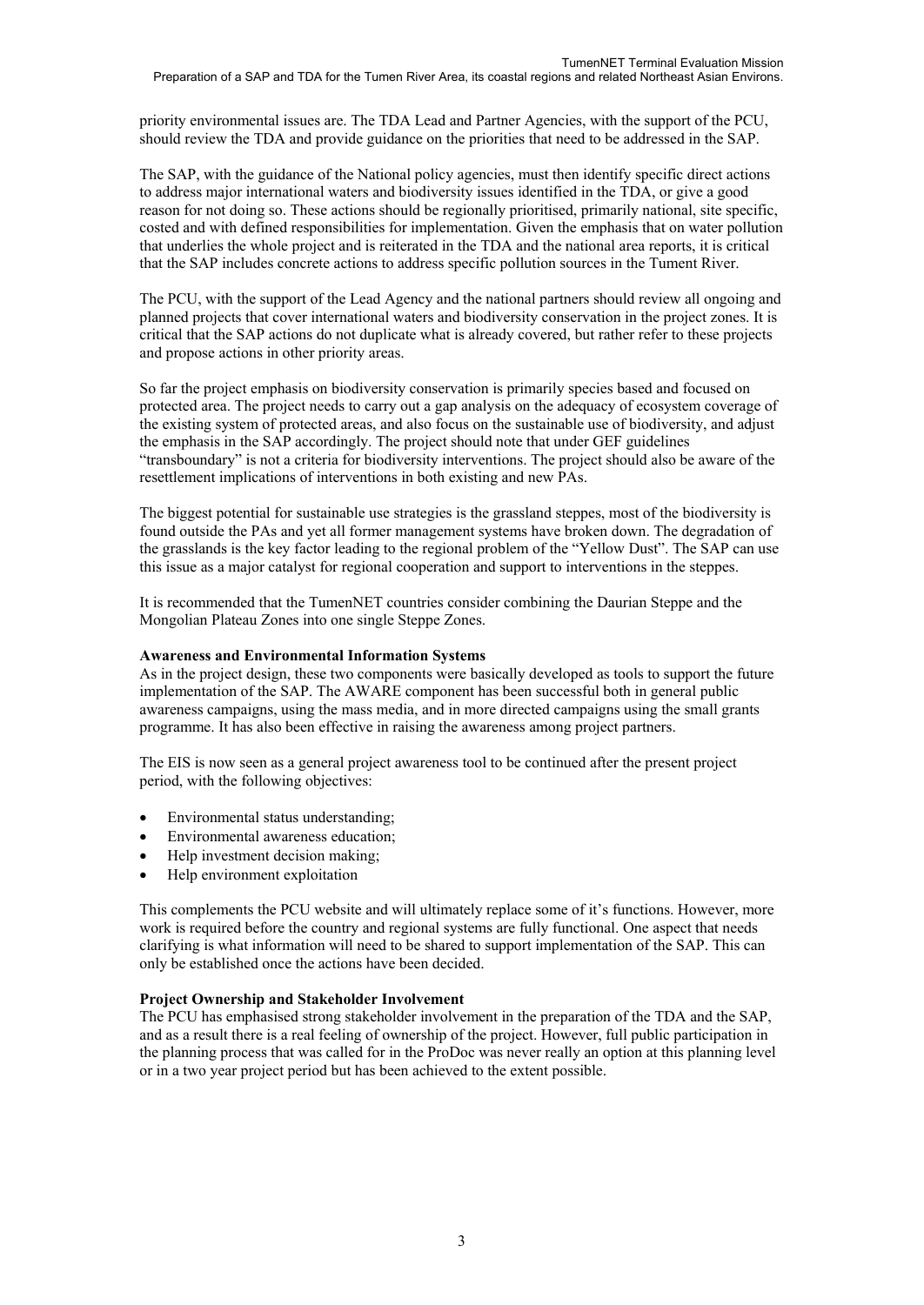# **1 Introduction**

This project has developed out of a dramatic and rapidly evolving political and economic environment in the Northeast Asia Region. With the break-up of the USSR and the creation of the Russian Federation (RF) in the late 1980s and early 90s, tension eased between Russia, the Democratic Republic of Korea (DPRK) and the Peoples Republic of China (PRC).

The Tumen River Area, the geographic centre of this political rapprochement, with the easing of border restrictions, was seen as a major focus for international cooperation and economic development, a free trade zone and major urban centre. It was speculated that the area could perhaps even develop into the equivalent of a new Hong Kong. There were discussions of \$30 billion in investments.

It was against this background that the Tumen River Area Development Programme (TRADP) was initiated in 1991. Supported by UNDP, TRADP also brought in the Republic of Korea and Mongolia as partners in economic development.

In December 1995 the five countries signed three key documents establishing a framework for formal cooperation on economic and environmental issues:

- Agreement on the Establishment of the Consultative Commission for the Development of the Tumen River Economic Development Area and Northeast Asia
- Agreement on the Establishment of the Coordinating Committee for the Development of the TREDA
- Memorandum of Understanding on Environmental Principles Governing the Tumen River Economic Development Area and Northeast Asia

TRADP requested support from GEF in addressing the environmental problems of for the Tumen River Area. In 1997 a GEF Fact Finding Mission prepared a preliminary Transboundary Diagnostic Analysis (TDA) and, following two regional workshops, a Project Brief.

Following approval of GEF funding, UNDP then prepared a Project Document (ProDoc). With the exception of DPRK, this was signed in 1999. The project was primarily focused on international waters problems, especially the pollution of the Tumen River and Peter the Great Bay. Biodiversity was a secondary focus in the design, concentrating on the protection of key species, especially the Siberian Tiger, the Amur Leopard and the Mongolian Gazelle.

Project execution began in 2000. By this time TRADP was into its third funding phase. Investment in the region had been much less dramatic than expected, at around \$1.5 billion. It had become clear that economic development would be slower than expected and national political focus had shifted away to other areas. However, the problems of the pollution of a shared river and the threats to tigers and leopards that had originally triggered the development of the SAP project, remained.

# *1.1 Evaluation Principles*

This evaluation is referred to as the Terminal Evaluation Mission. However, the project has brought forward the timing of the mission so that the mission also has the potential to feed recommendations into the final development of the Strategic Action Plan (the SAP). The TOR for this evaluation are presented in Annex 1.

The Evaluation Team have used the ProDoc as the main document against which to review the project, as this was the document signed by the participating countries (with, to date, the exception of DPRK).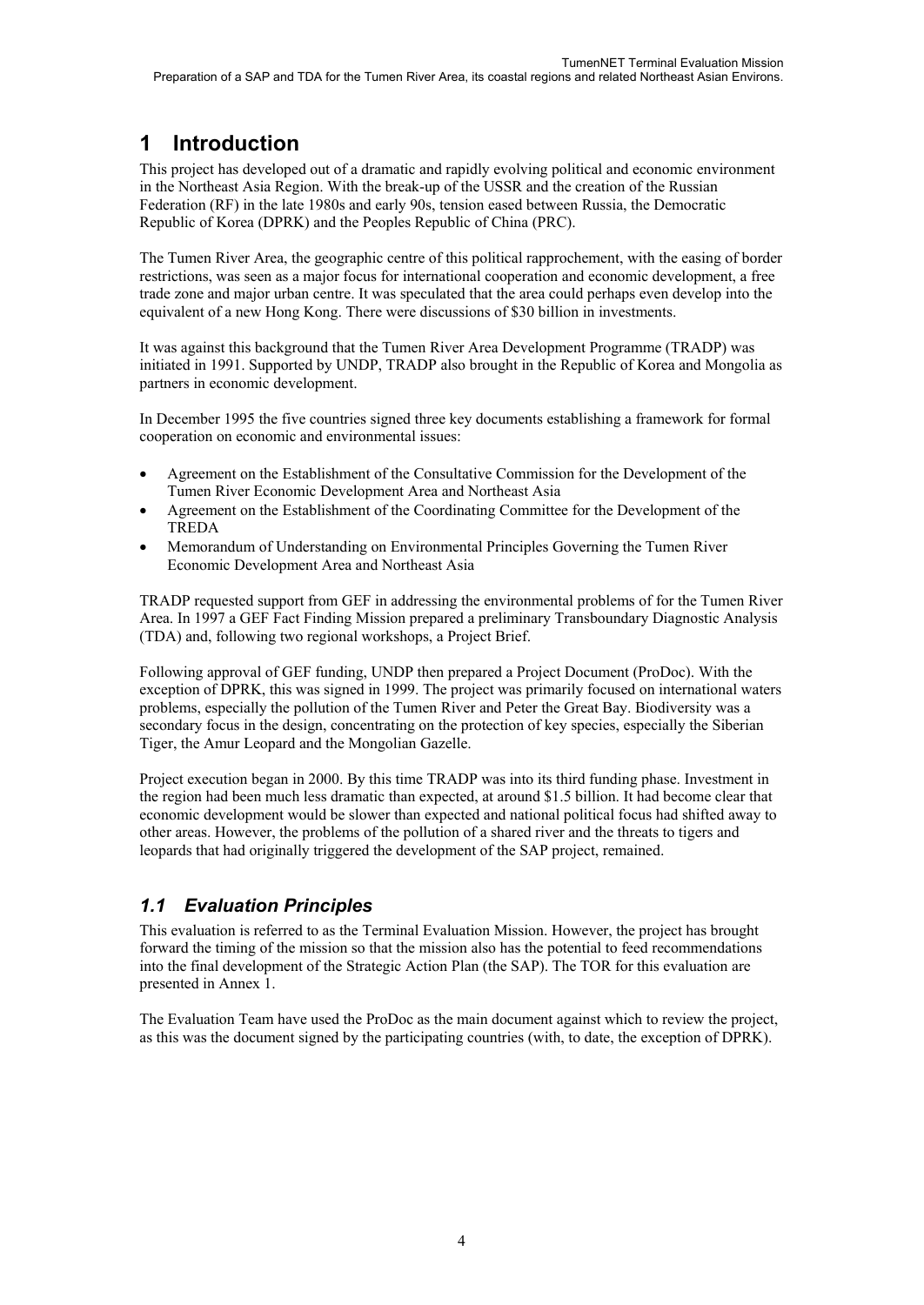# *1.2 Key Concepts*

When designed, the project fell principally under the GEF International Waters Focal Area, and secondarily under the Biodiversity Focal Area. The International Waters focal area specifically addresses the "degradation of the quality of transboundary water resources, caused mainly by pollution from land-based activities…". By the time of the evaluation, the emphasis has shifted to focus more strongly on biodiversity.

The project is classified under GEF's Integrated Land and Water Multiple Focal Area Operational Programme. These projects focus on integrated approaches to the use of better land and water resource management practices on an area-wide basis. However "Global benefits" are often produced in other GEF focal areas, in this case under Biodiversity.

## **1.2.1 International Waters**

Based on GEF guidance for IW and biodiversity projects, and based on the collective experience of the Evaluation Team members in these areas, the following key points were developed for use in evaluating this review:

## **The Transboundary Diagnostic Analysis (TDA) for IW**

- We would expect an evaluation of the water quality status of the international water bodies, this should include all point sources and non-point sources of pollution.
- The evaluation should include the impacts of land degradation.
- The evaluation should include the impacts of water extraction and water storage on stream flow.
- The impacts of pollution and flow change on biodiversity and human health should be established.
- A critical factor is that the TDA should rank the significance of these existing threats.
- In line with the ProDoc and the GEF Operational Programme, the TDA should include an evaluation of threats from ongoing and planned economic investment and related social changes.

## **The SAP**

- We would expect the SAP to identify specific actions to address the threats identified in the TDA. These actions should be prioritised in line with the ranking of the threats in the TDA.
- In the majority of cases, as the sources of these threats are country specific pollution sources, the prioritised actions should be national ones.
- We would expect the SAP to include a proposal for a management structure to coordinate the proposed activities and act as a communication channel between participating countries as necessary.
- The SAP should also include proposals for reviewing the impact of national and regional interventions and environmental changes, and for reviewing the TDA and modifying the SAP.

### **The Process**

The GEF emphasises the participatory nature of developing the TDA and the SAP, and that the formulation of the SAP is the responsibility of the collaborating governments and national/regional stakeholders.

- We would expect key stakeholders to have been identified through a stakeholder analysis, or social assessment, as well as the levels at which their involvement will be critical and the means to ensure their effective participation.
- Stakeholder groups to include some or all of the following community representatives, NGOs, private business, resource users and managers, scientists, local government and political representation.
- The stakeholders should be actively involved in the analysis of the problems and in the identification of priority actions to resolve identified issues.
- We would expect there to be demonstrated continuity between the stakeholder involvement in the preparation of the TDA and the SAP.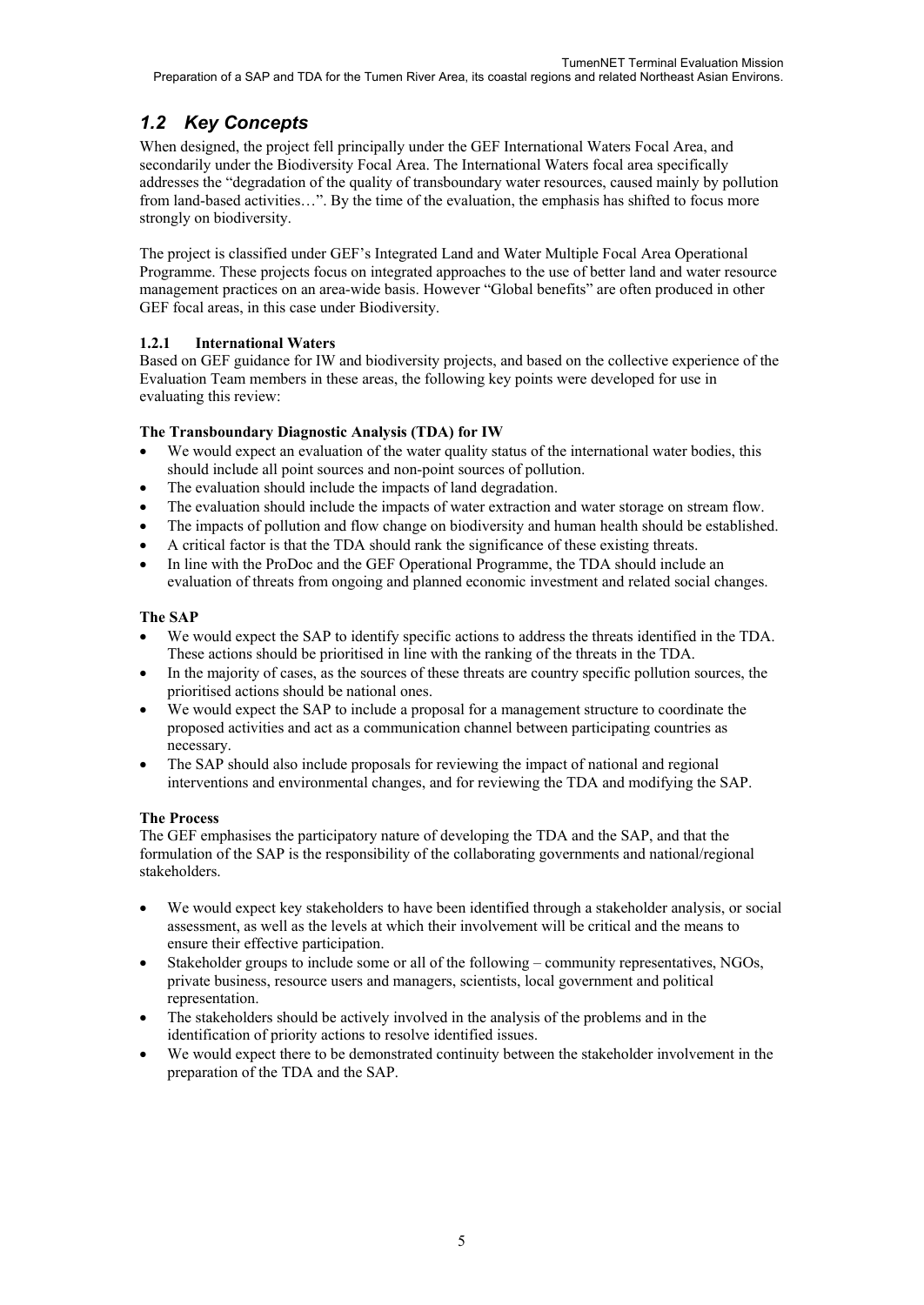### **1.2.2 Biodiversity**

The other GEF focal area for this project is biodiversity. While recognising the constraints placed on project implementation by the ProDoc, in terms of the focus of the Biodiversity components on flagship species and their habitats, this review, in line with the STAP comments on the proposal have looked at the wider aspects of biodiversity conservation.

Key points used for evaluating the biodiversity portions of this project are as follows:

- The emphasis should be on *in situ* conservation of ecosystems rather than on species. This is supported by the CBD, the GEF Operational Strategy and the UNDP/GEF Guidelines for the Development of National Biodiversity Strategies. We would expect analysis of biodiversity to be done largely on an ecosystem basis.
- For the Tumen Project area, we would hope to find a spatial analysis of the location and areal extent of the natural ecosystems over the project area, employing a commonly agreed system of classification of ecosystems/habitat types.
- We would hope to find a definition of biodiversity conservation priorities, both regional and national, by ecosystem/habitat types.
- We would hope to find an identification of threats and an analysis of the direct and indirect causes of the threats.
- In situ biodiversity conservation can be achieved through protected areas or through sustainable use systems or combinations of the two. In the Tumen Project, we would look for a balanced analysis of the adequacy of the existing protected area networks and the adequacy and sustainability of existing use systems.
- We would hope to find this analysis in the form of a gap analysis comparing the areal extent/location of ecosystems with the adequacy of coverage of protected areas/gazetted areas/management areas for each ecosystem
- We would hope to find an analysis of the institutional/human resource/sustainable financing capacities for protected areas and for sustainable use systems.

# **2 Project Evaluation**

The ProDoc was signed by PRC in June 1999 and faxed agreements were received from Mongolia later in June, from ROK in July and from the RF in September, and countersigned by UNDP and UNOPS in October. DPRK did not sign up to the document.

However, there were then further delays in the recruitment of the CTA and the project eventually became operational with the arrival of the CTA in June 2000.

# *2.1 Project Design*

The design of this project was poorly done. The justification for GEF funding is weak, especially on global biodiversity values. The definition of the project area is extremely poor. The objectives and outputs are concerned mainly with the production of documents with little reference to content. Two of the major objectives and outputs are only weakly linked to the core outputs of the project. The risk analysis is unrealistically optimistic. Important recommendations from the STAP Review are largely ignored.

The badly polluted Tumen River provides a clear justification for the international waters focus of the project. The justification for biodiversity is very weakly made and contains errors. Although CBD and GEF guidance stresses the need to focus on conservation of ecosystems, the design focus is on species.

The definition of the limits of the project area in the ProDoc is hopelessly confused, contradictory and imprecise. The area covered by the different descriptions varies by a factor of about 20 to 1. The project design applies tools that were developed for IW projects (TDA and SAP), to biodiversity conservation. This has given the false impression that biodiversity must be dealt with as a transboundary issue.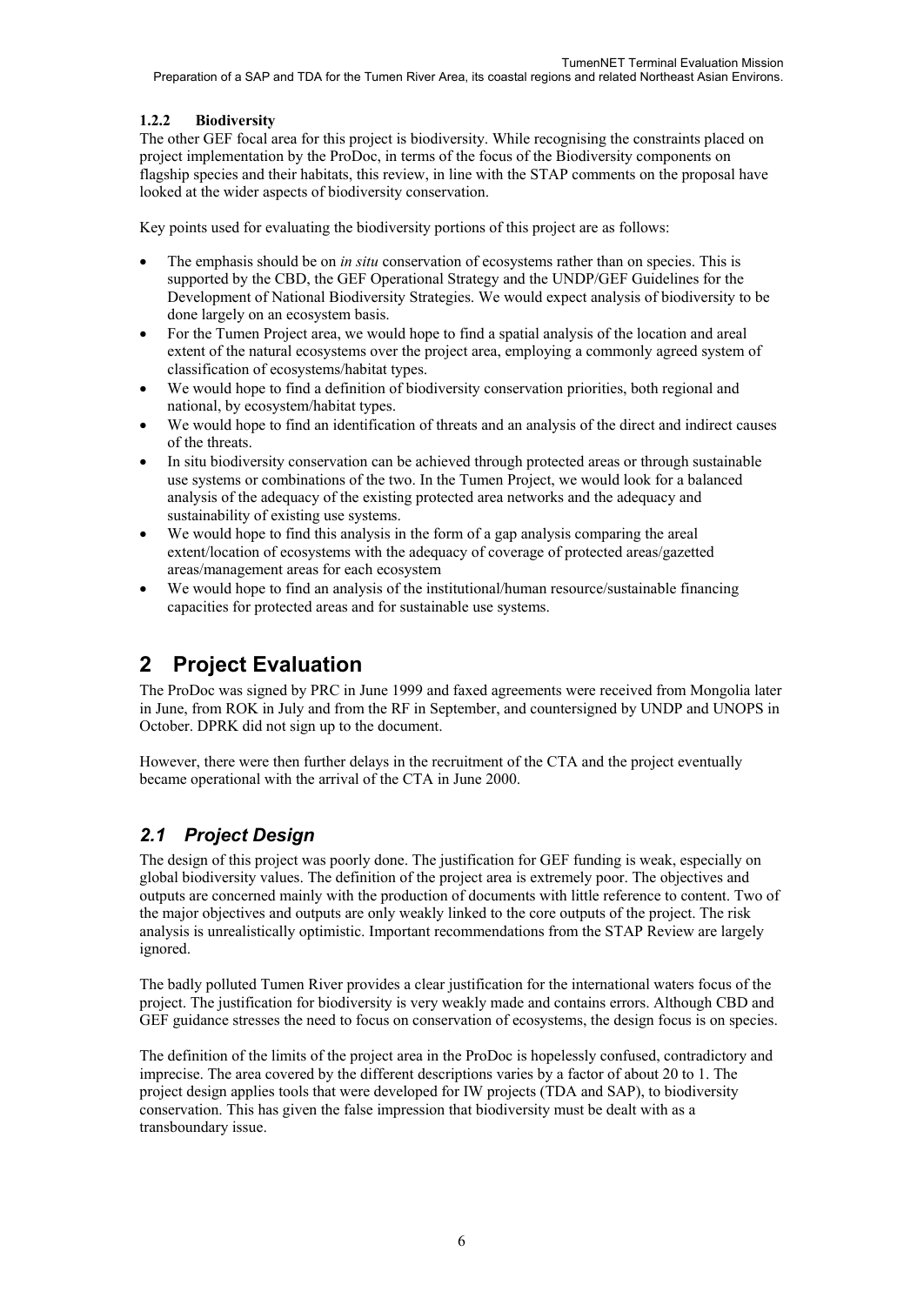The design stresses process over content The key outputs of the project are the TDA and the SAP, but the design does not define what the content of these outputs should be. Of the four Immediate Objectives of the project, two are directly related to these core outputs. The objectives involving awareness raising and environmental information systems are primarily independent activities not strategically linked to the core outputs of the project.

The assessment of risks was unrealistically optimistic. GEF Scientific and Technical Advisory Panel review recommended increasing the emphasis on the conservation on ecosystems and on sustainable use of biodiversity, but these comments were not incorporated into project design.

A much more thorough analysis of the project design is presented in Annex 6, "Evaluation of Project Design

# *2.2 Project Recruitment*

The ProDoc proposes a project management structure with a regional coordination unit, currently referred to as the Project Coordination Unit (PCU), staffed by an internationally recruited Chief Technical Adviser (CTA) and regionally recruited Programme Officer (PO) and Communication Specialist.

The project was also expected to recruit a range of short-term international consultants to give technical inputs to the national and regional working groups, act as resource persons, and give methodological guidance in organising consultation meetings and planning workshops.

The TORs for the CTA emphasise the need for considerable experience in international work in environmental policy and natural resources and an understanding of the related practical and political issues. "Advanced degree in Environmental Studies or other relevant fields. Demonstrated practical understanding of development processes. At least fifteen years of broad experience in international work involving environmental policy and natural resources management. Substantial experience in developing strategies in biodiversity conservation and international waters protection. Demonstrated understanding of the practical and political issues related to natural resources management. Experience in the five participating countries desirable. Proven ability of good coordination and negotiation skills to deal with a multi-cultural working environment of five government counterparts and various international/ national consultants."

The CTA is responsible for the overall execution of the project under the supervision of the UNDP Beijing Office. His duties are however, primarily managerial.

The TORs for the PO require experience in project implementation and management in the field of natural resources management. The duties of the PO are even more specifically managerial, "…mainly be responsible for organising and coordinating workshops and study tour(s)".

The TORs of the Communication Specialist relate to the management of the Environmental Awareness-raising Programme and the supervision of the Small Grants Programme

The ProDoc identifies the need for International Consultants in the following fields:

- Environmental Database/ Training Programme
- Awareness-raising Programme
- Area-based Studies to provide methodological and technical assistance in planning.
- Sector Studies and Workshops to provide technical guidance to prepare Sector Studies and help organise Sector Workshops.
- Target Oriented Planning (TOP) and SAP (Logical Framework)
- Environmental Information System and EIA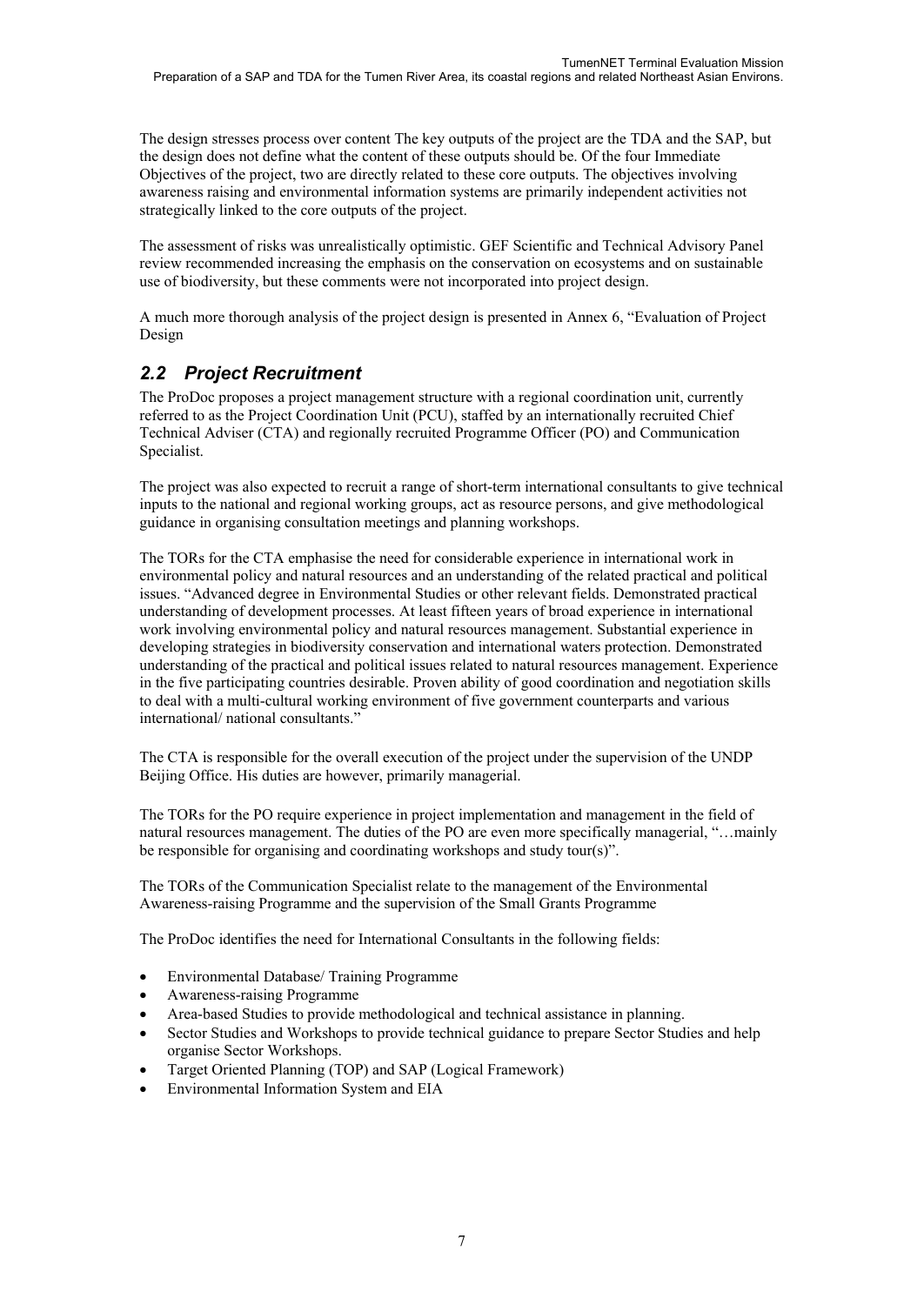None of the profiles of the short-term consultants listed above call for a technical background that specifically relates to the content of biodiversity or international waters strategies. Following the Inception Report, a decision was made to shift the structure of TA inputs. With the exception of the EIS component where the decision was made that the most appropriate regional consultant was a Chinese national, then recruited as a national consultant, the project decided to recruit short-term international expertise for only two components, the TOP workshop and secondly the TDA planning workshop. These workshops focused on the process of developing the TDA and the SAP and defined the scope of the background studies.

UNOPS recruited a CTA with considerable experience of policy development and a wide knowledge of the political realities of working in the region. The CTA is clearly an exceptional project manager and has kept the project moving despite the complexities of dealing with five governments and institutional systems with very different socio-cultural and political environments.

**However, it is apparent that while the CTA has provided guidance on strategies promoting the institutional process of developing the TDA and the SAP, there has been so far little guidance on developing strategies for resolving threats to biodiversity or international waters. Nor has this been provided by the PO or by any of the short-term international consultants actually recruited. This is perhaps, an issue that can now be addressed in the final development of the SAP.**

## *2.3 Inception Report*

The project establishment phase commenced with the arrival of the CTA on 19 June 2000 and the arrival of the program officer on 26 June 2000. A project inception mission to the five countries was conducted from 24 July to 18 August and an inception workshop was held on 22 / 23 August. The Inception Report is dated September 2000.

The Inception Report notes that DPRK had still not signed up to the ProDoc and that this refusal introduces a considerable risk factor. "Approximately 30% of the Tumen River Basin lies in DPRK territory, as well as half of the coastal marine areas, and their exclusion will raise the question of the technical authority and the long-term regional impact of the SAP".

The second major issue is that it was already apparent that the release and sharing of geographic and water pollution data would pose a special problem. The report states that "Many data are therefore still subject to restrictions and while national governments have agreed to make relevant data available, the litmus test will come when provincial and local government authorities will have to implement that ruling and actually release data".

Two of the risks identified in the ProDoc as medium to low and low were already causing concern.

### **2.3.1 Changes in Project Structure**

Following consultation with the partner countries, the PCU took a strategic decision to shift from the use of international consultants to the selection of Lead Agencies from within the Region. Each Lead Agency would provide technical expertise to the National Partner Institutions working on the TDA and SAP and the Awareness Programme and EIS.

The justification for this is that since the original project design in 1997, "…the situation has changed and that a high level of technical expertise is now available in the region".

The PCU identified five project components and lead agencies, with one lead agency in each country.

| Project Component | Lead Agency                                                        |
|-------------------|--------------------------------------------------------------------|
| <b>TDA</b>        | Far Eastern Branch of the Russian Academy of Sciences, Vladivostok |
| <b>SAP</b>        | Global Environment Office, Ministry of Environment, Seoul          |
| EIS.              | Jilin Provincial Institute for Environmental Protection, Changchun |
| AWARE and SGP     | Mongolian Nature & Environment Consortium, Ulaanbaatar             |
| <b>SURVEY</b>     | National Coordination Committee on Environment, Pyongyang          |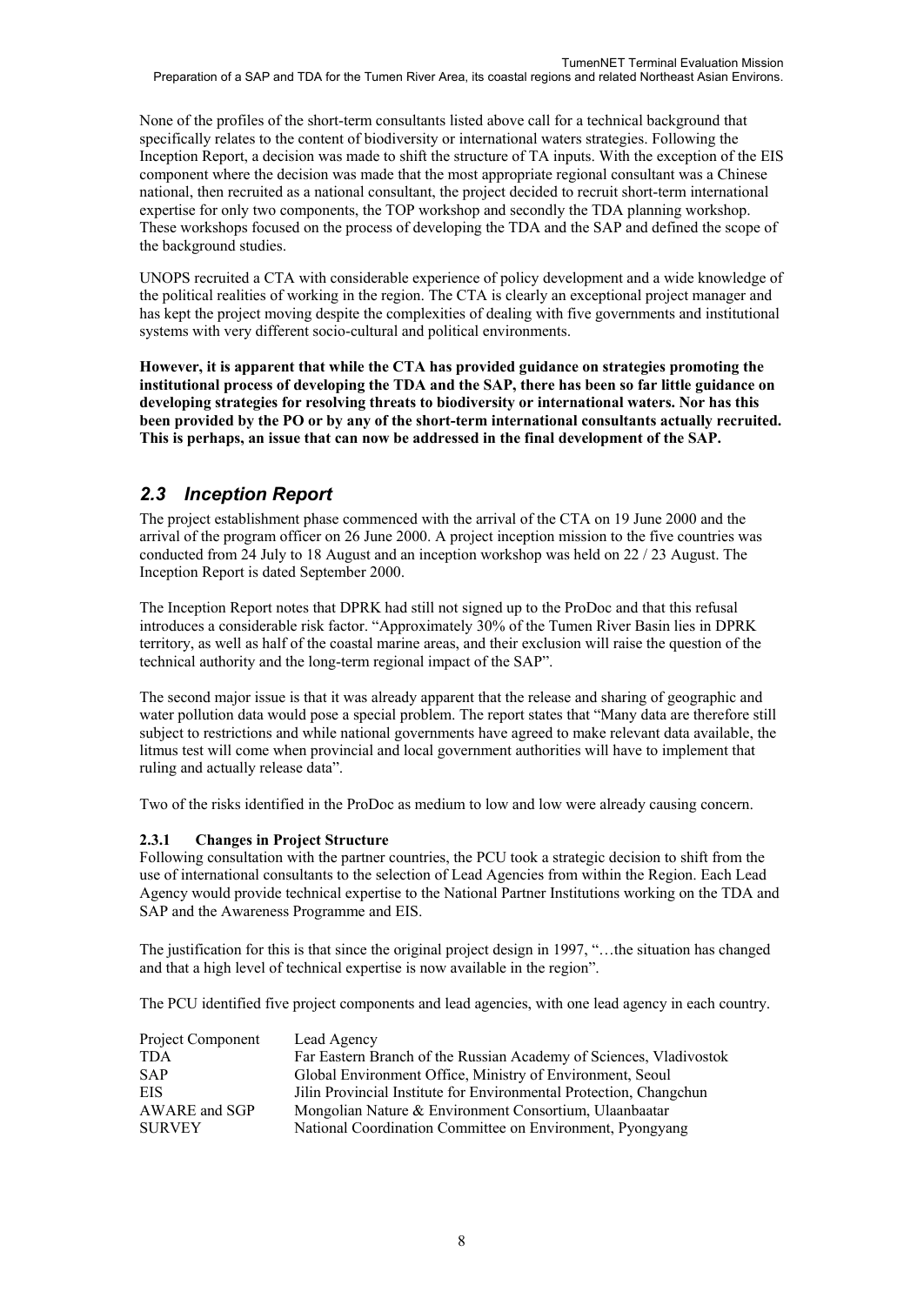This change did not affect the project budget or fundamentally change the project outputs. Budgets for the international consultants who were no longer considered to be required, were switched to Lead Agencies. A few additional subheadings were added to the ProDoc Outputs and this became the structure for the workplan.

The National Partner Institutions were also identified, responsible for their national inputs to the lead agencies. This was a strategy to promote regional cooperation and trust and build capacity in institutions which were assumed to be responsible for implementing the SAP.

However, it was recognised that there was a risk that the identified institutions might not have the technical capacity to fully participate in the process, and the PCU proposed to monitor their performance and provide additional national, regional or international consultants if required.

#### **The Evaluation Team finds that this focus on the use of local institutions was a successful strategy to make the most of local expertise, to foster networks between agencies and to enhance "ownership of the project". The five components allowed each country to take a key responsibility in the implementation of the project.**

### **2.3.2 The Project Area and the Three Zones**

As previously noted the geographical definition of the project area in the ProDoc was exceedingly vague. The first clear indication that the PCU was considering an the option to expand the project to eastern Mongolia and the adjacent areas of RF and PRC is found in the Inception Report. The Inception Report notes the isolation of Mongolia from the Tumen River area and hence the isolation from the rest of the project

The Inception Report provides the basis for the later expansion of the project activities into what subsequently became two additional zones geographically remote from the Tumen River – the Mongolian Steppe Zone (linking Mongolia with China) and the Daurian Steppe Zone (linking Mongolia with Russia). The Inception Report also sets the scene for the focus on Protected Areas.

### **2.3.3 Component Linkages**

The Inception Report does not explore the linkages between, or content of, the supporting project components, but highlights the general concern on the post project funding of the regional Environmental Information System. The post project costs would include data collection, evaluation and translation into a common language (English).

The Inception Report introduces a new actor into the project, the business sector. This move is justified through their future role in investment in the region along side multilateral and bilateral donors. The report brings in the concept of "green investment", but does not define what is meant by the term.

However, at present business interest is minimal, as there is little incentive to invest in the region, or for existing factories to invest in cleaner technology. During the project lifetime, the project interaction with business is likely to be limited primarily to awareness raising.

## *2.4 The TDA and the SAP*

### **2.4.1 Target Oriented Planning Workshop**

The ProDoc identifies the need for a Target Oriented Planning Workshop (Immediate Objective 3), dealing with the development of the TDA and the SAP. The project recruited two international consultants from Woods Hole Group, Marine Environmental Solutions to provide training in the process of developing the TDA and the SAP. Their specific terms of reference were to "Prepare and hold a Target Oriented Planning Workshop". The objective of this training/planning exercise was: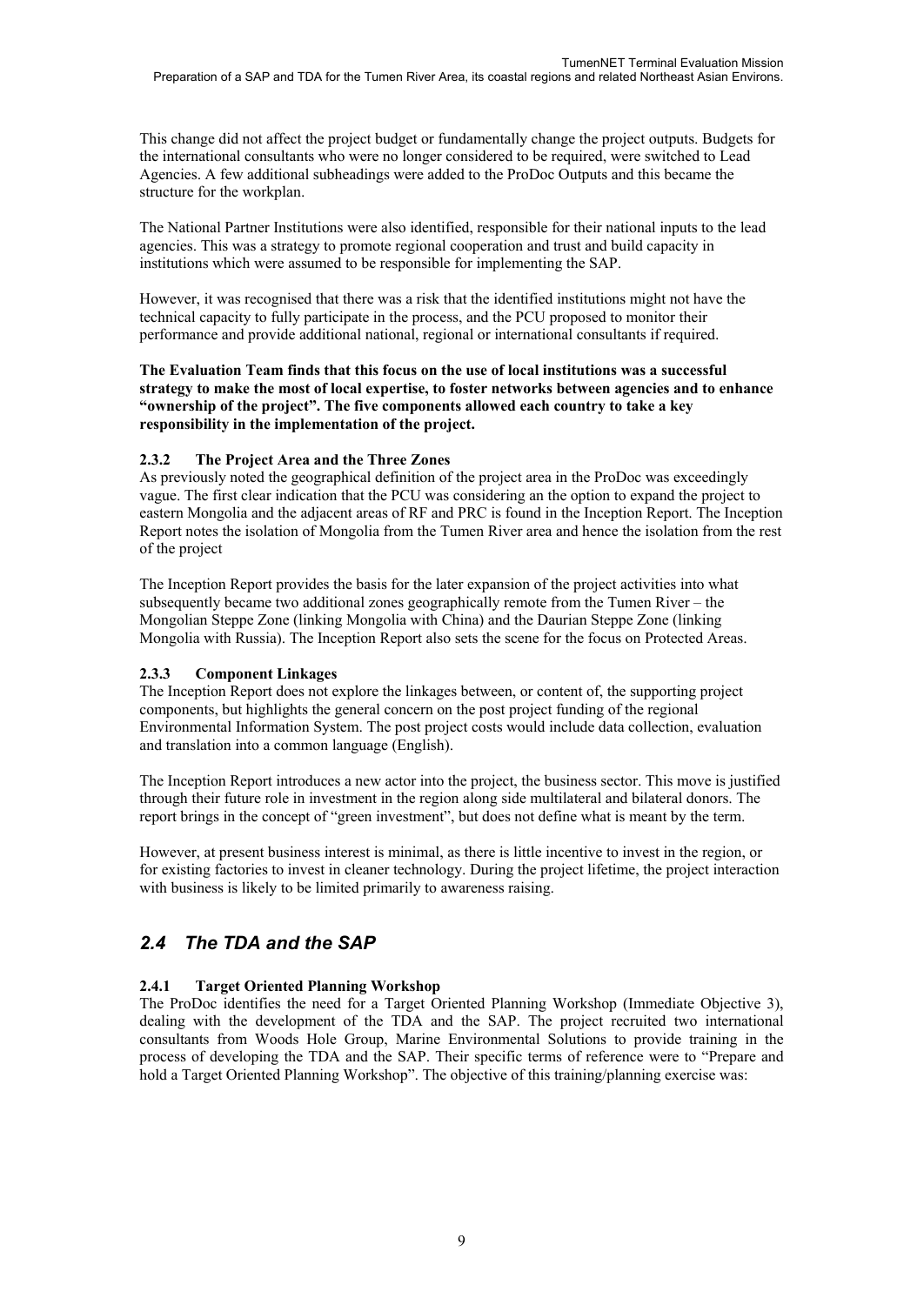#### Preparation of a SAP and TDA for the Tumen River Area, its coastal regions and related Northeast Asian Environs.

- Agree on environmental and economic sectors to be covered during preparation of country and regional sector reports.
- Determine the lead agents for preparation of national and regional sector reports.
- Define a common methodology to prepare country and regional sector reports, and the subsequent TDA and SAP.
- Achieve national consensus and agree on a workplan, institutional arrangements and identification of required expertise for preparing national and regional reports, TDA and SAP.

The TOP workshop was preceded by national TOP training workshops held in China, Russia, Mongolia and ROK, but not DPRK. These national workshops were primarily training exercises to introduce the concepts of the TDA and the SAP, as well as discuss outline structures for the National Reports and Sector Reports.

The national meetings were attended by a wide range of interested parties. Although largely restricted to academic research and government departments, they did include participants with agricultural, industrial and mining interests as well as those already identified as participants of the SAP/TDA, Awareness and EIS components.

The TOP regional workshop was held in Beijing at the end of November 2000. The TOP workshop was divided into three sections. The first was a general introduction to the TDA/SAP concepts and case study materials were presented to the participants. The second session went into the details of the proposed TDA/SAP process and presented a timeframe and outline structure for the TDA and contributory reports. It also prioritised the regional issues to be studied and agreed on a total of eight sector studies for which tables of content were determined as follows:

- Coastal priority environmental issues
- Opportunities and impacts of ecological tourism
- Large predators, ungulates and their environment
- Loss of natural habitats and important ecosystems
- Migratory birds and their habitats
- Transport corridors and environmental degradation
- Tumen river priority environmental issues
- Urbanisation and its environmental effects

The third session was a "networking" session for the partner institutions dealing with EIS, AWARE and the other project components.

However, despite the apparent focus on biodiversity indicated by the selection of sectoral studies, the case studies and other materials provided focused entirely on international waters and included:

- Black Sea Strategic Action Programme
- Danube River TDA

-

- South China Sea TDA and SAP
- GIWA (Global International Waters Assessment) Methodologies

The workshop SAP/TDA examples are GEF international waters projects. However they are not particularly strong documents in terms of proposing direct actions, as most of the "actions" described are either long-term environmental policy targets or have no direct effect on reducing pollution or on conserving biodiversity<sup>[1](#page-11-0)</sup>.

<span id="page-11-0"></span><sup>&</sup>lt;sup>1</sup> As an example the South China Sea SAP lists as direct actions: *Review national EIA regulations to promote greater public participation; Develop guidelines on preparation of national plans for protection of marine and coastal environments; A regional GIS database and a mathematical model on pollution and its impact on ecosystems; Collect information on trade in "minor" and endangered marine products*. None of these in themselves will reduce pollution or conserve biodiversity.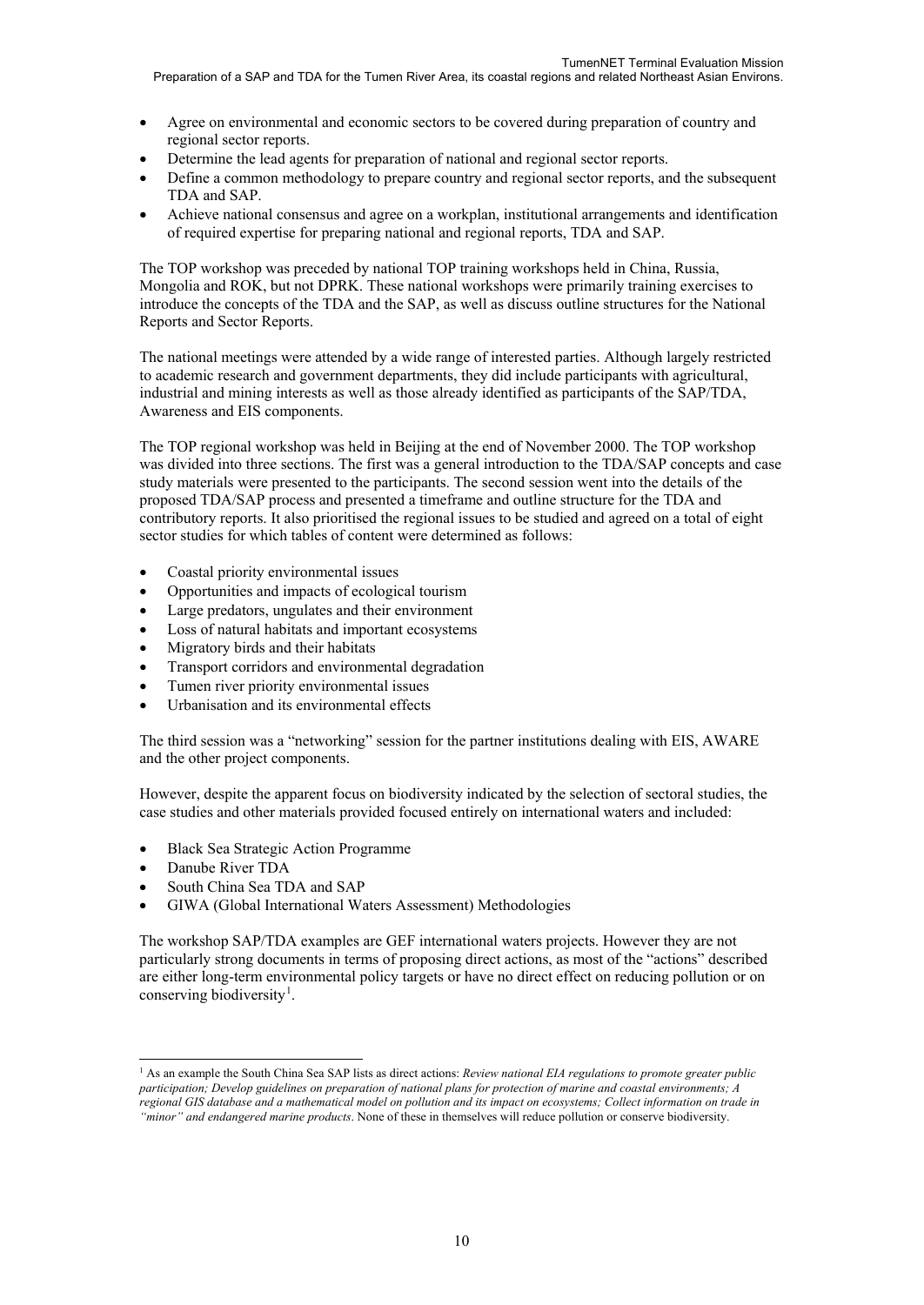The UNEP-led and GEF-funded Global International Waters Assessment, GIWA Programme, was carried out as an exercise to produce a comprehensive and integrated global assessment of international waters – *at a global level*<sup>[2](#page-12-0)</sup>. While the IW technical advisers in the GEF heavily promoted the use of the GIWA methodology, it was recognised by the PCU that as it stood it was not necessarily the most appropriate tool to use for project. The Tumen River is essentially a local watershed planning exercise, with additional geographically isolated zones where water is not the key focus.

The consultants proposed a methodology for the TDA which closely followed the international waters approach promoted by GEF, but was simplified to fit more closely with local conditions. There appears to have been no guidance at this TOPS workshop on the development of strategies for biodiversity conservation. One result is that the list of sector reports did not include an analysis of the adequacy of the coverage of ecosystems by the existing PAs and sustainably managed areas.

It was at this workshop that the content of the national area reports and the topics and content for the sector studies was finalised. The table of contents of the National Reports and the Sector Reports imply that biodiversity must be treated as a transboundary issue. Part two of the table of contents is "Threats to Transboundary Biodiversity and International Waters". No definition is given as to what is meant by "Transboundary Biodiversity", but it was discussed extensively at the workshop and the preceding national training workshops.

The Lead TDA Agency FEBRAS in RF was responsible for the overall supervision of the National Area Reports, the Sector Studies and supervision and preparation of the final TDA. The first of the networks were now being established, and the project developed the logo "TumenNET" to reflect the network arrangements being promoted.

During the TOPS Workshop, the question of the poorly defined limits of the project area was not resolved. The possibility, that had been raised in the Inception Report, of creating new zones in the steppe area, was not debated. Significant portions of the two steppe zones that were later created, were not included in the areas to be covered by the National and Sector Reports.

#### **2.4.2 National Area Based Reports**

-

The four participating countries promptly produced National Area Based Reports, generally following the structure agreed at the TOP workshop.

The "Area" described in the National Reports for PRC is limited to the Tumen River Area (basically the Yanbian Korean Nationality Autonomous Prefecture). The Russian report describes the environment in South West Promorye Region and includes the marine environment. The ROK report focuses on ROK, and refers to the Tumen River Area. The Mongolian report reviews the environmental issues in the three eastern provinces (Aimags) of Khenti, Sukhbaatar and Dornod.

The original timetable set for the reports was for completion by the end of April 2001. The reports were completed promptly by the partner institutions and the project held a "Workshop on National Reports", in Vladivostok on 4-5 April 2001, hosted by the lead TDA Agency and attended by representatives of the partner institutions.

#### **The National Reports were completed according to schedule, are very comprehensive, and clearly were a major achievement of the participating institutions.**

**The Project has sought formal government endorsement of the National Reports – China's central government has still not approved their National Report.**

<span id="page-12-0"></span><sup>&</sup>lt;sup>2</sup> The GIWA ProDoC states that the key output is "Strategic information for GEF use at a programmatic level through the provision of a framework for: the identification of regional and global priority areas for the consideration of the GEF and its partners in the focal area of international waters…". One of the outputs is "An agreed methodology for making transboundary diagnostic analyses at regional scales". The GIWA evaluation divides the world into 9 Megaregions with 66 Subregions.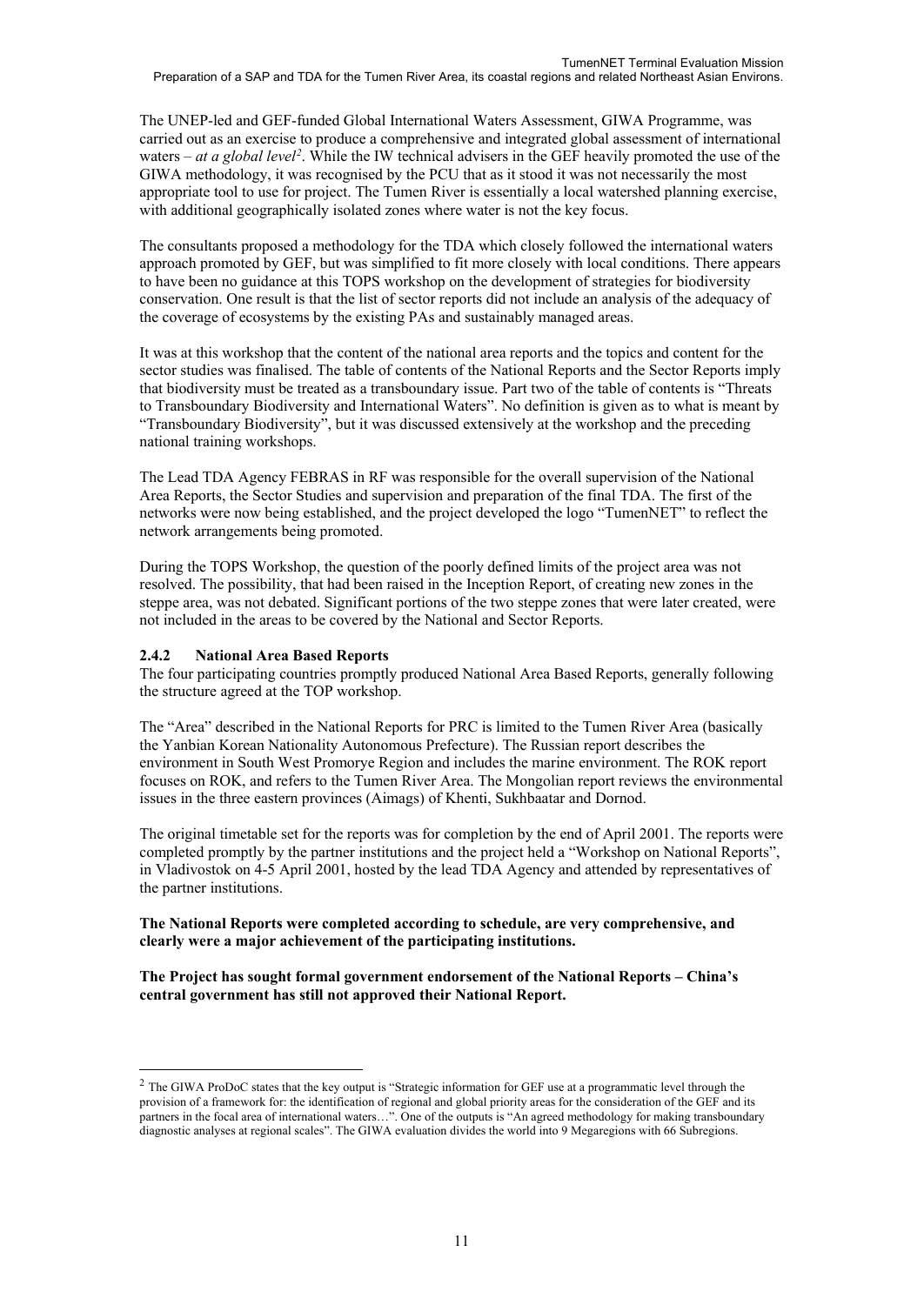### **2.4.3 Sector Studies**

The following topics for the sector studies had been agreed at the TOPS workshop, as well as the lead and partner institutions.

- Large predator species Lead Institute: Institute of Biology and Soil, FEBRAS RF
- Migratory birds Lead Institute: Wildlife Division, National Institute of Environmental Research, RPOK
- Transboundary transport corridors Lead Institute: Jilin Monitoring Center of Environmental Protection PRC
- Tumen River priority environmental issues Lead Institute: Jilin Monitoring Center of Environmental Protection PRC
- Coastal and marine priority environmental issues (including Peter the Great Bay) Lead Institute: Far Eastern Regional Hydrometeorological Research Institute, RF
- Urbanisation and environmental effects Lead Institute: Jilin Monitoring Centre of Environmental Protection PRC
- Opportunities and impacts of ecological tourism Lead Institute: Ministry of Nature and Environment in cooperation with Tourism Development Board of Mongolia
- Loss of Habitats and Important Ecosystems as a result of human activities Lead Institute: Pacific Institute of Geography, FEBRAS RF

The timetable for this was for a draft to be prepared by June 30 and a final version by July 20, 2001. Between January and April 2001, a draft Table of Contents for each report was prepared.

Following the National Area Workshop at the beginning of April, the PCU along with the lead TDA partner in Russia, held a series of workshops for the lead and partner institutions for each sector study.

This involved setting up eight workshops in four different countries hosted by the lead institution, each workshop attended by typically three representatives of the TDA Lead Agency, and two from each participating national institution and by one person from the PCU. Flying ten people from three different starting countries to attend a meeting in a fourth country, and doing this eight times in the space of one month is an amazing effort and both the PCU and the TDA Lead Agency should be commended for this. To make the management even more difficult, this coincided with the Inaugural TumenNET Council Meeting, which took place on 28/29 May 2001.

**The lead institutions then started the real task of writing the sector reports. The underlying concept was that these would be based on compiling and analysing existing data. Again a considerable effort was made to stick to the timetable, and incredibly all the reports were in their final form within a couple of weeks of their deadline and were available for the TDA Workshop that was subsequently held in Vladivostok at the end of August 2001.**

**While the technical quality of the reports is variable, and there have been complaints among the scientists that the data quality is poor and inadequate, the information presented in almost all cases provides a very sound basis for taking management decisions. The purpose of the TDA is to evaluate the root causes of key issues and these key issues are brought out in the sectoral reports.** 

### **2.4.4 Musan Iron Ore Mine**

In addition to the sectoral studies, TumenNET commissioned a study of the Musan Iron Ore Mine in DPRK. The Musan Mine Complex is the major iron ore mine in DPRK and supplies concentrate to the Kim Chaek Iron and Steel complex, the largest producer of iron and steel in the DPRK. The Mine has long been recognised as a major source of pollution on the Tumen River.

The main environmental impact is the result of the discharge of fine tailings, into the Songchonsu River shortly before it joins the Tumen River. The tailings are not toxic, but cause severe damage to the river environment and degrade the quality of the water.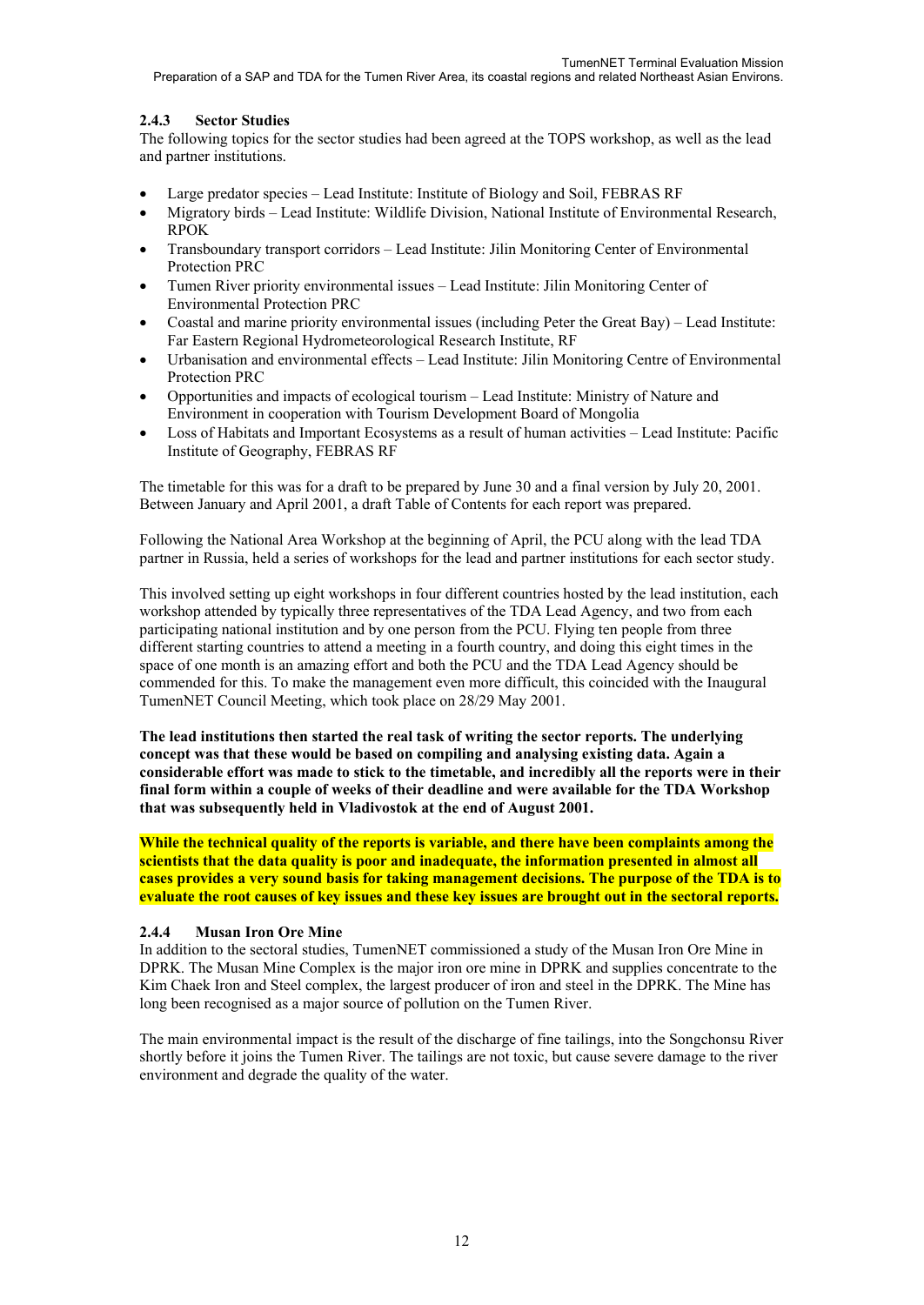A number of factors lead to this discharge, including design and operation issues. However, there are only limited funds available within DPRK to invest in the improvement of the mine, and it is not clear that it would attract commercial investment unless associated with some other investment enterprise.

The study is recognised as a major accomplishment, as the first significant involvement of DPRK in the project. It is also perhaps, a sign of an opening up of DPRK, which has recently included renewed political dialogue between DPRK and ROK.

### **2.4.5 The TDA Workshop**

The TDA Workshop was held in Vladivostok from 20 to 30 August 2001. The objective of the workshop was to introduce the participants to the preparation of the actual TDA. It launched the main TDA phase and built on the previous discussions held at the TOP workshop. It also aimed at reinforcing the concepts of the TDA and the SAP, as well as carrying out specific tasks including cluster analysis to establish priorities and a preliminary stakeholder identification.

The workshop participants were formally introduced to the newly defined zones, which are now referred to as the Tumen River Basin Zone, the Daurian Steppe Zone, the Mongolian Plateau Zone and the Supra-Regional Zone. The Steppe Zones include part of the RF province of Chitinskaya Oblast in Siberia and part of the PRC territory, the Inner Mongolia Autonomous Region.

The workshop specifically included the governors of the provinces directly linked to the proposed zones. This was a continuation of the move to bring a political understanding into what had previously been primarily a technical/scientific driven process. The workshop included a Meeting of the TumenNET Governors which resulted in the signing of a Memorandum of Understanding by the Governors of Dornod, Khentii and Sukhbaatar Aimags in Mongolia, and the Vice Governors of Chitinskaya Oblast and Primorski Krai in the Russian Federation.

The Vice Governor of Jilin Province and the Vice-Chairman of the Inner Mongolia Autonomous Region were also present with other members of their staff, but did not have central government authority to sign the document. However DPRK was still not present.

More recently the Governor of Gangwon Province, ROK, has signed this document, and efforts continue to seek the outstanding Chinese signatures.

Although the project, with the addition of the two new steppe zones, was now shifting to a predominant focus on biodiversity, the international consultants hired for this workshop were still largely from an international waters background. The workshop was facilitated by the same consultant from Woods Hole Group, Marine Environmental Solutions, with additional support from a consultant then working for the International Commission for the Protection of the Danube River<sup>[3](#page-14-0)</sup>, and two consultants from Jaako Poyry Infra, Soil and Water, a professional engineering consulting group.

The workshop presented the executive summaries of the National Area Reports and Sectoral Reports. The sectoral report for Loss of Habitat had been updated by the Russian Team to include Chitinskaya Oblast. However, none of the other sectoral reports dealt specifically with the steppe areas in the newly defined zones. The workshop was organised into four groups, each one dealing with a specific zone.

The working group reports indicate some of the problems faced by the facilitators and participants. These include "…cause and effect are mixed and important issues are missing…" and "…Due to language constraints only 5 to 7 *(of around 25)* participants could actively follow the workshop…". There was a general feeling that the time allowed was inadequate. In one case the participants did not have time to prioritise the "causes".

Different groups used different approaches to prioritising. One approach asked participants to allocate an imagined budget of 6, 5, 4, 3, 2, and 1 million dollars to six clusters in priority order.

<span id="page-14-0"></span><sup>-</sup><sup>3</sup> Joachim Bendow Executive Secretary ICPDR – had been the CTA on the GEF PDF B mission that carried out the preliminary TDA in 1997.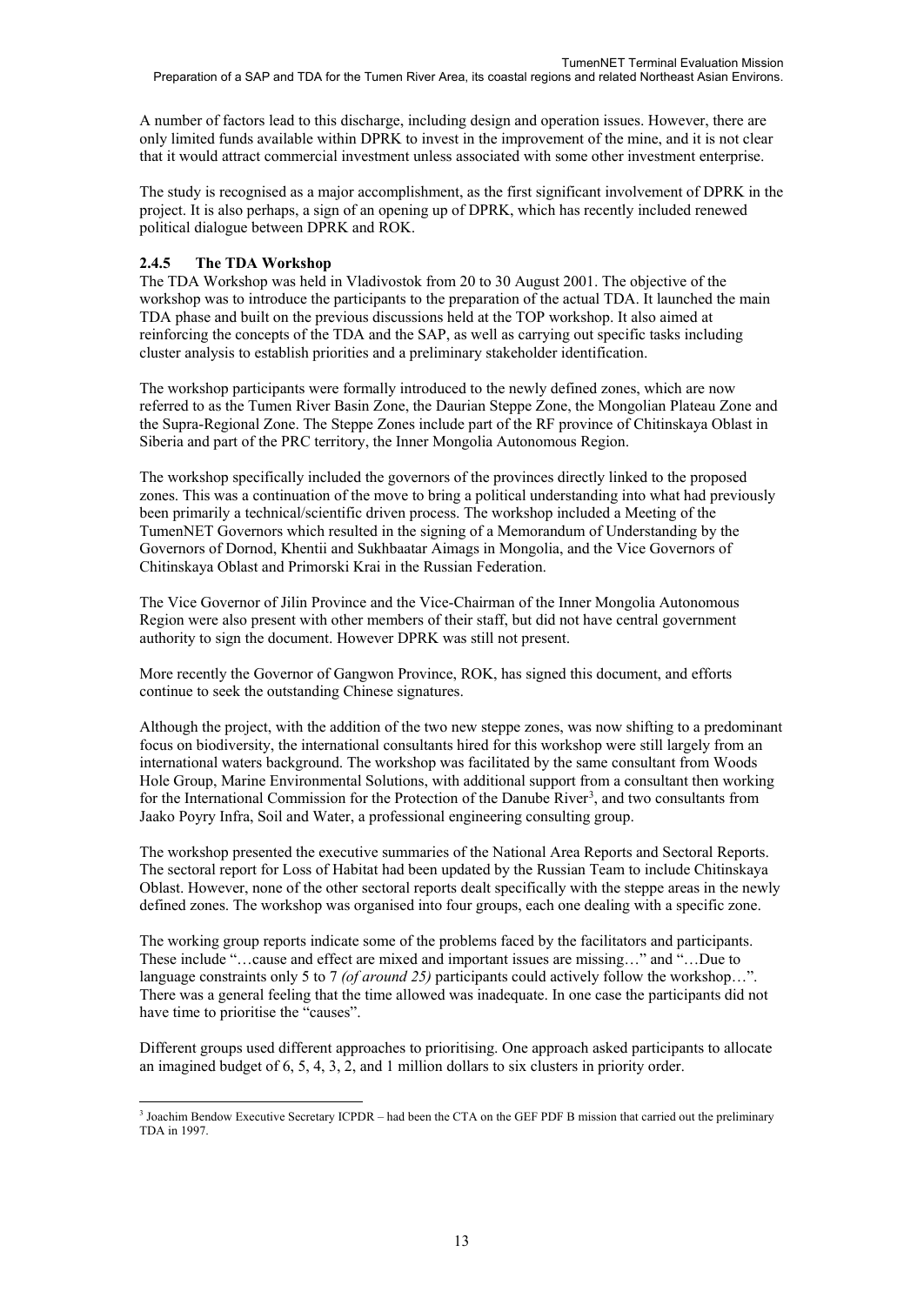The implicit assumption was that the national area reports and the sectoral studies provided all the information necessary for preparing the zonal TDAs. The cluster analysis would identify and prioritise specific areas for intervention and thus actions that would be recommended in the TDA and logically then in the SAP.

While not perfect, the cluster analysis did successfully highlight the perceived main issues in zones. The first priority in the Tumen River Zone was mining and industrial pollution. The cluster analysis lists hot spots and some general actions that could be developed into specific actions in the subsequent preparation of the TDA and SAP. It is worth noting that for the Tumen River Zone, *Unsustainable Management of Protected Areas* has a very low priority, the seventh of eight clusters.

The assumption of adequate data clearly was not valid for major portions of the two new zones that had only recently been included in the project. There was little data for the RF and the PRC portions of the Daurian Steppe and the Mongolian Plateau Zones, they had not been covered by the national and the sector reports. The project management strategy was to seek these data at the TDA stage to the extent possible and feasible within the given time frame

### **2.4.6 The TDA**

The preparation of the zonal TDAs was assigned to a task manager (China for the Tumen River Zone and Mongolia for the two steppe zones), supported by national co-authors and a team from the Russian TDA Lead Agency who acted as advisers and ensured internal consistency. EIS, Awareness and Education were included under Supra-Regional Issues.

| Zone             | PRC          | RF                       | Mongolia            | ROK          |
|------------------|--------------|--------------------------|---------------------|--------------|
| Tumen River      | Task Manager | $Key$ Author $+$ Support |                     |              |
| Daurian Steppe   |              | $Key$ Author + Support   | Task Manager        |              |
| Mongolian Steppe | Key Author   | Support                  | <b>Task Manager</b> |              |
| Supra-Regional   | Support      | $Key$ Author $+$ Support | Key Author          | Task Manager |

#### Arrangements for the TDA Task Force

While the three main zones were now somewhat more clearly geographically defined, the Supra-Regional Zone remains undefined. Immediately following the TDA workshop, a one-day technical TDA meeting was held in Vladivostok. The objective was to reinforce the understanding of cluster analysis, gap analysis, and prioritisation of issues and interventions, constraints and stakeholder analysis.

The process of preparing the zonal TDAs then went back to national level, with the responsibility for preparing national TDA contributions, including national stakeholder analyses. The national authors were then given five weeks to prepare their national contributions. By October 9, final national contributions were to be with the Task Manager, who then had four weeks to draw these into a zonal TDA and submit these to the TDA Lead Agency by November 6. The Lead Agency was then given two weeks to compile a final single TDA report.

**In the event, the timetable proved to be overly optimistic. The first draft of the Zonal TDAs were presented at local Stakeholder Workshops held between October 30 and November 21. These took place in Primorsky Kry and Yanbian Prefecture for the Tumen River Zone, in Chita and Baruun Urt, Sukhbaatar Aimag for the Mongolian Steppes and ROK for the Supra-Regional Zone.** 

#### **The Mongolian team are to be commended for their proactive inclusion of input from Inner Mongolia, despite Inner Mongolia not being at that time a formal party to the project.**

The Second TumenNET Council Meeting was held in Sokcho in ROK on 29/30 November 2001. The Lead Agency presented an outline of findings and conclusions of the Zonal TDAs, which were approved by the council. The summary notes that "The 2 months delay in the TDA preparation, caused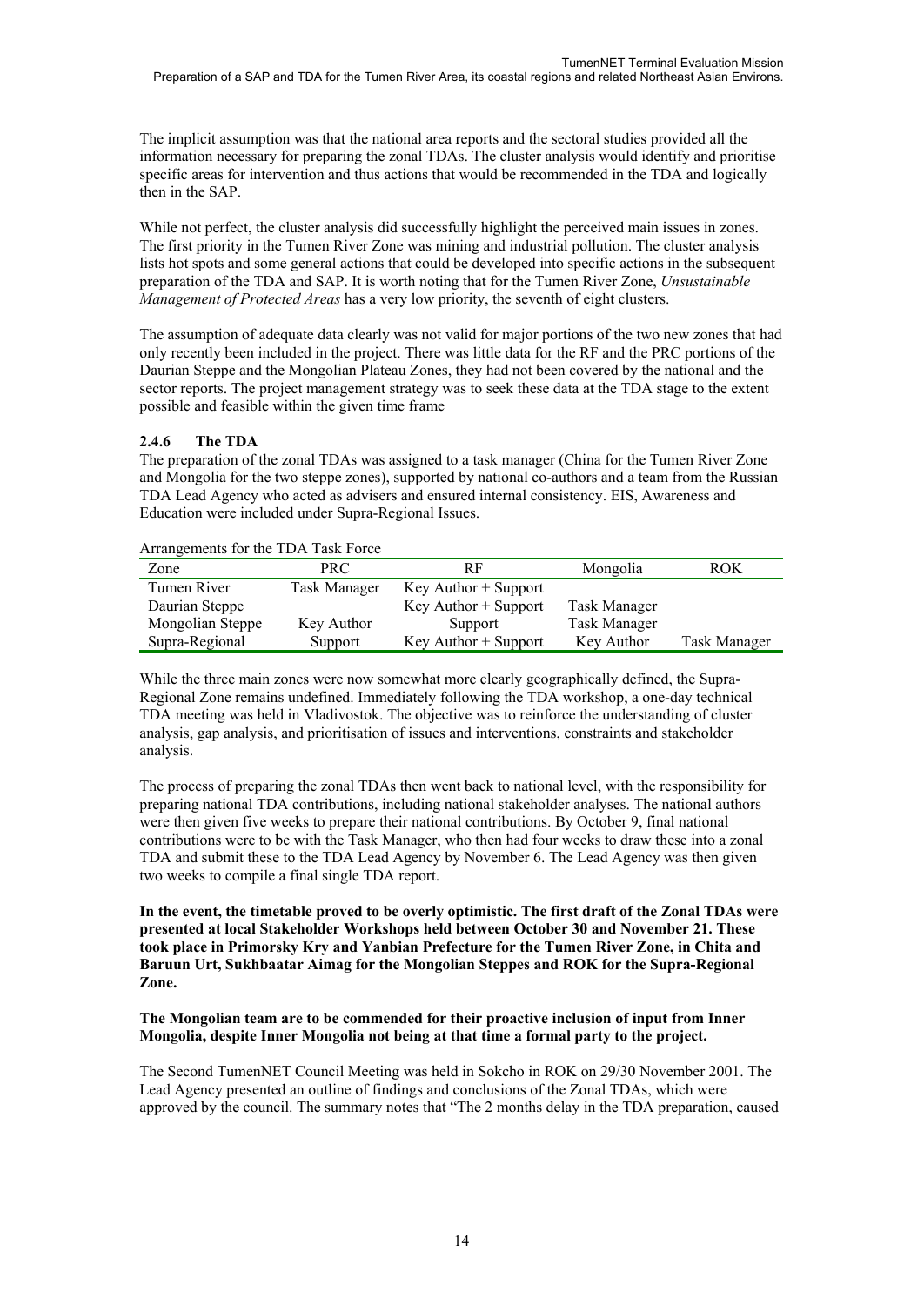primarily by the need to involve Chitinskaya Oblast and Inner Mongolia Autonomous Region, has the potential to translate into a commensurate delay in the completion of the SAP."

The four zonal TDA reports were understandably of varying quality, and again there was criticism from the Russian Lead Agency scientists of lack of real data. The effort required to bring the documents together into a single document was considerable, and the Lead Agency is to be commended for achieving this. The final draft TDA was distributed in the middle of March 2002. It is expected to be translated into local languages by June 2002.

The final TDA workshop was held in Vladivostok on 3 April 2002. The workshop approved the TDA and agreed that it would be the basis for developing the SAP. The team were still waiting for National comments. These comments would be included in the final TDA.

The workshop also recommended that the delayed water quality survey of the Tumen River basin be implemented as soon as possible.

#### **2.4.7 The Final TDA Conclusions**

**The preparation of the TDA has been led by scientists and research institutions. At the first TDA workshop, the consultation process was expanded to include political leaders. However, there appears to have been little attention paid to the involvement of resource managers. To some extent this is a reflection on the state of the natural resource management systems. There is no real concept of sustainable management of forest systems, rangelands or other natural systems in any of the countries.** 

**The TDA is fundamentally a strong and sound diagnostic document. The major issues may lack detailed scientific analysis, but for management decisions, the issues are all highlighted. However, the prioritisation that was carried out as part of the cluster analysis exercise during the TDA Workshop has largely been lost. The major issues in each zone have not been formally ranked. Threats, impacts and causes are still not clearly distinguished.** 

#### **International Waters**

Water pollution is still highlighted as the key issue. The TDA states "The most serious affected area is the Tumen River Basin where all kinds of pollutants from industry, agriculture and human settlements accumulate and flow into the marine waters of the DPRK and Russia at Peter the Great Bay." The main body of the text lists specific point sources of pollution in PRC, DPRK and RF.

The root causes are identified as "outdated technologies, insufficient funding, insufficient public safety, inadequate enforcement of existing regulatory tools…", and many other institutional issues.

#### **Biodiversity**

The major transboundary threats affecting biodiversity – apart from those resulting from pollution, include "…inappropriate management of water and land resources, unsustainable forest exploitation, forest fires… unsustainable management of protected areas and species, and, impact from tourism. All of these result in loss and modification of marine, inland and wetlands ecosystems".

The root causes for loss and modification of ecosystems and loss of biodiversity, are dealt with separately in the text. However together they include many legislative and regulatory issues, such as lack of supervision of existing regulations, lack of awareness, overemphasis on development and "…insufficient management of water and land use".

The draft TDA has largely failed to identify open access as the key root cause of loss of biodiversity and degradation of the grassland ecosystems of the steppe zones. The TDA has not linked the loss of biodiversity resulting from the unsustainable use of the rangelands with another truly regional environmental issue, the "Yellow Dust". The draft is now subject to national comments.

The draft TDA does not include an analysis of the existing protected networks in the zones. The Preliminary TDA in 1997 indicated there was very low capacity amongst the TRADP countries to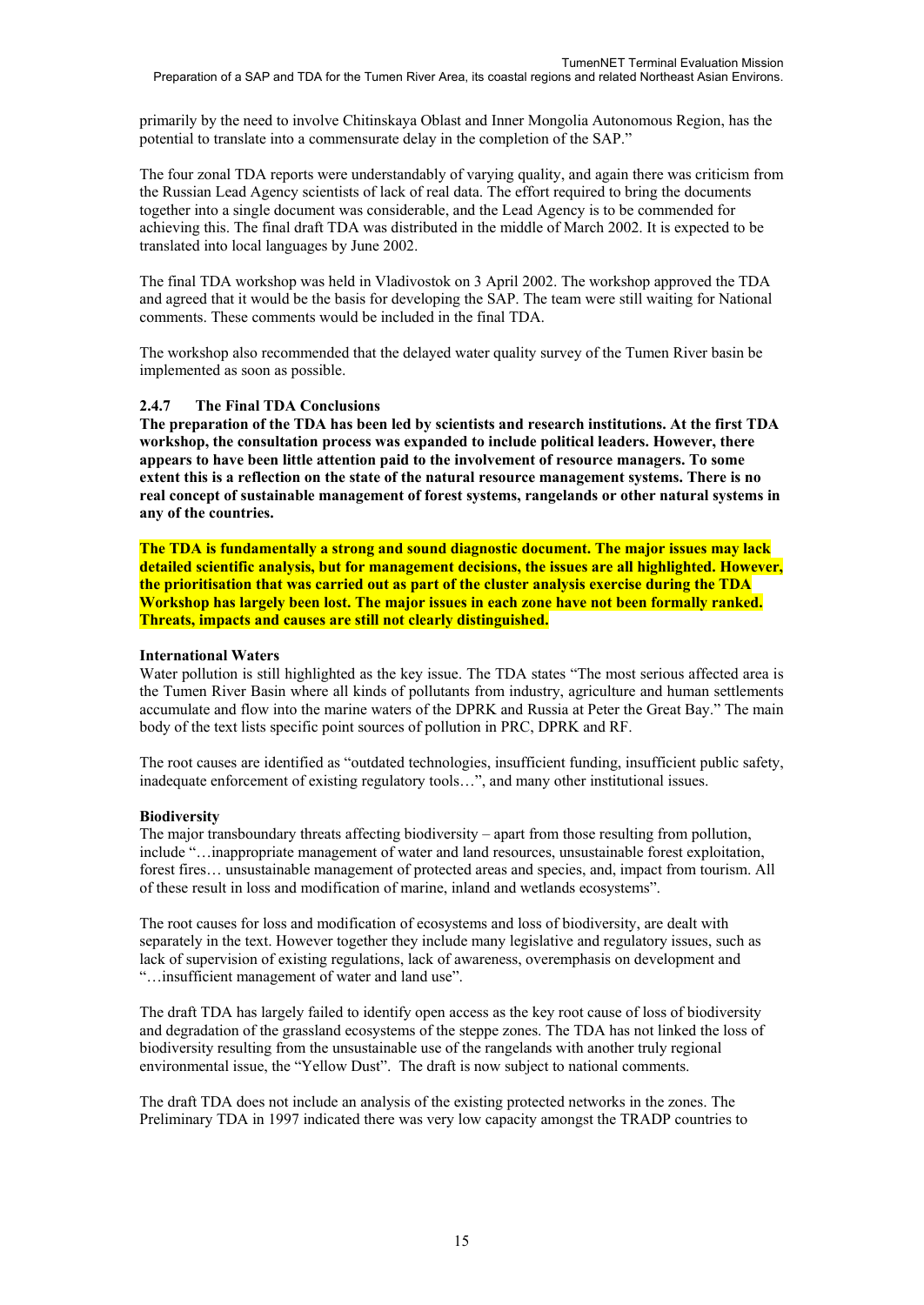manage and to fund existing PAs. It is critical to analyse existing capacities before recommending the creation or extension of new PA.

### **2.4.8 The Final TDA Recommendations**

The draft TDA includes a summary of recommendations for Regional and National Actions. The regional recommendations include the following four sections:

- Transboundary transfer of pollutants; the recommendations focus on general statements on implementing existing agreements and taking measures to treat effluents and on monitoring. It also generally refers to agriculture, forestry and soil erosion.
- Conservation and recovery of biodiversity; focused on protected areas networks.
- Public Awareness; general statements on awareness of the need for protection of plants and animals, and "environmental" protection.
- Ecotourism; listing a number of national and international specific opportunities and then general issues of policy, legislation and plans and capacity building.

There are no corresponding recommendations for the "Supra-Regional" issue of wetlands and migratory birds, highlighted in the first section of the TDA. This deficiency has now been recognised by countries and will be dealt with in the SAP phase where a special policy/technical workshop has been organised.

### **National Recommendations**

These are divided by country and zone, although not always consistently.

**The major issue is the lack of prioritisation that comes through in the recommendations, the major focus is on biodiversity and national parks. There is almost no emphasis on international waters or on specific interventions to reduce pollution, and yet this is the most important issue highlighted in the executive summary of the TDA. However, the project strategy is now to deal with this prioritisation as part of the SAP development.**

#### **Tumen River Area**

Of the seven recommendations from PRC for the Tumen River area, six deal with biodiversity. These six are largely focused on PAs. It is worth noting that one proposal is to create a new nature reserve in Hunchun District along the Russian Chinese Border. A nature reserve in Hunchun, bordering on Russia was formally opened on 12 December 2001. The creation of this PA has been an international effort, including support from the Russian branch of RFE WWF, WCS and Wetlands International.

The Russian proposals for this area are also limited to fire protection and PAs. The Russian DPRK proposals<sup>[4](#page-17-0)</sup>, focus on forest management and PAs.

### **Daurian Steppe**

The joint RF and Mongolian proposals include general recommendations on land management, while avoiding the issue of overgrazing of the grassland ecosystem. Specific recommendations are limited to PAs, and include the general supporting programme of awareness raising and ecotourism.

#### **Mongolian Plateau**

The joint Mongolia and Inner Mongolia proposals do not deal with rangeland degradation and again focus almost exclusively on PAs, It does however, note the need to strengthen the management of biodiversity outside protected areas, rather imprecisely through "…a national multiple nature conservation system".

### **2.4.9 The SAP**

The process of moving from the general, preliminary recommendations in the TDA to a set of prioritised actions in the SAP has only just started. The Lead Agency responsible for developing the SAP is the Ministry of Environment ROK. The countries also have established National SAP Task

<span id="page-17-0"></span><sup>-</sup><sup>4</sup> It is not clear whether these were developed through any consultative process with DPRK.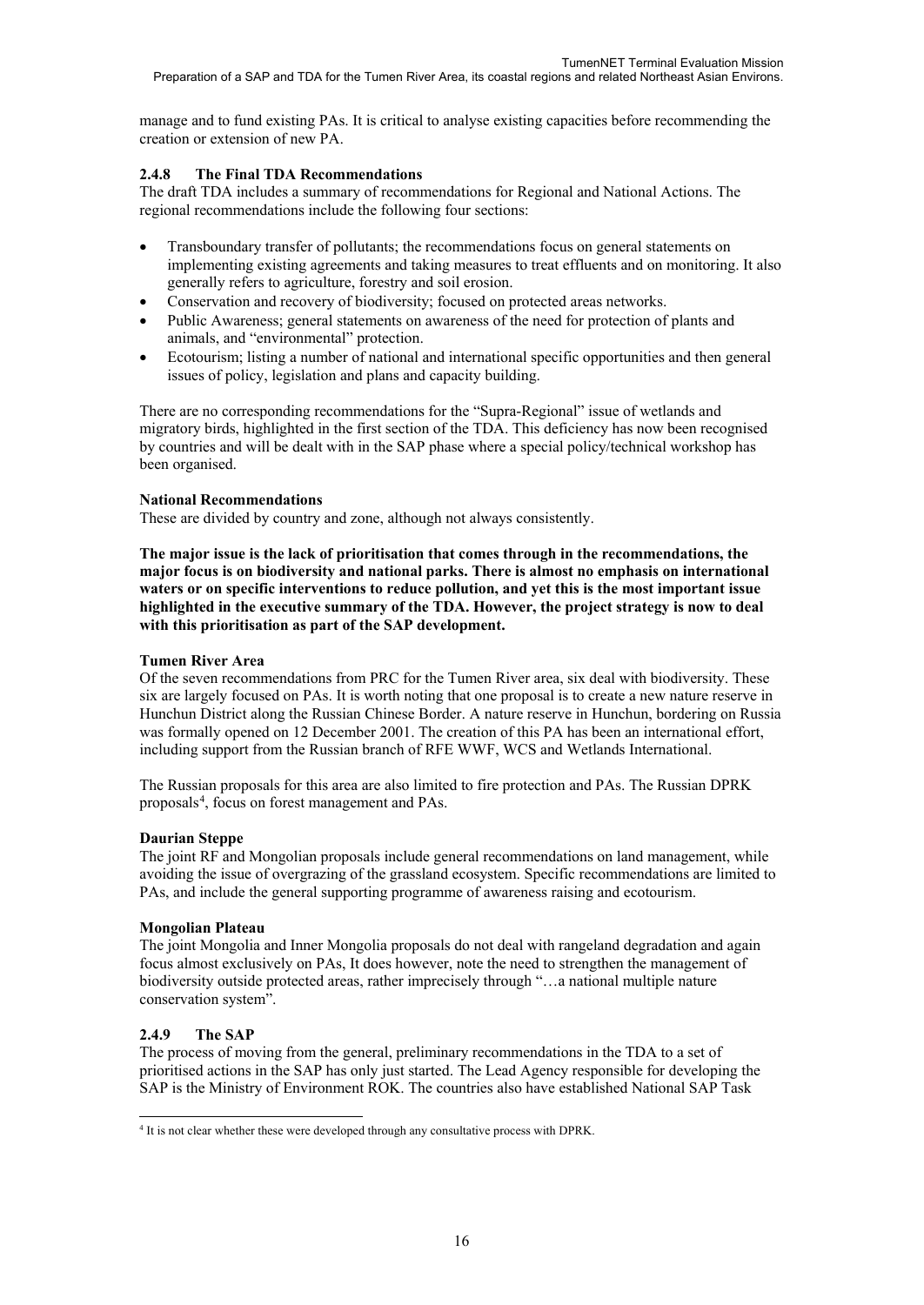Forces that will play a major role in driving the policy process. National SAP Task Forces include political decision makers at national and provincial levels (environment, foreign affairs, finance, and economic development portfolios) technical experts from the TDA phase, NGO and business representatives. They also include the National TRADP Coordinators to ensure mainstreaming of SAP recommendations with parallel TRADP driven efforts.

The first SAP Planning Workshop was held in Seoul on February 19/20 2002. The objective of this workshop was to agree on a final table of contents for the SAP and on a timetable and programme to complete the process. Prior to the workshop each country prepared a list of priority actions areas based on the initial draft TDA recommendations. They are summarised as follows:

- China: New PAs, PAs management and anti-poaching in the Tumen River and the Mongolian Plateau Zone, Awareness Raising, Ecotourism; these have not been broken down by zone;
- Russia: New PAs and PA management, fire control, land rehabilitation and wetlands protection, water quality monitoring;
- Mongolia: Pollutants and international waters (in Mongolia), biodiversity conservation, Awareness, Ecotourism, fire fighting and poaching.

The proposed process for developing the national SAP actions includes National SAP Task Force meetings, national intergovernmental meetings and finally bi-lateral and multi-lateral negotiation meetings. These negotiations were seen as largely a political process, and there appears to have been no guidance on prioritising actions and focusing them on priority problem areas. The implicit assumption is that the TDA set priorities, which it did in terms of issues but failed in terms of proposing actions to counteract those issues.

The Lead Agency proposes to attend and support the national intergovernmental meetings and the bi and multi-lateral meetings.

**Following discussions between the Evaluation Team and the PCU, and separately with ROK, the SAP outline has been modified to include actions to address the TDA issues of the supra-regional zone. Further meetings will have to be scheduled by the PCU.**

**The major breakthrough is that now DPRK has agreed to participate in the formulation of the SAP and wishes to be involved in the process and final signing ceremony. This a major breakthrough for the project, but the project may now have to direct additional resources to support DPRK in developing proposals for actions.**

## *2.5 AWARE and SGP*

The ProDoc includes an objective described as "An Awareness-raising Programme on transboundary environmental issues will also be designed and partly carried out to raise environmental awareness among public". In the outputs and objectives it is described as "…at all levels". The ProDoc lays considerable emphasis on this and included a full time regionally recruited Communications expert.

The PCU has followed the guidance of the ProDoc and laid similar emphasis on the awareness component. The Lead Agency is the Mongolian Nature and Environment Consortium, a relatively small but very active and high profile local NGO.

The partner agency in RF is WWF Russian Far East Branch and in ROK the Environment and Culture Institute. In PRC it was the Jilin Provincial Publicity and Education Centre of Environmental Protection, a parastatal organisation.

**Based on an EIC concept paper prepared by the PCU which proposed three components – Awareness Raising, Small Grants Programme (SGP), Awards for Excellence. In February 2001, the Lead Agency then prepared a Regional Education, Information, Communication Strategy. This was a very sound document, detailing six steps for developing a project specific awareness**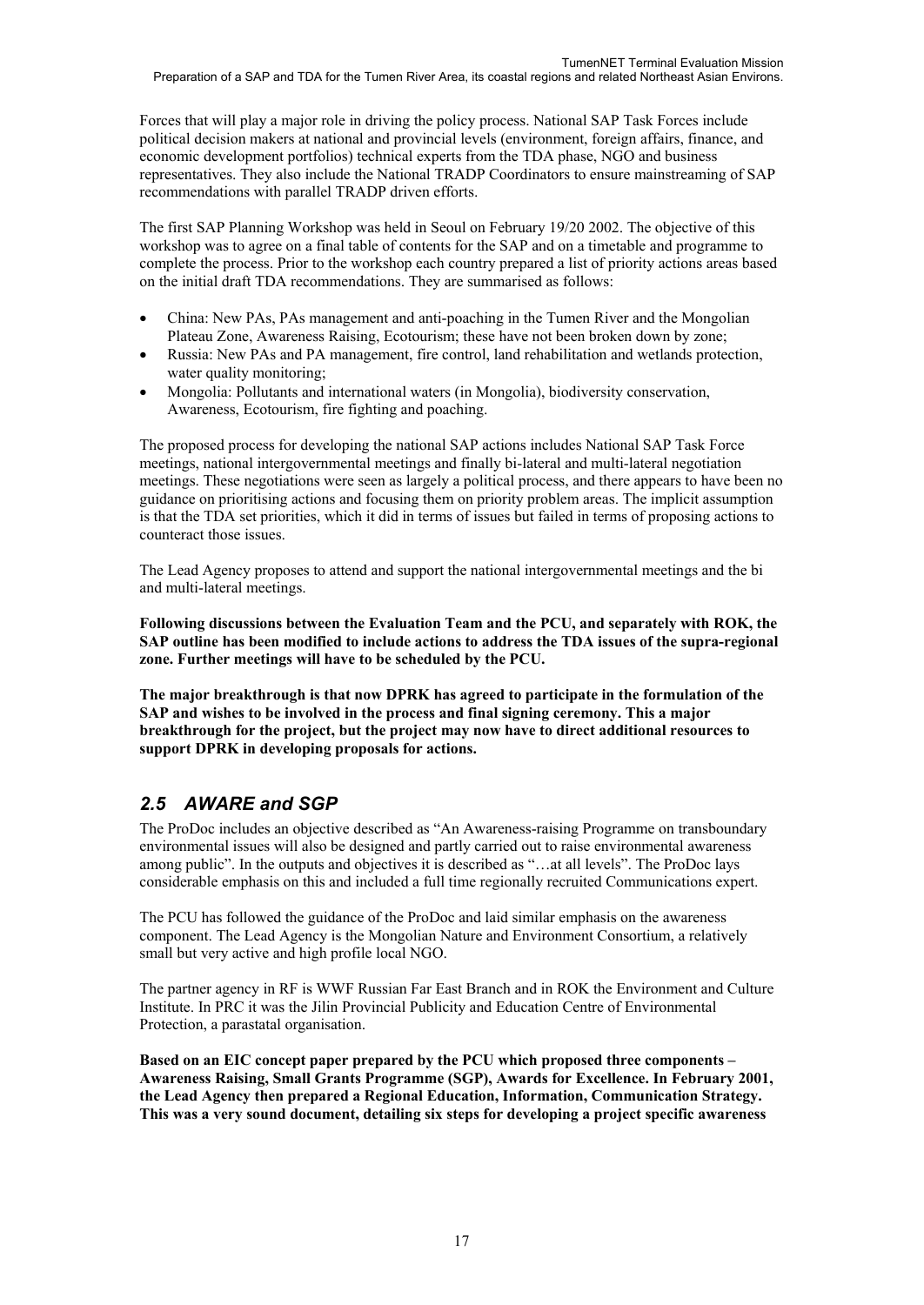#### **programme. National partner institutions them prepared national EIC strategies that reflected indigenous approaches to technology access and cultural differences**

- PRC focuses on the wonders of nature and "campaigns".
- $RF$  the wonders of the environment and threats (tigers, leopards... fires, poaching)
- Mongolia the physical and cultural environment and threats (grassland, gazelles… Genghis Khan… fires, poaching)
- ROK the cultural link with the Tumen River and in particular with Paekdu Mountain/Changbai, a spiritual centre and the "Heart of the Korean People". A message of beauty and threat.

SGP is an integral component of AWARE. In February 2001, the PCU drew up guidelines for the selection of projects for funding under the SGP. The defined objectives of the SGP can be summarised as raising awareness of environmental issues, promoting alternative livelihoods, promoting TumenNET and supporting conservation activities.

The first set of 29 SGP projects were approved and funds released in late 2001. The projects were as diverse as the countries different awareness campaigns. All projects were strong on awareness of environmental issues and awareness of TumenNET. But less than half can really be said to have addressed the other objectives of alternative livelihoods and/or conservation. The second set of proposals is currently under appraisal.

One advantage of this two stage approach is that it has allowed DPRK to observe the implementation of the first set of SGP activities, and on the basis of this to agree to implement SGP activities under the second tranche of funding.

**The public awareness component the EIC has been successful, specifically targeting schools and, through mass media, the general public[5](#page-19-0) . Innovative approaches were supported under the SGP, such as the Tumen River Green Pilgrimage which brought together NGOs and communities in different countries. However, there is little evidence that AWARE targeted or reached the decision makers at political or administrative levels through their campaigns, and these are the people whose support will be required to approve and move the SAP on to implementation.**

**Awareness raising among people directly involved in the project has been through participation in project workshops and meetings. This includes the Council Meetings, which could perhaps be considered as high-level awareness creation exercises rather than functioning as a steering committee.**

## *2.6 EIS and EIA*

The ProDoc calls for the development of a Regional "Environmental Research and Information System", using the Internet as a tool for dissemination. The objective is to strengthen Capacity to Implement the SAP at the National and Regional Level. However, this logic is far from clear. Although researchers may be needed to support the management of interventions in the SAP, it is not researchers who are going to be responsible for implementing the SAP.

Research data on water quality might be used to evaluate compliance with water quality standards, or to monitor improvements in water quality resulting from SAP interventions. However the type of applied research needed to manage PAs or to develop sustainable use systems is generally different from the type of research data needed to prepare a TDA or a SAP. Species lists are of little use for implementing sustainable management systems or PA interventions.

The Lead Agency for the EIS component is the Jilin Provincial Institute for Environmental Protection. One of the first steps was to prepare a review of existing environmental information systems

<span id="page-19-0"></span><sup>-</sup><sup>5</sup> This is a subjective assessment of the Evaluation Team. The PCU has tried to judge success through indicators such as number of media reports discussing the project areas or the project itself, but it is virtually impossible to judge whether this has been a result of the project or a result of all the parallel activities undertaken by other environmental pressure groups.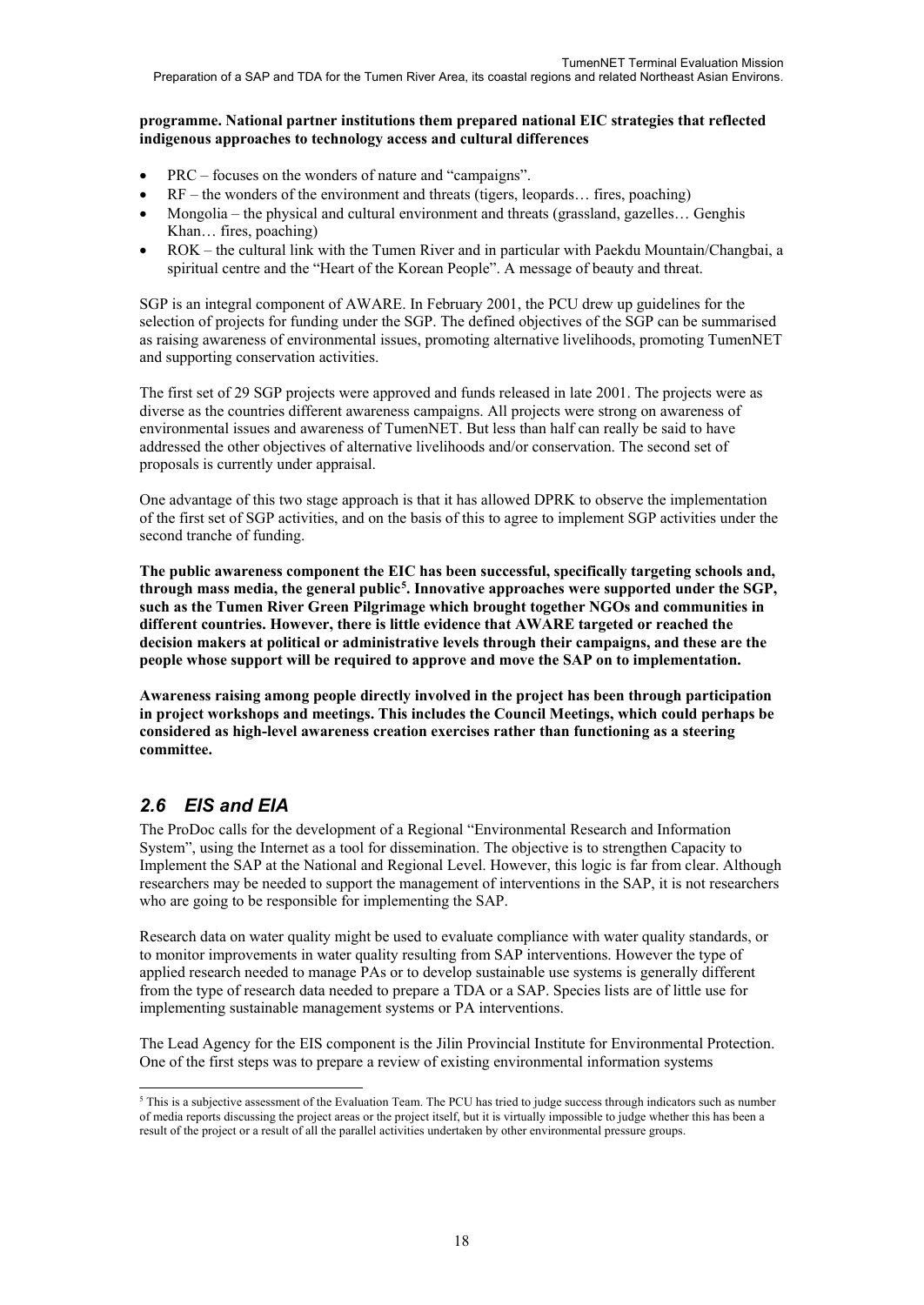throughout the region and a report was completed in January 2001. A regional meeting was then held in China on March1/2 2001. At this meeting the concept of the EIS shifted. The underlying theme is stated as "Work for people not scholar, minimise work scope, avoid new digitising, utilise existing data, harmonise with sector reports". In other words the EIS would present the information gathered for the sectoral reports, but through the media of the internet.

In addition, it was recognised that following the present project period the project management/PCU web site would no longer function. It was decided that it would be appropriate to expand the objectives of the EIS web site to cover awareness aspects and also act as an information conduit for investors and donors. These country web sites would continue to function after the end of the project, using TumenNET as a "corporate logo" to promote the further development and implementation of the SAP.

The EIS now has the following expanded objectives:

- Environmental status understanding;
- Environmental awareness education;
- Help investment decision making;
- Help environment exploitation

At the time of the evaluation, the four active countries have gone some way to completing their national EIS web sites. The regional site is not yet functional. The content and quality of the sites is highly variable and not surprisingly, given the broad objectives, each very different from the other.

The countries all lay emphasis on different aspects of the site, but all agree that it is worth further development and should remain functional after the end of the project. There is some concern about the cost of maintaining the sites, especially the costs of updating data and information and translation to the common language – English. However, Mongolia and ROK both felt that they could access non-project resources and maintain the sites in the future.

The scientists responsible for the sites still feel that it is a useful tool for the exchange of data, and supports the regional institutional networks established by the project. However, while still expecting to post data on the site, it is now even less clear what data is appropriate, or how it will be used.

#### **At present the EIS web sites are not effectively serving any of the newly set objectives. If the stakeholders are interested in supporting all the above objectives, then it is probably better to create four separate sites, or else clearly separated zones on each web site, each one serving a specific purpose.**

#### **GIS**

Geographical Information Systems are seen by many of the research institutions as an integral component of scientific and management EIS. The majority of research and planning institutions have, or have access to, GIS. Throughout the region the common software is ArcInfo/ArcView, however as the PCU noted, many of these systems are effectively non-functional and data is rarely exchanged between institutions. This is partly a result of the choice of this non-user friendly system promoted by international partner institutions with dedicated GIS support. When international support and the specific project ends, the local incentive for maintaining the system stops.

Despite there being many non-functional systems, there is clearly still the capacity in the region to produce dedicated thematic maps, which can be reformatted for web sites. However, the PCU felt that the quality of the locally produced maps was not adequate for presentation purposes and has contracted an Australian company to prepare project maps to support the TDA and SAP. While clearly maps are extremely important in presenting information crucial to the TDA and SAP, the project may have missed an opportunity to build local capacity, even if it would have resulted in a slightly lower quality product.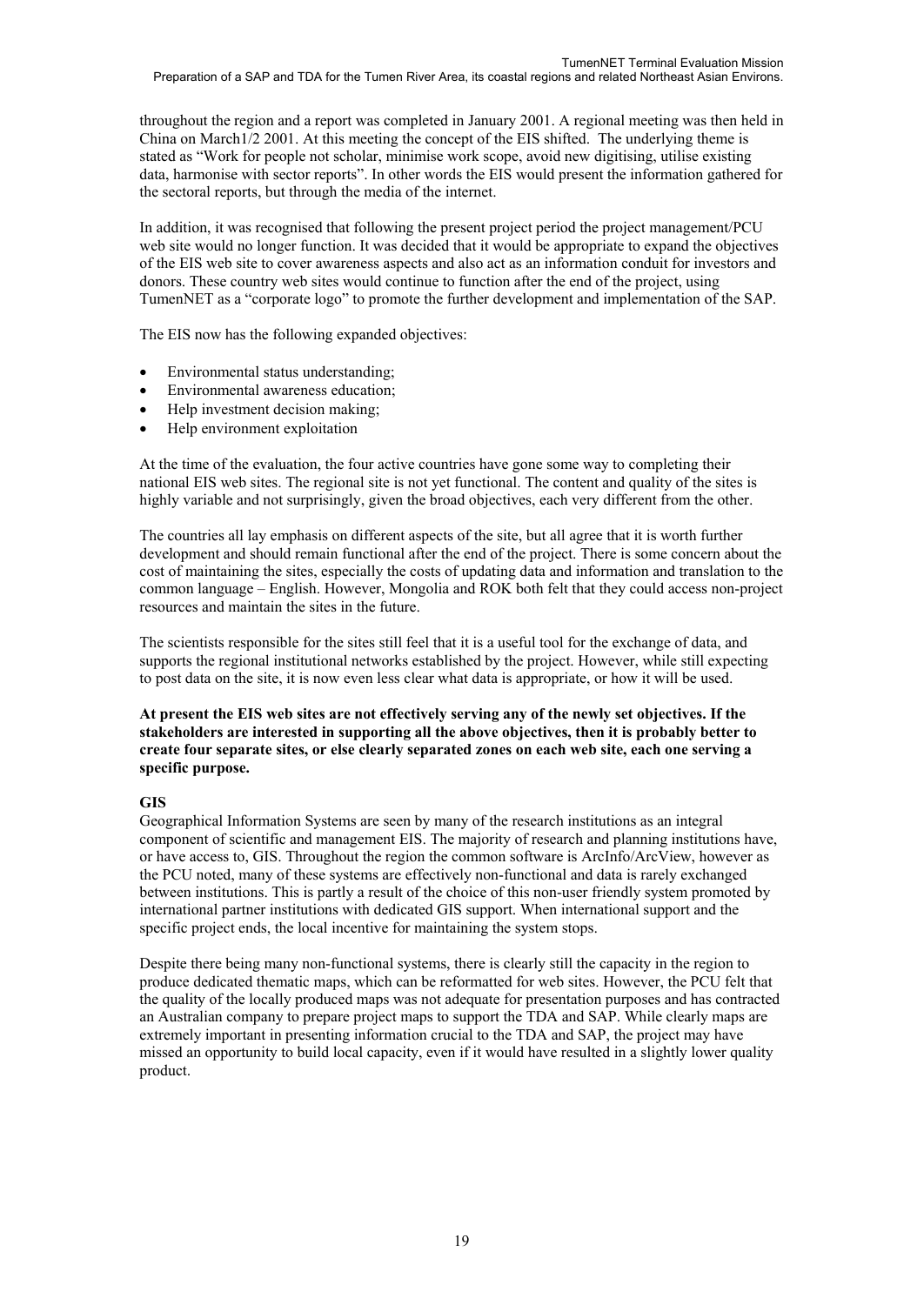### **2.6.1 EIA**

A second ProDoc output "Harmonised technical and legal conditions for Environmental Impact Assessment" was also seen in the project design as a way of strengthening national and regional capacity to implement the SAP. EIA is a methodology for evaluating potential impacts and recommending alternatives, not a tool for managing or controlling impacts. However, the enforcement of EIA outcomes is a management tool.

There is neither the need nor the capacity to change national EIA regulations, which would require major legislative changes. Although there may be a specific requirement for sharing EIA reports particularly where proposed interventions have regional or transboundary implications.

The project held a one-day EIA Policy Workshop in October 2001, with countries presenting descriptions of their EIA approaches. This has been followed by two brief workshops on EIA, one focused on strategic environmental assessment (case studies for the oil and gas pipeline sectors) and one on EIA for mining. The workshops are not intended to provide training in EIA techniques, but an awareness of the scope of EIA required and introduced the new planning tool of strategic assessment. The workshops have been run with the help of consultants provided by the Australian Government through Environment Australia and the NSW Department of Mineral Resources.

## *2.7 SURVEY*

The ProDoc obliquely referred to the need for a survey of water pollution and biodiversity (Outputs 1.2.4 and 1.2.5). This output was explored further during the inception phase and a specific Survey component proposed. However, the PCU suggested "waiting with the survey until the nature of possible pollutants from within the Tumen River watershed area (China and DPRK) is better understood, that is after the production of relevant country reports".

In April 2001, the PCU prepared a draft strategy for the Survey, based on the fact that the Chinese and Russian National Area Reports indicated high levels of contaminants in the Tumen River. DPRK was identified as providing the Lead Agency for this component.

China refused to give its go-ahead for such a survey until such time that the DPRK would agree to it However, with the continued non-signing of DPRK this component could therefore not be implemented.

There is now a proposal from the RF co-authors of the report on Tumen River Priority Environmental Issues and Coastal Priority Environmental Issues, to carry out an immediate survey of bottom sediments and ecological issues in the lower reaches and estuary area. This is where sediments and contaminants can be expected to accumulate. This would of course allow for the evaluation of the combined impacts of sediments and contaminants from China and Korea. However, much of this information has already been collected by the Russian authorities and is available to the project.

# **3 Additional Implementation Issues**

## *3.1 Expansion of the Project Area to the Daurian Steppe and Mongolian Plateau Zones*

The ProDoc was extremely imprecise in the definition of the project area (See Annexe 6), but the initial focus of the project was clearly the Tumen River Area.

The Inception Report states that "Both Mongolia and the Republic of Korea sit somewhat uncomfortably with a Tumen River SAP Project. Neither country shares a border with the Tumen River Basin, nevertheless there are valid reasons for their inclusion…".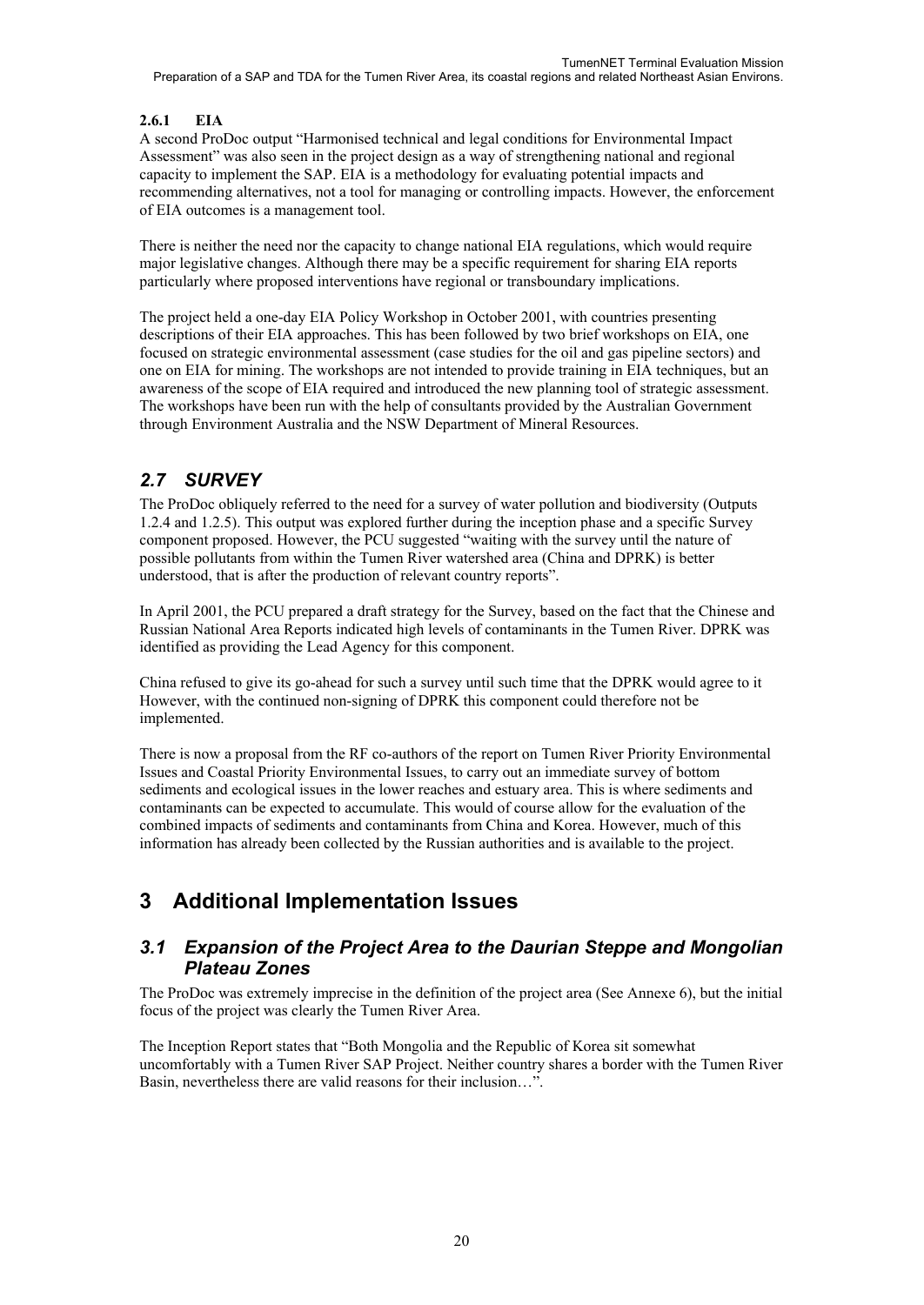The report goes on to say that "The Mongolian Gazelle, migratory water fowls and the rare Manchurian flora are among the key threatened species<sup>[6](#page-22-0)</sup> that are well protected in Mongolia but to a lesser extent in bordering China and Russia". The PCU proposes establishing closer links with the GEF Eastern Steppes Biodiversity Project and suggests "there is potential to complement the national efforts of the Eastern Steppe Project by encouraging Russia and China to establish protected areas at the border to Mongolia to complement Mongolia's biodiversity management plans".

This had major implications for the structure and focus of the project, bringing biodiversity into the forefront in two of the three major zones where direct actions would be proposed in the SAP.

However, following the Inception Report there is no move to mainstream this change into the planning process and the proposal is not addressed in the TOPs workshop, where the focus is still firmly on IW and the immediate Tumen River area and on Eastern Mongolia. As a result the National Area Reports and the Sectoral Reports do not include the RF or PRC components of the steppes.

The first formal introduction of new zones, was at the Inaugural TumenNET Council Meeting held in May 2001. The PCU proposed the expansion of the project to new steppe zones in China and Russia. The minutes of the meeting note "Council endorsed the idea of explore the concept of dedicated transboundary zones… The Tumen River Basin Zone… the Daurian Steppe Zone… the Manchurian Steppe Zone…".

However, it is clear that this change in focus of the project was not understood by many of the participants. Initially PRC and Russia were not happy with this proposal. Following the Council Meeting, there was considerable effort (and shuttle diplomacy) made by the PCU over the period June, July and August to convince cooperating agencies of the value of expanding the project area.

On August 13 the CTA sent a letter addressed to "TumenNET Councillors and Friends of TumenNET" informing them of the imminent TDA Workshop. This letter states "The present TumenNET zones are…", the Mongolian Plateau Zone, the Daurian Zone, and the Tumen Basin Zone.

The TDA workshop held at the end of August 2001 (over a year after project start-up), was the first occasion that the new zones were brought into the TDA/SAP planning process.

The reasons for this shift in focus are considered by the Evaluation Team to be as follows:

- Recognition of the continuing problems in addressing IW and pollution in the Tumen River Area;
- Concern that this might jeopardise the project;

-

- Recognition that the design focus on the Tumen River Area left Mongolia marginally involved in the core project;
- The expansion of the steppe zone to PRC and RF, brings a transboundary element to the steppes;
- The emphasis on the key IW problems of the Tumen River Zone were then largely lost.

**The impact of the introduction of new zones was significant. The emphasis of the project was shifted towards biodiversity. The TDA workshop was still largely focused on applying IW transboundary concepts and tools to global biodiversity issues. However, the PCU and UNDP/GEF technical advisors should have recognised the significance of these changes and brought in appropriate expertise in biodiversity conservation strategy development.** 

**The Evaluation Team recognises this as a tactical decision by the project to reduce the risk of a serious hiatus in project implementation. The decision to create the new zones is not one that can, or should, now be changed.** 

<span id="page-22-0"></span><sup>6</sup> . The Mongolian or White Tailed Gazelle (Procapra Gutterosa) is not yet listed as a threatened or endangered species (IUCN Red List 2000), nor is it listed in the Mongolian Red Book. The present best estimate is of a population of around 2,000,000 in Mongolia. There is however a proposal to include the species in the Convention on The Conservation of Migratory Species in the "Lower Risk/near threatened" category, the same IUCN Red List category as the Goitered or Sand Gazelle - Gazella subgutturosa. (http://www.wcmc.org.uk/cms/cop7/species\_proposals/word/II\_14\_Procapra\_gutturosa\_MNG.doc)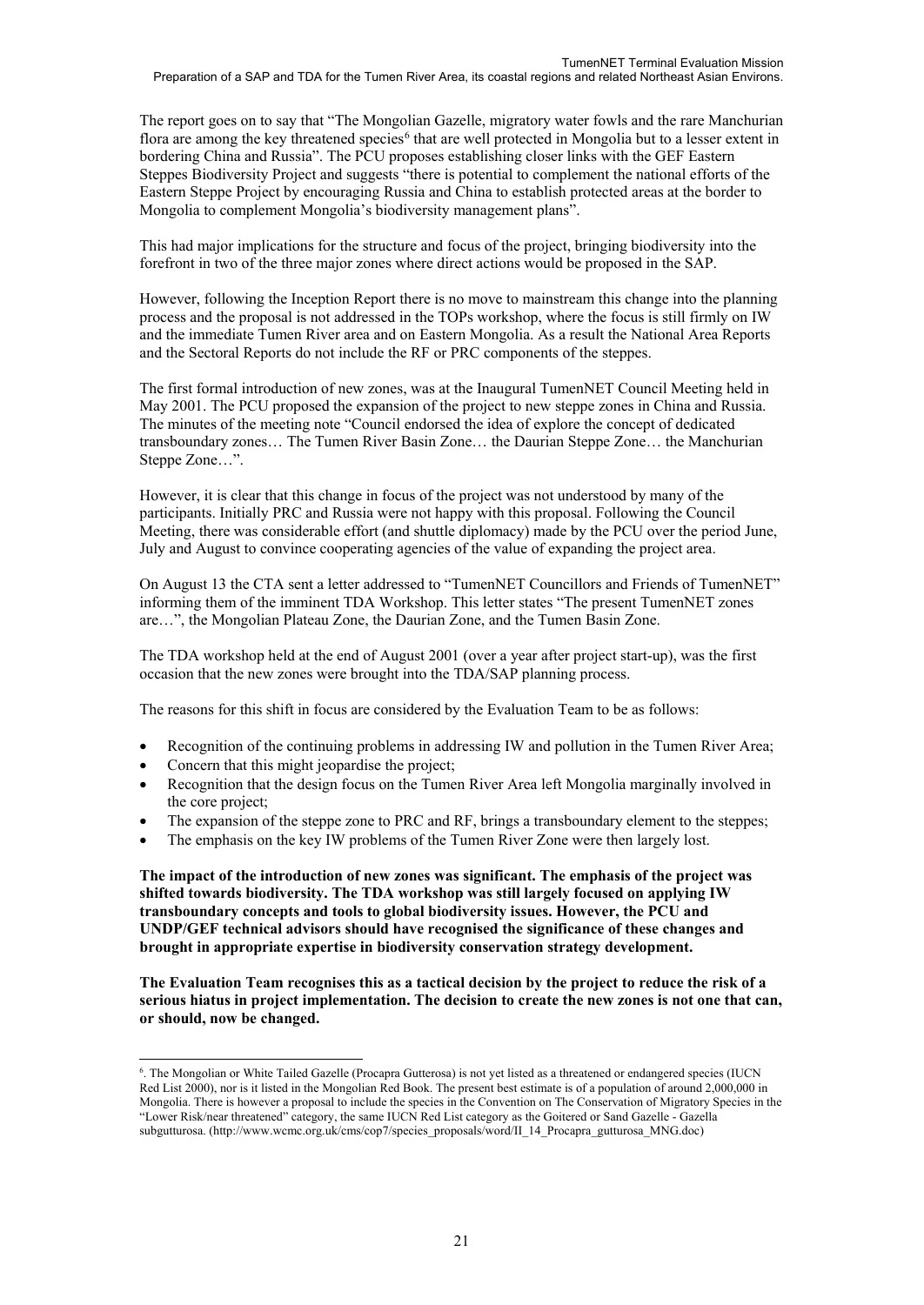## *3.2 Project Management*

The project is "implemented" by UNDP on behalf of GEF. The role of UNDP is to ensure that the project design and execution conform to GEF criteria and guidelines. The project is supervised by the UNDP Beijing office and supported by the other UNDP country offices. The technical supervision and backstopping support comes from the UNDP GEF IW and Biodiversity personnel based in New York and Kuala Lumpur, both geographically distant from the project.

UNOPS was subcontracted by UNDP to "execute" the projected. The role of UNOPS is predominantly administrative including sourcing long term staff, organising contracts, managing accounts and review missions.

At the top level the ProDoc proposed a Project Steering Committee comprising the TRADP Regional Environmental Working Group extended with representatives from UNDP, UNOPS, the Tumen Secretariat, NGOs and the CTA.

The project would be managed by the PCU, led by an internationally recruited CTA, and supported by a Programme Officer and Communications Specialist, both regionally recruited.

At national level the TRADP National Teams with the addition of the national GEF Focal Point would take overall responsibility for in-country activities. The ad hoc National Environmental Working Groups would provide technical support and National SAP Planning Units would be established.

This is very much the structure outlined in the Management Framework prepared by the CTA in September 2000, following his inception mission round the region. However, it did note the need to "…re-activate the national Environment Working Groups to become formal/informal advisers to the TRADP National Teams and/or the GEF Focal Points and the national SAP Planning Units". Effectively the TRADP environmental initiatives had been suspended following an Environmental Working Group Meeting in September 1998, while they waited for the proposed SAP project to become effective.

**When the project eventually became operational, there was no effective environmental management structure, the environmental working groups existed only on paper and had no national mandate. The project GEF Focal Points were appointed by the TRADP National Coordinators and were members of the TRADP National Teams. The key problem was that TRADP was traditionally preoccupied with investment promotion and trade and did not have a history of environmental expertise in its committees.**

#### **As a result, TumenNET moved away from TRADP, establishing a separate set of networks, and parallel sets of institutions. This has led to some confusion in the participating countries over the different roles and responsibilities of TumenNET and TRADP.**

In the meantime, TRADP has initiated on their own a number of environmental projects in the Tumen River Area, including projects to address the three main sources of pollution in the PRC portion of the watershed. These should be included in the review of ongoing and planned projects that , and it is recommended in 4.2.2., in order to avoid including actions in the SAP that are already covered by others. that the project review these as components of the SAP.

### **The TumenNET Council**

In March 2001, the PCU drew up the TORs for the TumenNET Council – to serve as the Steering Committee for the project. However, the membership was expanded beyond that suggested in the ProDoc to include the Commercial Sector, Lead Agencies, Research and Academic Institutions and representatives of the Donor Community.

The duties of the council were similarly expanded to look to the future implementation of the SAP.

Beyond the normal steering committee roles of dealing with project progress, and external reviews, the TORs for the TumenNET Council were extended to promoting "green" investment, promoting regional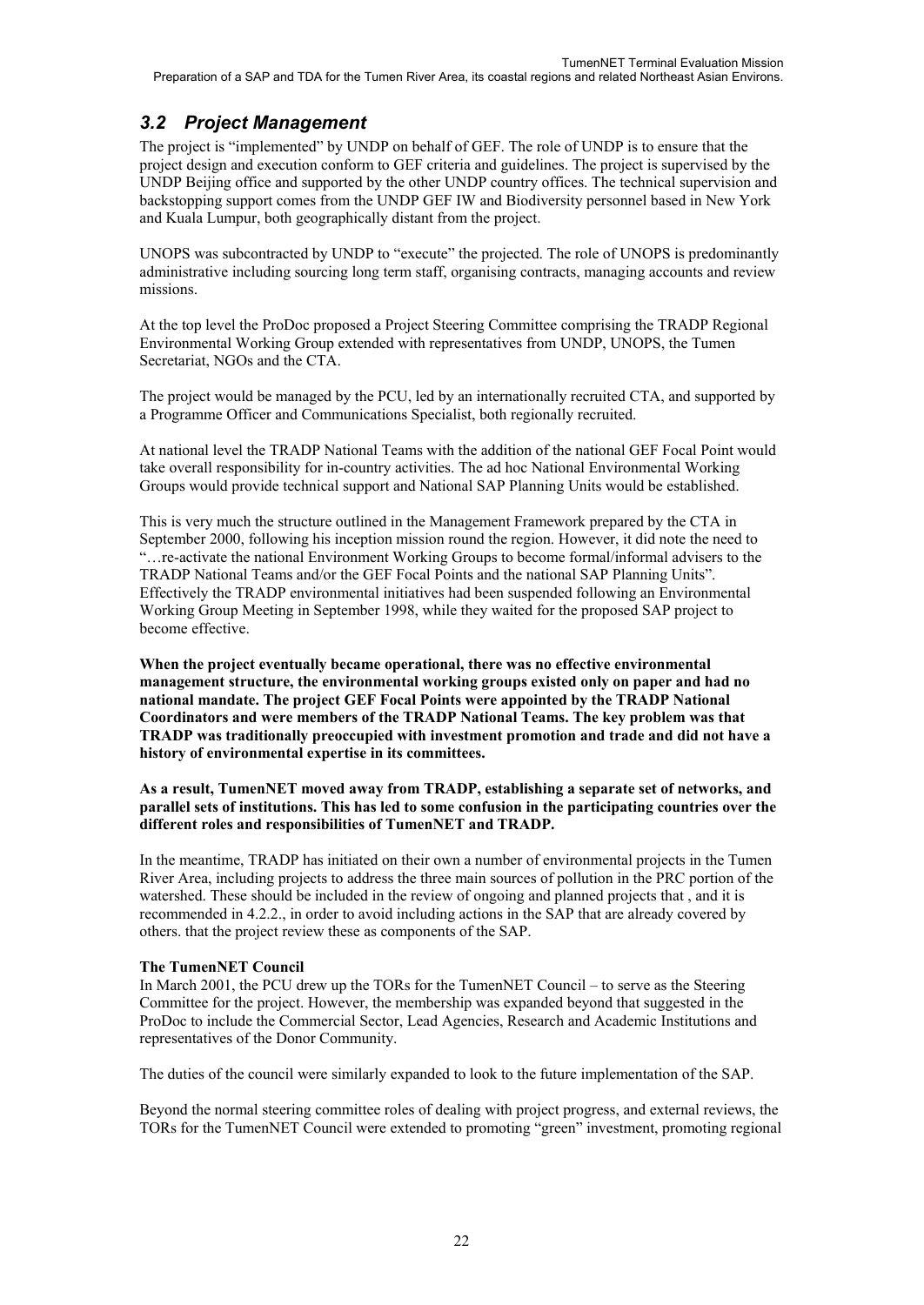partnerships between the community, government and the business sector and to ensure compatibility with national policy and advise on legislative and institutional issues.

The first TumenNET Council was held in Beijing on the 28th and 29th May 2001. This meeting was attended by around 40 people: government departments, NGOs, the UN, business and investment sectors, and academic and research institutions and the diplomatic community.

The proceedings started with presentations from the Lead Agencies on project achievements and challenges and "…quickly turned to post-project issues like SAP implementation, funding and enabling measures". The meeting was clearly a major awareness raising success and raised keen interested in the issues of implementing post-project interventions. However, it is likely that well over half the participants were not fully conversant with the project, and were not in a position to give guidance on the first of the TORs, "To monitor progress, workplans and outputs, and participate in external reviews".

The meeting was attended by one representative from UNOPS and the meeting report notes that "UNOPS… will propose to delete the mid-term review…"UNOPS also suggested **merging** the Tri-Partite Review (TPR) meeting with the next Council meeting scheduled for November in ROK.

The next council meeting took place in Korea and was attended by over 50 senior executives. According to the UNDP Office Beijing and the PCU the TPR was considered unnecessary, and was in any case no longer a UNDP requirement.

**It is the view of the Evaluation Team that a council meeting of this size and composition is not a substitute for a technical project review. The loss of the mid-term review and the TPR is unfortunate, as it may have highlighted the changes in project emphasis and advised accordingly.** 

#### **Regional Coordination beyond TumenNET**

All parties have expressed concern over the maintenance of a regional coordination function after the present project has ended. The present phase of TRADP runs to the end of 2003. The future of TRADP is presently under consideration. While the SAP must include a recommendation for a regional coordination mechanism, this could be considered as a part of the TRADP function, at least in the interim period until there is a formal program to implement the SAP.

## *3.3 Stakeholder Involvement*

The ProDoc states "the project will also give special consideration in having broad coverage of people participating in the Consultation Meetings and Planning Workshops. In particular, the project encourages Private Sector, NGOs, and women participation. Efforts will be made to assure that at least 30% of all participants in the Consultation Meetings, Planning Workshops and training are women".

In terms of women participating in the project at the anticipated levels, the project has been successful. The Evaluation Team met a representative set of the project partners and in many cases women were strong participants.

The NGO community was also well represented, particularly in AWARE and SGP, although the PRC concept of NGOs would probably more accurately be classified as parastatals.

The ProDoc "Expected End of Project Situation" suggests that "…the SAP will have been prepared using a Participatory Approach and by mobilising grass root participation". The project has certainly facilitated a participatory approach, and with the AWARE component raised public awareness. However, the implied grass roots participation in the planning process is totally unrealistic, and was not addressed by the project<sup>[7](#page-24-0)</sup>. While public participation can be brought into the TDA and SAP process,

<span id="page-24-0"></span><sup>-</sup><sup>7</sup> The stakeholder meetings held to discuss the draft zonal TDA were informative, but can hardly be considered as public participation.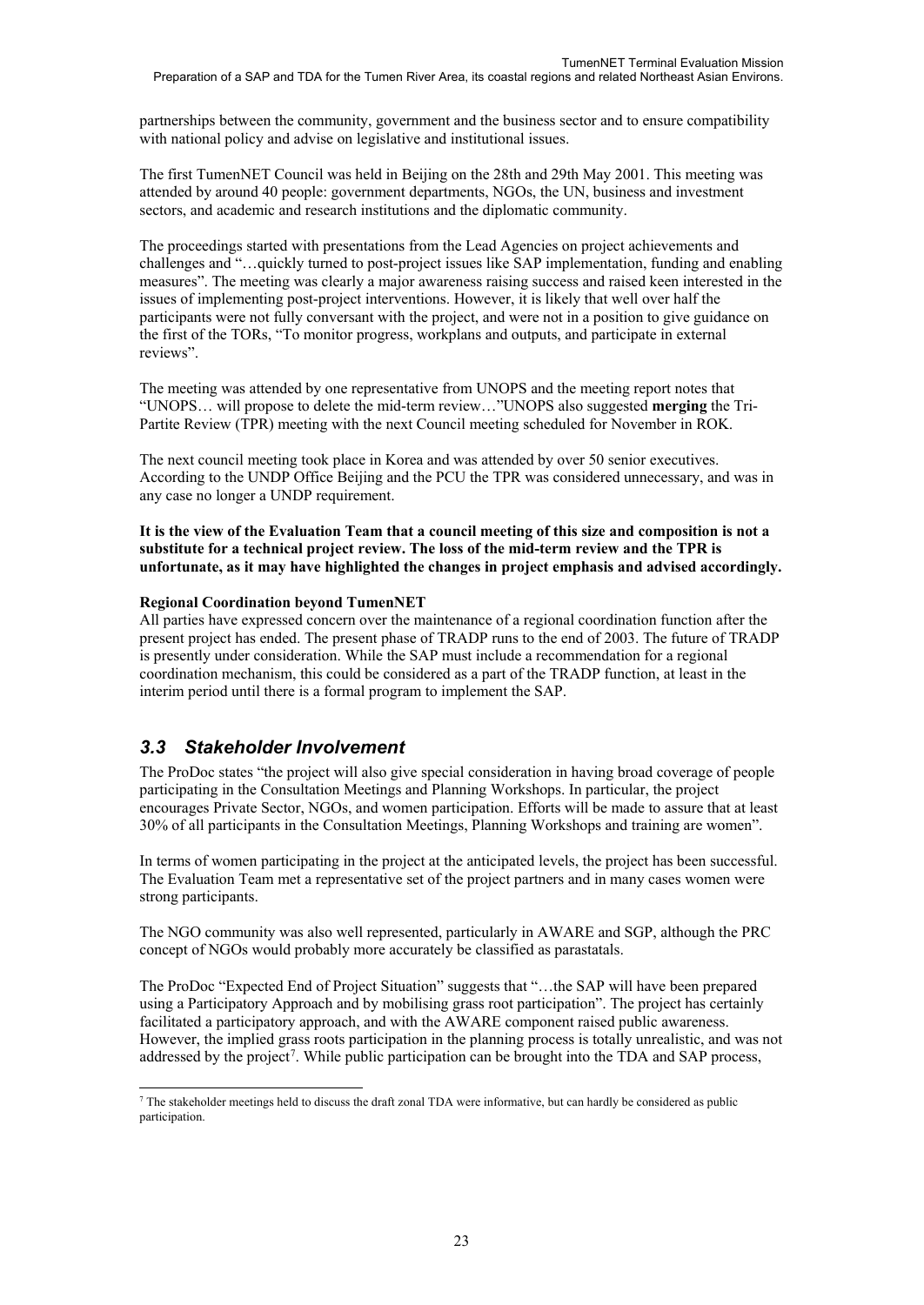there is no set process or guidelines on how to do this, and it is probably totally impractical to attempt this in a two-year project.

#### **3.3.1 Ownership**

The PCU has consistently followed a policy of reliance on local expertise. The switch from international consultants to Lead Agencies, the identification of partner institutions and the creation of networks has all been a deliberate strategy to encourage ownership of the project, and of the TDA and the SAP. The TDA and the SAP are truly local products<sup>[8](#page-25-0)</sup>. This has generally been an excellent policy. The Evaluation Team does feel that local expertise should have been supported more strongly by external expertise in those few areas where it was needed – particularly to advise on the development of overall strategies for biodiversity conservation.

The involvement of politicians at an early stage and the creation of the Governors Network and the Governors MOU have also been strong moves by the PCU to develop early political support for the SAP.

**There is no doubt that there is a strong sense of ownership and a commitment to the future of the TDA and SAP among those directly involved in the project.**

**However, the key challenges still lie ahead. Local support for the SAP must now be translated into national support. The project areas in RF and in PRC are remote from the capitals. Investment in these areas has not been understood to be a national priority. The development of the SAP has just begun. The first challenge is to develop a SAP that has real content – that identifies concrete actions to address the causes of the priority problems identified in the TDA. The second challenge is to achieve endorsement of the SAP by the member countries. The final challenge will be to mobilise the resources necessary to implement the SAP.** 

# **4 Recommendations**

The preparation of a SAP is a delicate balance between what is needed and what is politically acceptable or doable. A strong SAP that develops concrete actions to address the priority environmental issues, but that is not subsequently endorsed by governments, represents failure. A SAP that is so watered down that it is devoid of any real content in order to ensure political endorsement, also represents failure. Relatively few SAPs have been developed to date that have real content.

Developing a strong SAP that will be signed by the governments is the key remaining challenge for this project and the TumenNET countries.

## *4.1 General SAP Structure and Content*

#### **The key output**

The Strategic Action Programme is the one key output of this project. The SAP is the only document that needs to be formally signed by the member countries. All the other reports prepared up until now are working documents that have been produced in a logical sequence as preliminary steps leading to the development of the SAP. If governments formally sign them, so much the better. If governments do not sign the SAP, the project will have failed in its principal task.

#### **Balance between the political and the technical**

The preparation of the TDA has been primarily a technical exercise with a limited, but strategically important, level of participation from government authorities and decision makers. The SAP must now be prepared by a balanced team of technicians, government authorities and other policy makers. Technical specialists who worked on the TDA are needed to ensure continuity with the TDA. The

<span id="page-25-0"></span><sup>-</sup><sup>8</sup> However, this approach need not preclude the provision of additional guidance and support to those institutions during the process of developing the TDA and SAP,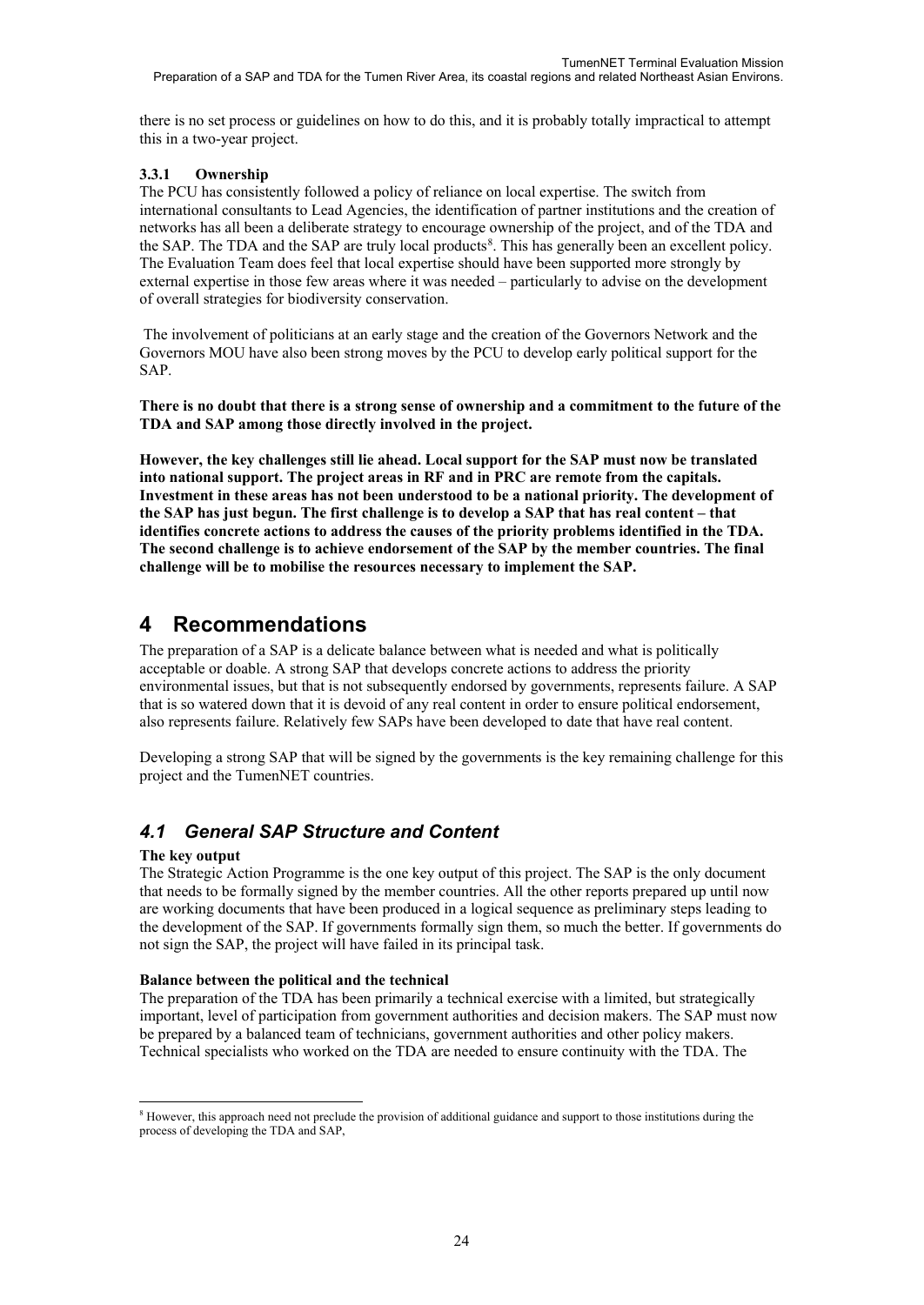policy makers and government authorities must play the lead role in building government commitment to the document development and to maximise the chances of formal government endorsement.

The signing of the SAP is the one key political act that commits the member governments to undertake the specific actions identified in the SAP. Once signed, SAP implementation once again becomes a primarily technical exercise, although mechanisms for ensuring continued political commitment and for regional coordination need to be included.

#### **Prioritising Issues**

The logic of the TDA and the SAP is that it is the TDA that identifies the priority environmental problems that need resolving and that these priorities are agreed as the regional framework that will then guide national priority actions. The TDA failed to formally rank different environmental problems, although this was to some extent done at the TDA workshop.

#### **The TDA Lead and Partner Agencies, with the support of the PCU, should review the TDA and provide guidance on the priorities that need to be addressed in the SAP.**

### **SAP Support**

The SAP is now under preparation. The PCU needs to support this final process during the last six months of the project, to ensure that the content of the SAP retains credibility and is acceptable to the participating countries. It is strongly advised that the PCU ensure that there is outside guidance provided at national and bi-lateral and multi-lateral meetings. The key point to make is that actions must address priority problems. Problems need not be the same in two or more countries, and each country needs to address their own problems but under the framework of the regional environmental priorities set alluded to in the TDA.

At present ROK as the Lead Agency, has the responsibility for supervising the preparation of the SAP

- 1. The PCU should meet with the Lead Agency as soon as possible, to discuss the SAP-related recommendations in this evaluation report. If possible, UNDP/GEF technical backstoppers in International Waters and Biodiversity should also attend this meeting.
- 2. As each national SAP Task Force begins their work, it is critical that the PCU and the Lead Agency do everything possible to ensure that concrete actions are identified to address each of the priority problems.
- 3. The Lead Agency should send facilitators to each of the key national workshops. One of the key tasks of the facilitators should be to ensure that point number 2 is addressed.
- 4. Doing this will be a test of the Lead Agency concept. Defining actions will probably be a more sensitive topic than previous TDA related tasks or EIS and AWARE components have been.

If there are concerns of possible conflicts of interest or lack of neutrality, then it may be necessary for the PCU to bring in an international consultant to assist countries in preparing national actions and in bi-lateral and multi-lateral negotiations.

#### **SAP content**

The Strategic Action Programme should include:

- A general policy statement on objectives this is largely covered by the existing 1995 MOU
- Specific political commitments to undertake the direct and indirect actions of the SAP
- Direct actions that are:
	- Regionally prioritised
	- Primarily national
	- Site specific
	- Costed, and with
	- Defined responsibility for implementation distinguishing between those
		- Which will be done with local resources and those
		- Requiring donor assistance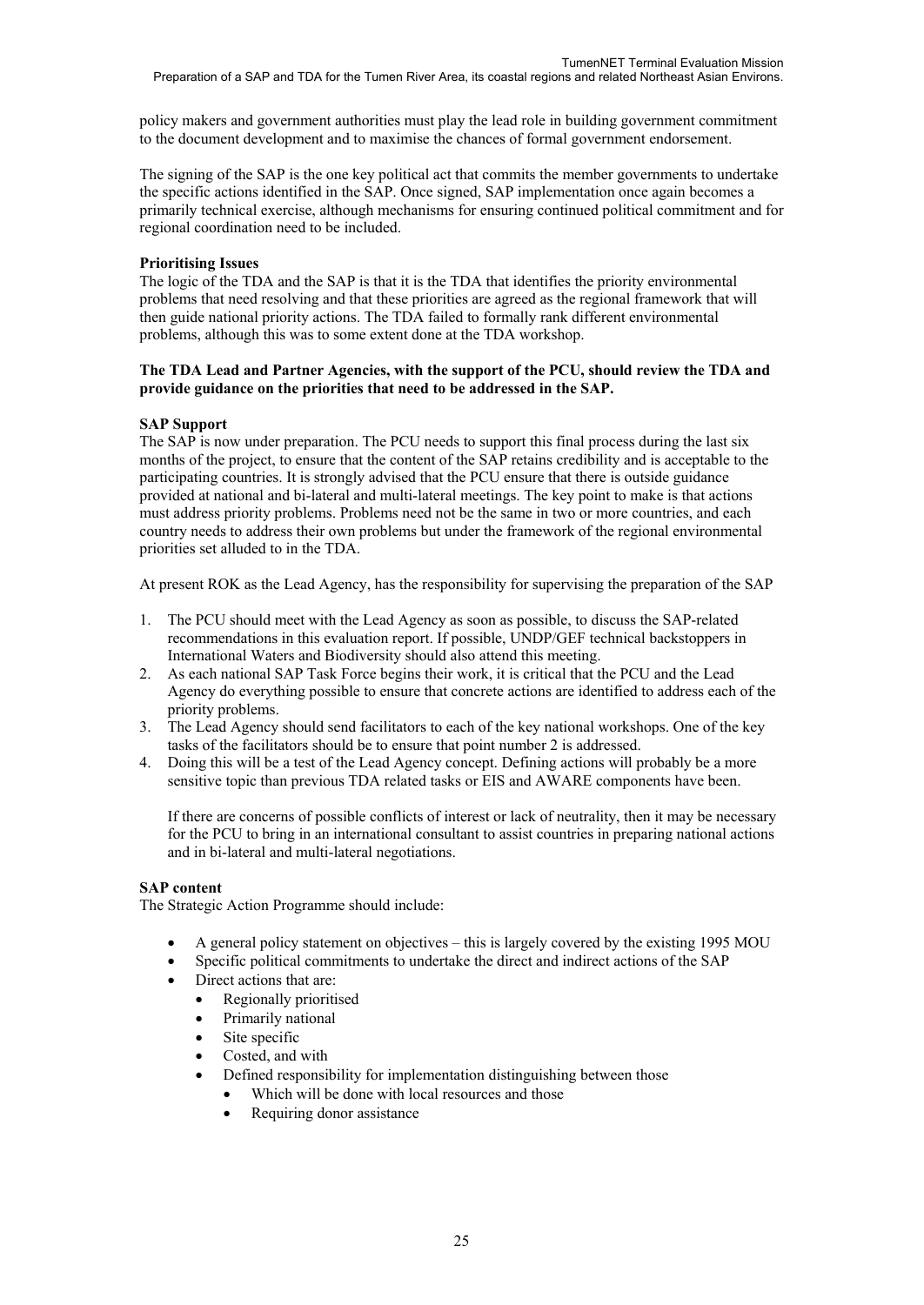- Indirect actions that may include
	- SAP coordination
	- Policy and legislative changes
	- Institutional strengthening  $&$  capacity building
	- Monitoring, evaluation and data exchange...

#### **Essential content**

**The SAP must identify specific actions to address all the major international waters and biodiversity issues identified in the TDA, or give a good reason for not doing so.**

## *4.2 Specific Recommendations*

### **4.2.1 Pollution Sources on Tumen River**

It is critical that the SAP includes concrete actions to address specific pollution sources on the Tumen River. This project was conceived and developed as an international waters project first and a biodiversity project second. The principal international waters environmental issue that this project was developed to address was water pollution in the Tumen River. Even though the project has since expanded to include two steppe zones that focus on biodiversity, the TDA has confirmed that water pollution in the Tumen River remains the single most important environmental problem in the entire expanded project area. Yet the preliminary activities proposed in the TDA do not include any actions that address specific sources of pollution in the Tumen River

The credibility of the entire SAP is at stake. If TumenNET member countries wish to seek donor funding to assist in implementation of SAP actions, they must take steps to ensure the overall credibility of the SAP. If donors realise that the SAP has failed to deal effectively with the one core issue it was intended to address, they are likely to be reluctant to consider funding for other actions, however well they may be conceived.

To better mobilise political support for these actions, it may be of particular importance to stress the human health benefits of water pollution clean-up.

### **4.2.2 Review of all relevant ongoing and planned projects**

An exceptionally high proportion of the activities proposed in the TDA are already covered, in whole or in part, by ongoing or planned projects. It is critical to complete and update a review of ongoing and planned projects that cover international waters and biodiversity conservation in the project zones. It is critical that the SAP actions do not duplicate what is already covered. Rather, the SAP planners should seek to develop linkages with ongoing projects, should seek to influence the content of project under development to better address SAP priorities. SAP planners should only develop new activities as needed to fill in key gaps for environmental priorities not already covered.

The Evaluation Team made no attempt at an exhaustive inventory of ongoing and planned IW and biodiversity projects in the TumenNET Area. However, sometimes by direct questions, sometimes by chance, a number were identified that seem to directly address key issues identified in the TDA.

#### **Examples of existing or proposed Tumen River Area projects**

- 1. TRADP has prepared two Finnish-funded, pre-feasibility studies for reducing pollution from the Kaishantun & Shixian pulp and paper mills on the Chinese side of the Tumen River.
- 2. TRADP has developed a project to build a municipal sewage treatment plant for the city of Yanji on the Chinese side of the Tumen River. A NORAD appraisal mission was scheduled for mid-April. (Yanji and the two pulp mills are responsible for over 50% of the Tumen River pollution of Chinese origin.)
- 3. UNDP/ROK have developed a project document for the preparation of a Tumen River Watershed Master Plan. An inception mission is planned for June. Measures to address industrial and urban-based pollution on the Tumen River will be included in the Master Plan.
- 4. UNDP/ROK have developed a project document for Water Quality Training for the Tumen River countries.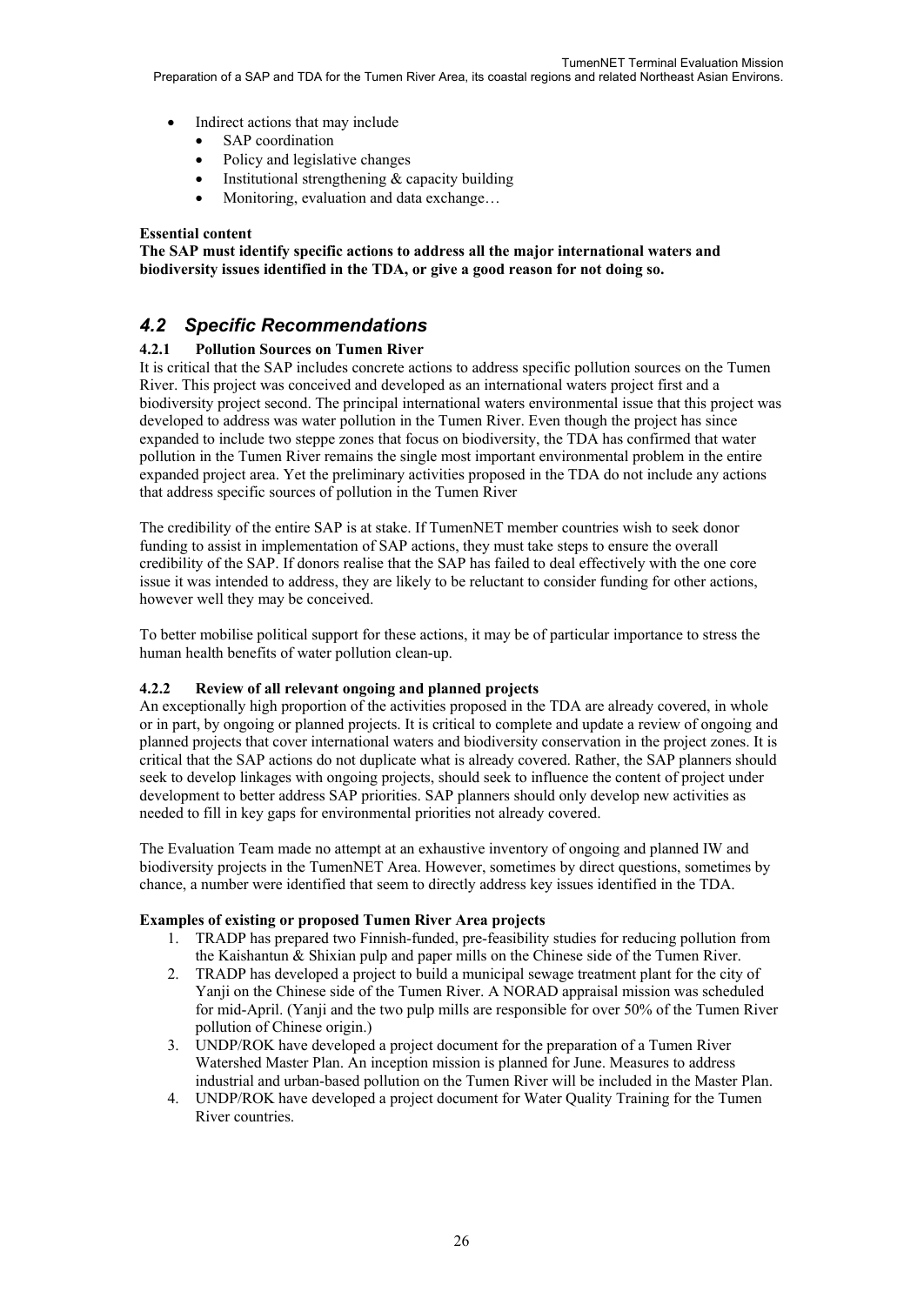Preparation of a SAP and TDA for the Tumen River Area, its coastal regions and related Northeast Asian Environs.

5. UNDP/UNESCO/ROK have developed a project document for the creation of a new Man and the Biosphere Reserve for the Khasan Wetlands.

#### **Examples of existing or proposed Daurian Steppes and Mongolian Plateau projects**

- 6. The UNDP/GEF Biodiversity Conservation and Sustainable Livelihoods Options in the Grasslands of Eastern Mongolia Project focuses on biodiversity conservation in seven PAs and their buffer zones in the three eastern provinces. This covers all of the Mongolia portions of the Daurian Steppes and of the Mongolian Plateau.
- 7. UNDP/RF has prepared a GEF Medium-Sized Project Brief entitled "Conservation of the Wetlands-Steppe Complex in the Daurian Steppe Eco-Region" for the RF portion of the Daurian Plateau. It will focus on strengthening protected areas management, creating new PAs, increased awareness raising and on buffer zones
- 8. In Inner Mongolia, the Chinese are developing a biodiversity conservation project with the assistance of Canadian CIDA. It will target several PAs including those in the Inner Mongolian portion of the TumenNET Mongolian Plateau Zone.

The SAP planners should seek to develop links with ongoing projects and to influence or redirect, as possible, the content of projects under development, in line with evolving SAP strategies and actions.

#### **4.2.3 Protected Areas and Resettlement**

At the time of the evaluation, many of the proposed biodiversity linked activities focused on management of existing or new PAs. Some of these areas have people living there, some are actively farmed, some provide seasonal grazing, others timber and non-timber resources. In PAs in Mongolia there is commonly seasonal grazing and medicinal plant collection, PRC has designated wetland PAs which are actively farmed, as well as having settlement within many of their PAs.

The project should be aware of the increasingly tight international guidelines on involuntary resettlement. These regulations apply to all land users, including those with formal land rights, usufructuary rights and squatters. As an example, the current World Bank Guidelines would require consideration of resettlement issues if it is part of any project in which resettlement is a component, even if it is the host government that is financing and implementing that component.

#### **All proposals which have any elements associated with resettlement or changes in land use or land access rights should follow current guidelines and may well need to incorporate a resettlement plan.**

#### **4.2.4 Supra-regional issues**

The TDA identifies significant threats to wetlands and migratory birds and problems of marine pollution as significant "supra-regional" environmental issues. The early outline for the SAP did not include actions to address these issues – this oversight has apparently now been addressed. ROK, with their concern for their regionally important wetlands and migratory birds have now been given the lead developing direct actions for SAP implementation.

#### **4.2.5 Strengthening the biodiversity components of the SAP**

#### **Increase emphasis on conservation of ecosystems**

Most of the analysis of biodiversity and threats to biodiversity focused more on the species level than on the ecosystem. To improve biodiversity conservation strategies and actions for the SAP, the Project should attempt to complete the work already done under the TDA with an analysis of the adequacy of coverage of ecosystems by the existing networks of PAs and management areas within the three zones.

Existing classification systems should be reviewed to see which most closely correspond to characteristic differences in levels of endemism and in levels of species diversity.

Ecosystems should be analysed for the biodiversity conservation value, giving higher priority to: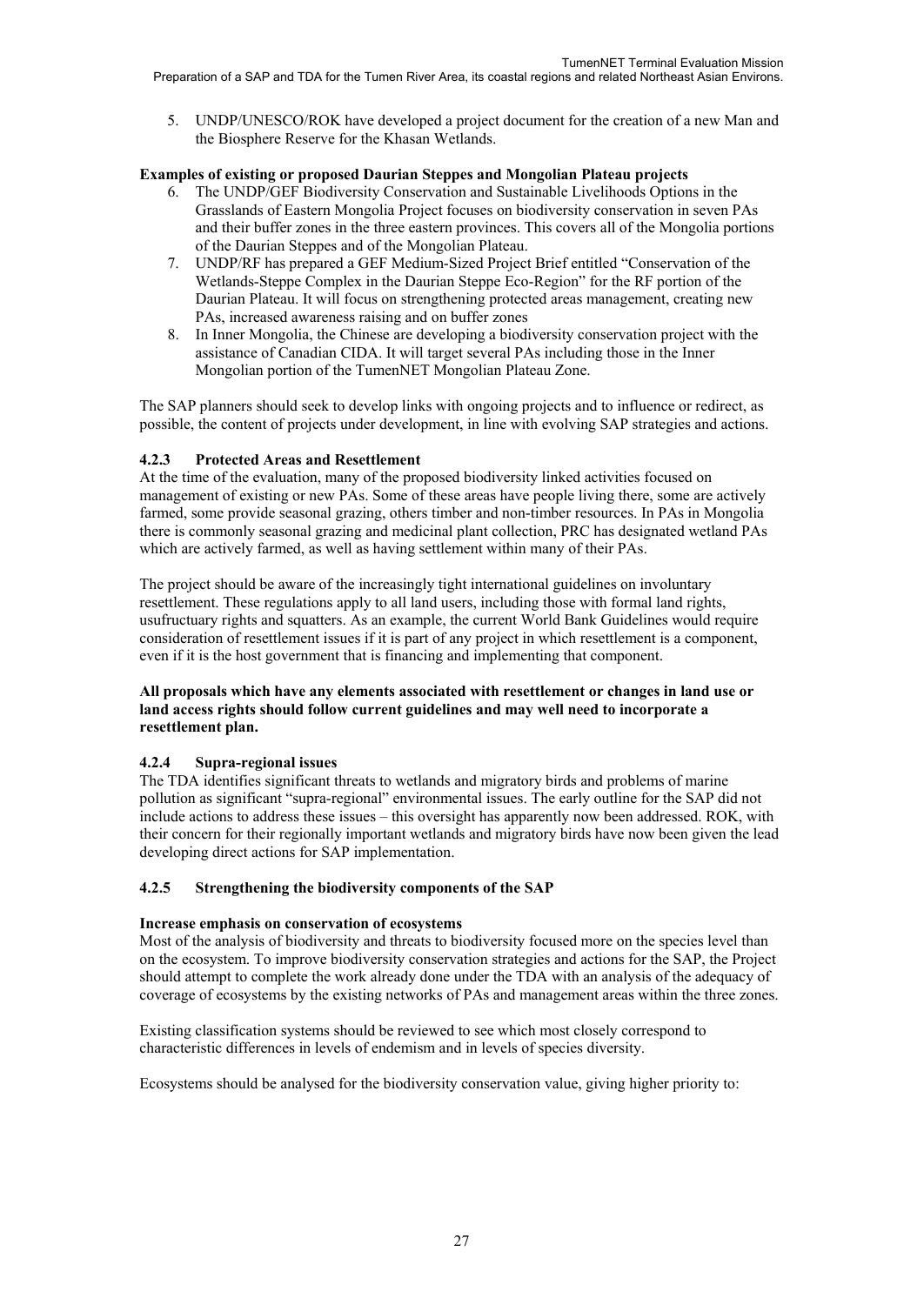- Ecosystems of special importance as habitat for endangered species of high conservation value (i.e., tigers and leopards)
- Ecosystems whose original geographic area has been severely reduced;
- Ecosystems with the highest level of endemism;
- Ecosystems with the highest level of species diversity;
- Ecosystems of other unique or special features;

The SAP should seek to ensure that representative areas of the full range of ecosystems of the three zones are covered by an appropriate mix of PA and sustainable use areas.

#### **Critical need to review management capacities for PA**

Biodiversity conservation in the project zones to date has focussed almost exclusively on PA and most of the preliminary identification of activities for biodiversity conservation in the TDA focus on PA. The Preliminary TDA (1997) found that there was very little capacity in most of the member countries for PA management or for sustainable financing of PAs. The current TDA did not analyse these national capacities for PA management or financing. It is therefore critical that this analysis be done immediately and that SAP emphasis on PAs be adjusted accordingly.

#### **Strongly increase emphasis on sustainable use strategies**

Biodiversity can be conserved through protection or through sustainable use. SAP planners should assess the potential for conservation through the development and/or extension of sustainable use systems for each of the ecosystems in the three zones. Where appropriate, these should be translated into sitespecific actions in the SAP.

The biggest potential for sustainable use strategies is on the steppes. Most of the biodiversity of the steppe grasslands is found outside the PAs yet all former systems of management have almost totally broken down. Nomadic grasslands use systems were replaced by government ownership of land and livestock. Livestock were privatised between 10 and 20 years ago in the three countries. Open access now prevails and owners can now put unlimited numbers of livestock wherever and whenever they please. Grasslands degradation is becoming critical in many areas. Biodiversity is being lost, the economic base of the livestock industry is being diminished and the resulting "Yellow Dust" has shocked everyone across the region.

As previously discussed, there are already protected areas projects in both of the steppe zones that are ongoing or under development. It would seem that the critical need is for the development of sustainable use systems for the grasslands outside PAs. This is not simple – the development of range management systems is one of the most difficult NR management challenges. But there are community-based management approaches that are working very well in similar dryland areas where land is owned by government and livestock are privately owned. An outline of such an approach is presented in annex 10. It is strongly recommended that SAP planners consider the inclusion of similar pilot range management activities in the SAP.

As another example, the Preliminary TDA states that Siberian tiger habitat that is managed using selective logging harvest systems generally retains most of its value as tiger habitat. Forests that are clearcut do not. Therefore, a network of PAs of prime tiger habitat that are linked together with other suitable habitat areas managed through selective harvest systems, may be developed together as more effective conservation strategy for the Siberian tiger than PAs surrounded by forests managed through clear cuts.

#### **Drop "transboundary" as a criteria for BD site selection**

SAP planners should not use a transboundary location as a criterion for the selection of sites for biodiversity conservation actions. Good sites may happen to be located in a border area – indeed this may be fairly common in parts of the project zones. Some border order areas have relatively pristine, undegraded ecosystems because people were kept out as a result of past border conflicts/tensions. In this case, the criterion of relatively pristine, un-degraded areas may lead one to chose a border site for a PA or for the development of a sustainable use system.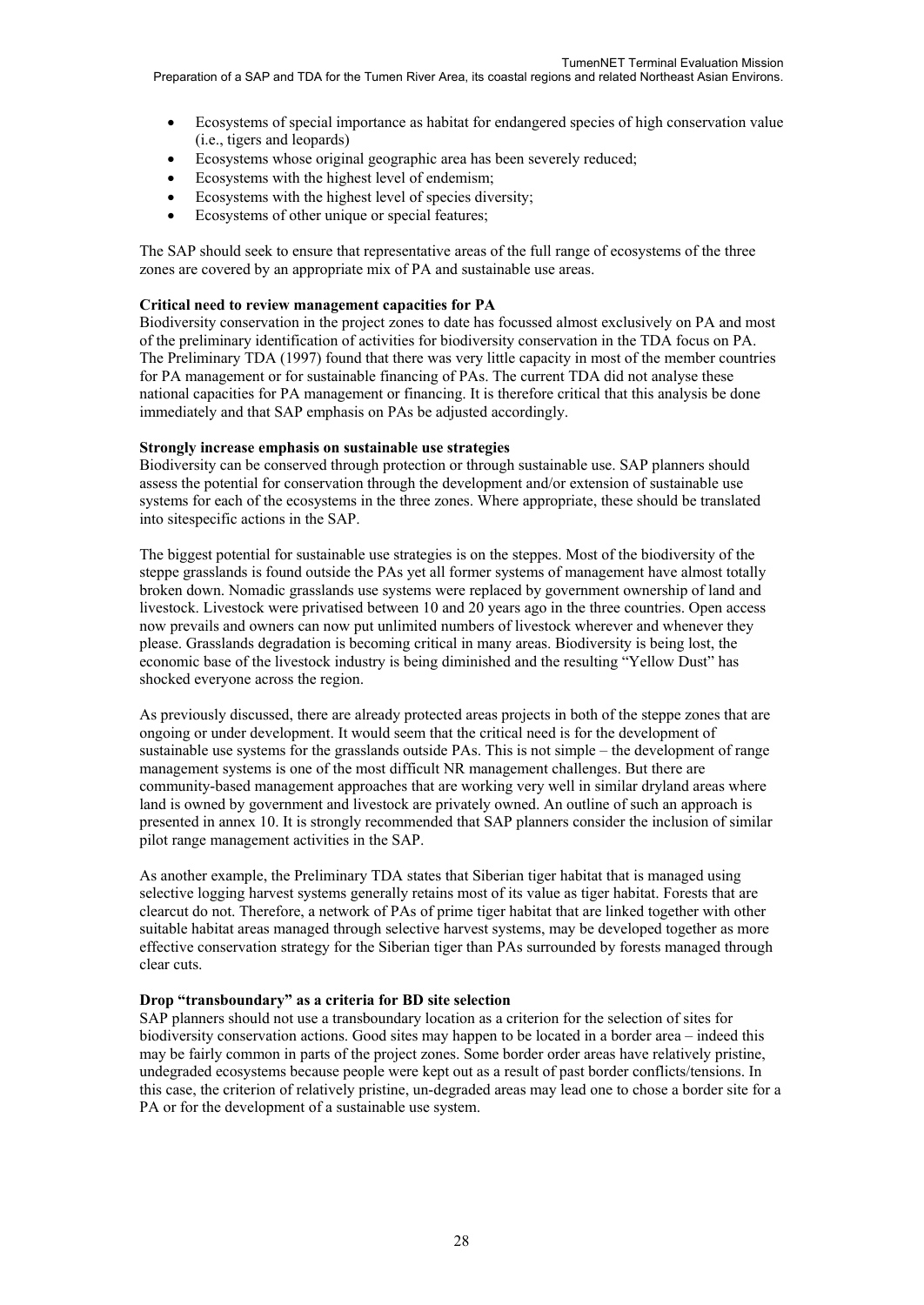### **4.2.6 Use "Yellow Dust" as Catalyst for SAP support**

The problem of "yellow dust" is a truly regional environmental issue. It is caused by wind erosion on the bare, degraded soils of the steppe grasslands. The Deputy Secretary General of FKI said that the economic costs to Korea alone are "massive". Yellow dust is also believed to have negative impacts on human health. Some of the most severe incidents of yellow dust in decades occurred during the evaluation – the subject currently enjoys a very high level of awareness amongst government decisionmakers, heads of industry and the public in general. The Evaluation Team believes that the high level of awareness could be harnessed to mobilise needed support for the endorsement and the implementation of the SAP.

The logic is as follows:

- Open access and overgrazing of the steppes results in the loss of biodiversity. 90% or more of the steppe ecosystem is found outside PAs;
- Open access and overgrazing of the steppes leads to wind erosion from bare soils resulting in "yellow dust";
- The source of yellow dust are the degraded steppes of Inner Mongolia, Mongolia and beyond;
- The two problems (loss of grasslands diversity and yellow dust) have a common solution the development of sustainable use systems that maintain the productivity and grass cover of the steppes;
- One should be able to mobilise the high level awareness of the problem of yellow dust as a catalyst to gain political and donor support for rangeland management pilot interventions that are necessary for biodiversity conservation.

### **4.2.7 Combine the two steppe zones into one**

The Tumen River Zone is very different ecologically, economically and in terms of land use, from the two steppe zones. The two steppe zones are much more similar in terms of ecosystems, land use and environmental problems. It is recommended that the TumenNET countries analyse the opportunity for combining the Daurian Steppe and the Mongolian Plateau Zones into one single Steppe Zone.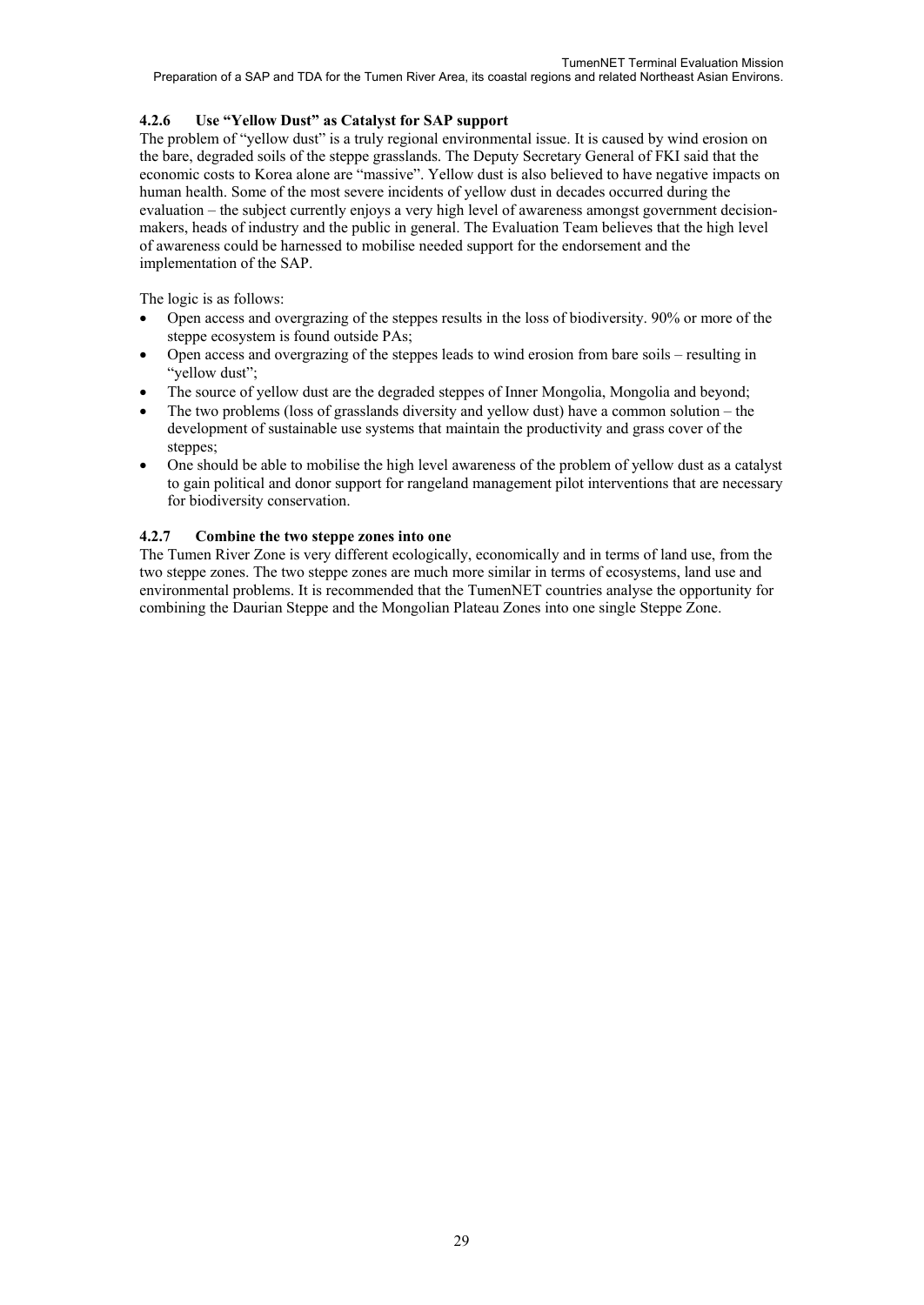## **ANNEX 1 Terms of Reference – Terminal Evaluation Mission**

## **RAS/98/G31**

*Preparation a of Strategic Action Programme (SAP) and Transboundary Diagnostic Analysis (TDA) for the Tumen River Area, its coastal regions and related Northeast Asian Environs.*

## **1. Introduction**

The Tumen River Economic Development Area (TREDA) and its Northeast Asian environs (hereinafter referred to as "the Region") includes parts of the People's Republic of China, Democratic People's of Korea (DPRK), Mongolia, Russian Federation, and the Republic of Korea (ROK). The Region is abundant with natural resources and has a great human resource potential. Together with the political will of all parties concerned, and the fact that it lies close to some of the world's fastest growing and biggest economies, this area is very likely to become one of the largest international development centers in the region. As a result, there is a long-term potential to attract billions of dollars in investments for infrastructure, natural resource development, industry, mining, oil exploration, and urban development. However, the industrial and economic development will also bring new dangers, and unless mitigation strategies are immediately implemented, growth in the Region will threaten the regional environmental resources.

Although many of the countries in the Region have received significant international assistance, very few of them have a regional focus.

One exception is the Tumen River Area Development Programme (TRADP) supported by UNDP which begun in 1992 with the participation of China, DPRK, Mongolia, ROK, and Russia. The participating countries requested assistance to elaborate an economically and environmentally sound approach to development of the Tumen River Economic Development Area (TREDA), its related coastal areas, and its Northeast Asian environs (RAS/92/430 and RAS/97/430) .

TRADP is the only regional forum in the Region. As such, it receives strong support by the member states and has greatly enhanced economic collaboration in the Region. In particular, is has contributed significantly toward the signing of the *Memorandum of Understanding on Environmental Principles* (MOU) in December 1995. This historic agreement can be considered as the starting point for raising environmental concerns and government commitment to concerted actions for environmental protection and rational management of natural resources.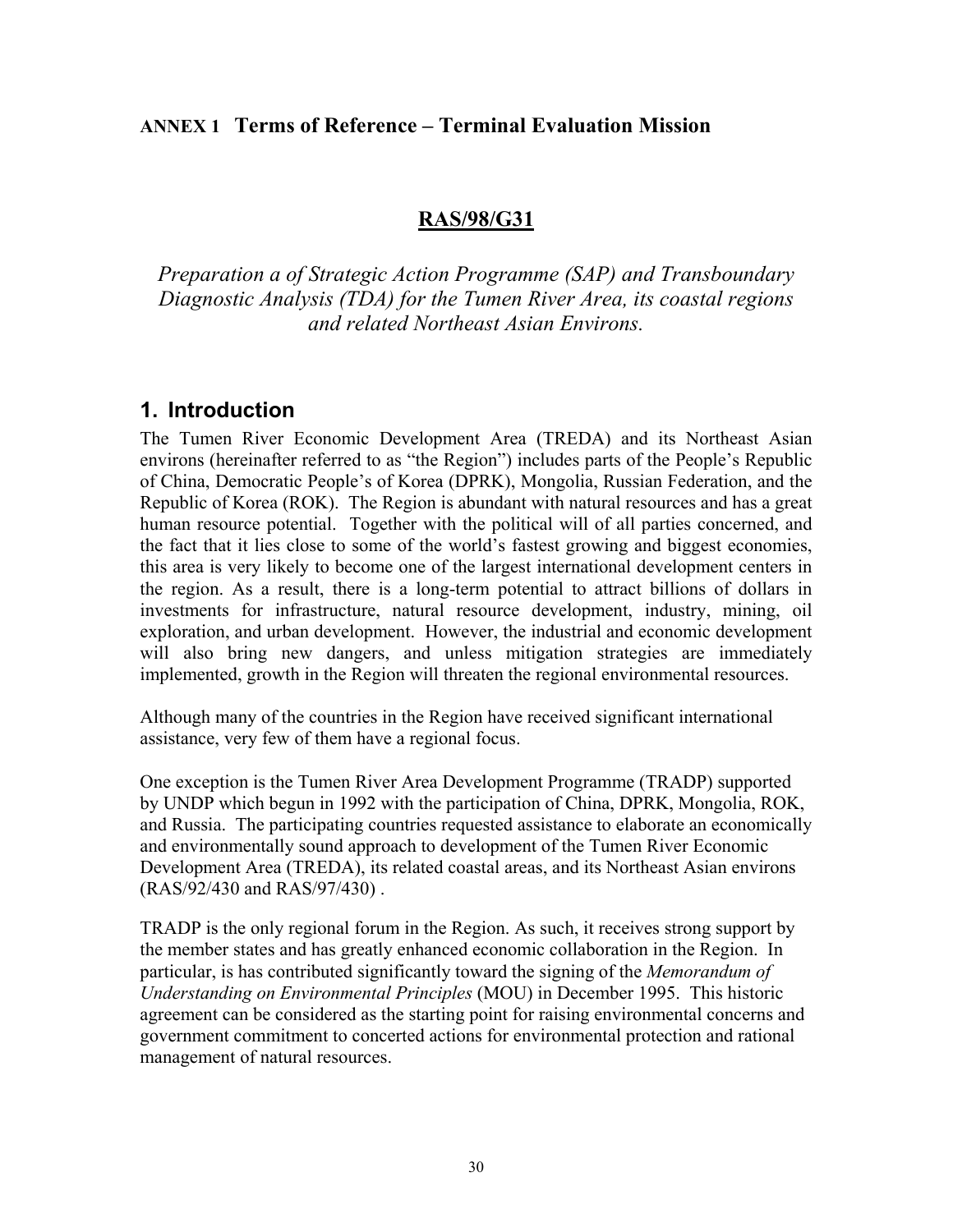Most of the current environmental initiatives are implemented at the national level, and there are only very few initiatives which cover the region, such as: UNEP's Northwest Pacific Action Plan, ESCAP's Northeast Asia Region Environment Programme, and the IOC's Northeast Asia Regional Global Ocean Observation System.

Under the preparatory assistance phase (RAS/96/G41) of the present project, two regional workshops and one identification and formulation mission were organized. The first workshop, held in Vladivostok in May 1997, introduced the project concept to the participating countries and determined in a participatory manner the general goals and approach to the project. The mission conducted data collection and prepared a preliminary TDA and draft Project Brief. The second workshop, held in Beijing in October 1997, defined the details of the Project and built consensus.

The current project is designed to strengthen capacity to manage regionally and globally important environmental resources in the Tumen Region. The project will build regional capacity to prepare and implement collaborative, targeted and effective efforts. Specifically, the project will prepare a Transboundary Diagnostic Analysis (TDA) and a Strategic Action Programme (SAP), and the capacity to implement the SAP. This SAP will provide the common framework for the identification and formulation of strategies, programmes, and projects responding primarily to transboundary issues of environmental management.

The development objective of this project is to promote environmental sustainable development in the Tumen Region. The project intends to provide regional environmental benefits by protecting international waters and biodiversity in the Region.

Related immediate objectives are defined as:

- Capacity to prepare Environmental Strategic Action Plan (SAP) for protection of international waters and biodiversity is reinforced.
- Awareness on transboundary environmental Issues raised at all levels.
- Transboundary Diagnostic Analysis (TDA) and Environmental Strategic Action Plan (SAP) are Developed.
- Capacity to implement SAP strengthened at the National and Regional levels.

The immediate management of the project is carried out by the GEF-SAP Coordination Unit, comprising the Chief Technical Advisor, Mr Gunther Mau; a Programme Officer, Mr Alexander Tkalin, Manager for the Environmental Information Component, Ms Ying Zhou-Tala; an Administration and finance officer Mr Katja Jalava and part time Web-Master Mr Darryl Penrice. The mandate of the GEF-SAP Coordination Unit is to organize and coordinate the TDA-SAP planning process and to ensure that the project is implemented accordingly. The GEF-SAP Coordination Unit was to work closely with the Tumen Secretariat.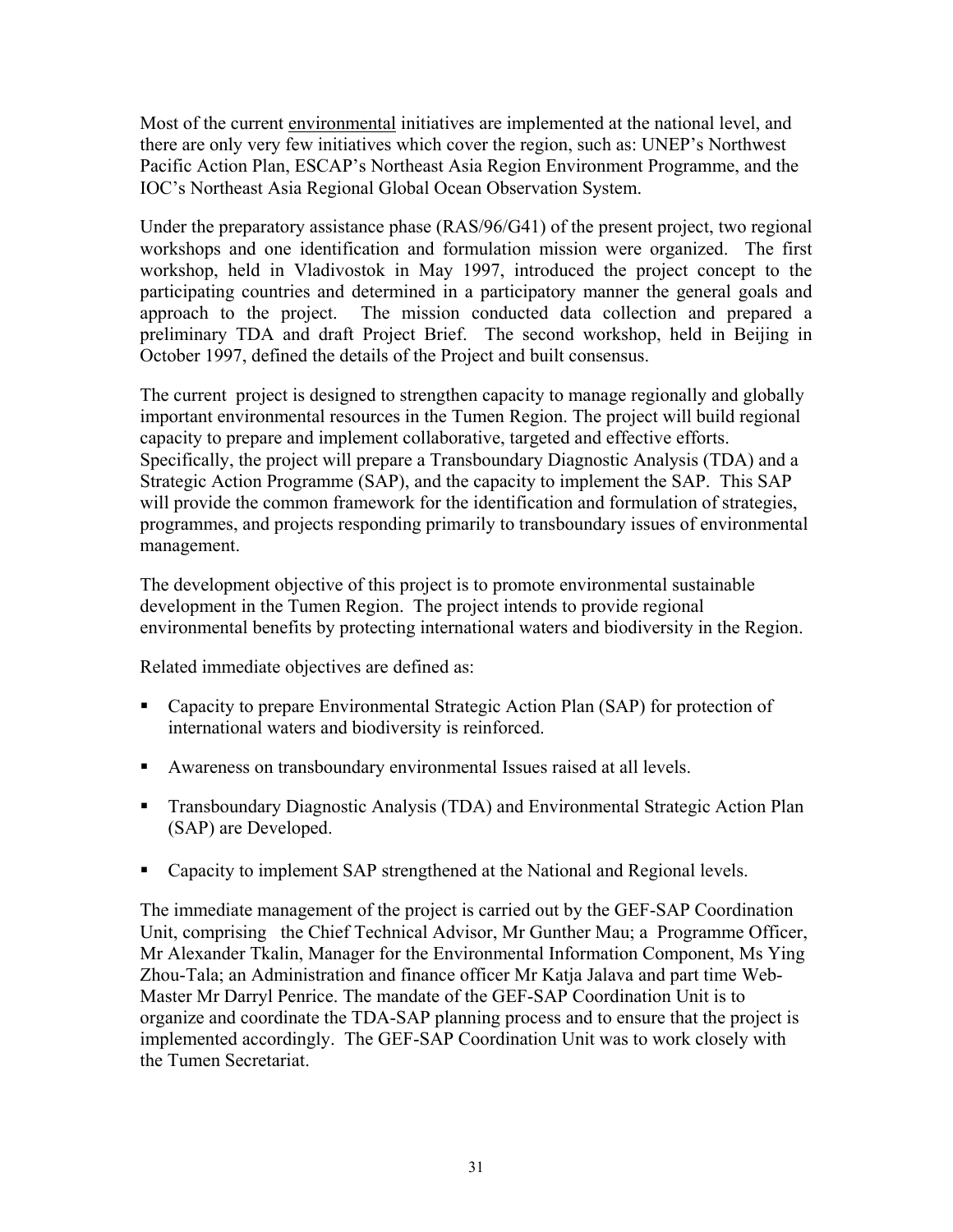Implementation was due to start March 1999 but was delayed until the hiring of CTA Mr. Gunther Mau in June of 2000, although some administrative preparation was underway from March 2000. It is currently expected that the project will end on September 30, 2002 at which time it is anticipated that of the project budget of \$4,671,800, approximately \$350,000 will remain unspent.

# **2. Objectives and Issues to be Addressed**

- Assess the results, which have been achieved by the project.. In particular it should*:* 
	- *List the achievements of the project and assess their effectiveness in solving the perceived problems and limitations.*

 *Assess whether the project has produced its outputs effectively and efficiently and identify the major factors, which have facilitated or impeded the progress of the project in achieving its desired results.* 

 *Determine the effect of the project on target groups:The quality, usefulness and sustainability of the project's achievements and outputs in terms of commitment to sustainable management of the environmental resources of the Tumen Region and improving the capacity to prepare and implement collaborative, targeted and effective efforts. Specifically, the capacity to implement the SAP.* 

 *Examine the role the project took in terms of supporting women and civil societies/NGOs, particularly through the Small Grants Programme as well as collaboration with the private sector.* 

 Assess whether the inputs of the various Government agencies were sufficient and met with their stated obligations and commitments and the overall level of government "buy-in" to the SAP process.

 Review and assess the efficiency and adequacy of implementation arrangements and management of the project

 *In particular, the evaluation should review the quality and timeliness of inputs and activities by the main implementing sub-contractors of the project – Lead Agents and Partner Institutions.* 

 *It should assess the effectiveness of direction, implementation and contribution to regional and national ownership of the project of the various coordination and management bodies including the Steering Committee (Council), the TRADP National Teams, National SAP Planning Units and Task Forces and the overall TumenNet "network".* 

 *It should assess the effectiveness of the PCU with regard to its composition, operational modality and delegation of responsibilities.*

 *The effectiveness of UNOPS execution and the contribution of the UNDP Country Offices should also be reviewed.*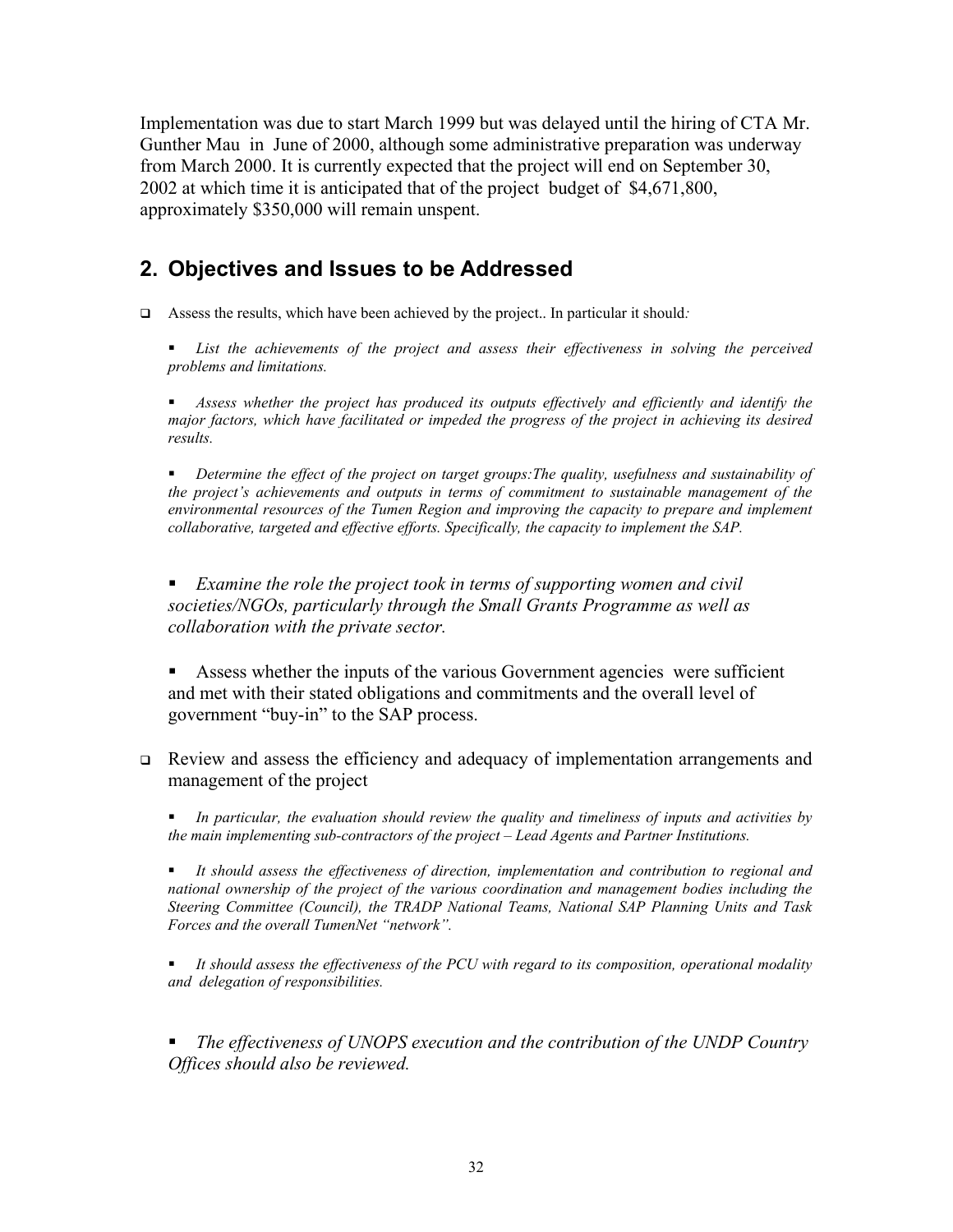- Identify the lessons learned during implementation, identify the major impediments encountered and make specific recommendations to address these findings.
	- *In this regard the evaluators should make recommendations regarding the most effective use that remaining project funds may be put to further enhance the achievements of the project.*

# **3. Products Expected from the Evaluation**

The evaluation mission will complete the Project Evaluation Information Sheet (PEIS) according to the existing format and produce a report according to the structure outlined in the UNDP Guideline for Evaluators. In addition, the final report should contain the following annexes:

- Terms of Reference for final evaluation
- Itinerary (actual)
- List of meetings attended
- List of persons interviewed
- List of documents reviewed
- Any other relevant material

# **4. Methodology and Implementation Arrangements**

The mission will consist of two independent international consultants. The team will be assisted by project staff and by interpreters as necessary.

The team leader shall be responsible for the overall review of the project and with specific technical issues related to International Waters components of the project. The consultant should have a solid background in natural resource management and planning, participatory approaches to capacity building and familiarity with GEF, TDA  $\&$ SAP concepts and processes, have a minimum of 10 years of relevant experience including evaluating, formulating and managing natural resource projects. S/he should be fluent in English.

The second member of the team will support the team leader in the overall evaluation of the project and pay particular attention to the Biodiversity components of the project. The consultant should have a strong background in biodiversity conservation and management related issues and familiarity with GEF, TDA & SAP concepts and processes, have a minimum of 10 years of relevant experience including evaluating, formulating and managing natural resource projects. He/she should be fluent in English.

The team members shall familiarize themselves with the project through a review of relevant documents prior to their travel. These documents include inter alia: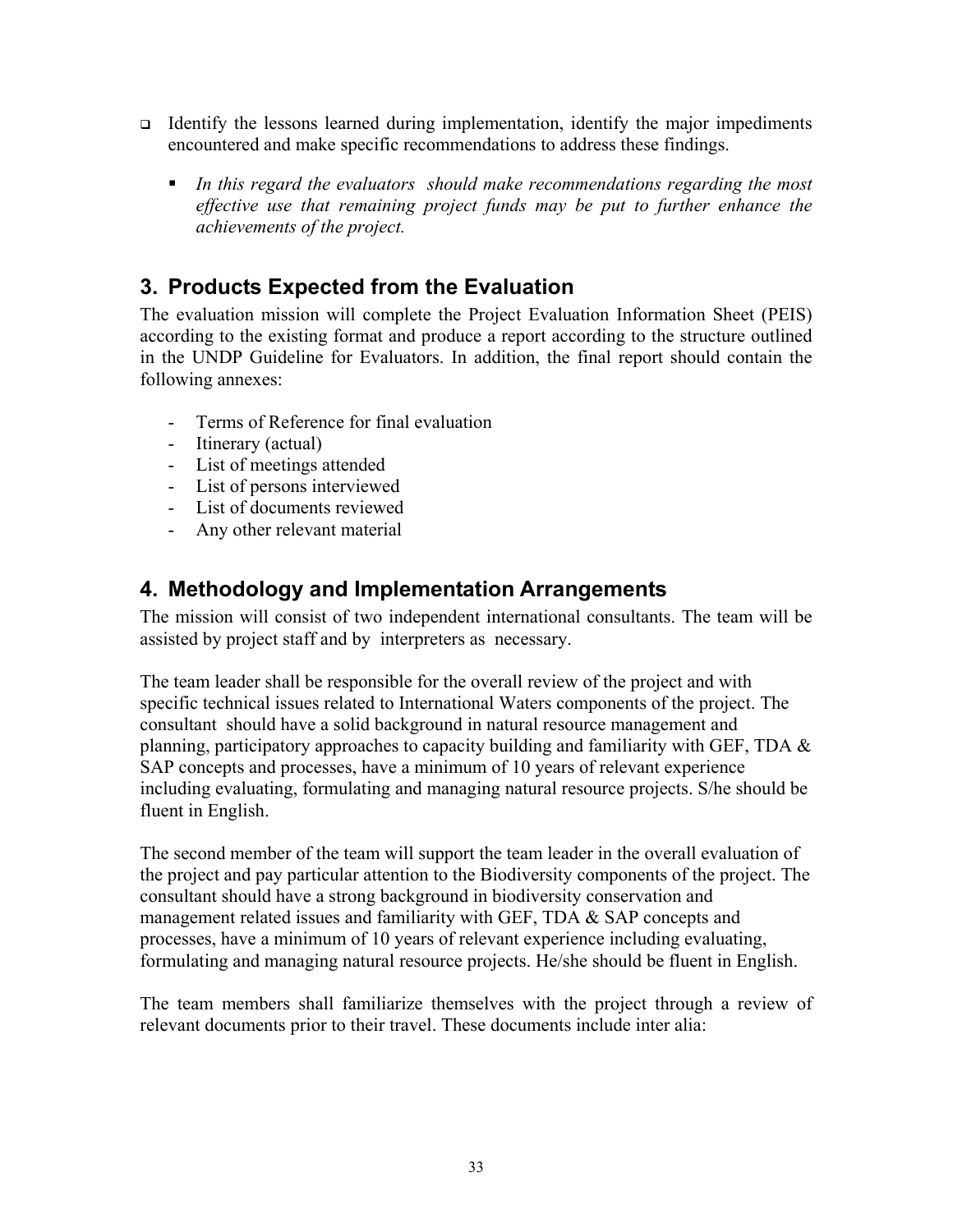- GEF Project Brief and Project document
- Inception report
- CTA progress reports
- Council meeting reports
- Preliminary TDA and supporting documents
- GEF annual progress reports

The above-referenced documents shall be sent by courier or email to the evaluators in advance of the mission.

Further information may be accessed on the 10 project websites at:

| Regional site<br>http://www.tumennet.org                       |  |
|----------------------------------------------------------------|--|
| Chinese site<br>http://tumennet.yeah.net                       |  |
| http://montumennet.freyellow.com/english.htm<br>Mongolian site |  |
| Korean site (ROK)<br>http://tumennet.me.go.kr                  |  |
| Russian site<br>http://www.tumennet.febras.ru                  |  |
|                                                                |  |
| Regional information<br>http://www.tumen.org.cn                |  |
| http://tumen.com.cn/index2.htm<br>Chinese site                 |  |
| http://neaspec.go.kr/tumen/e/index.htm<br>Korean site (ROK)    |  |
| Mongolian site<br>http://www.tumennet.mn                       |  |
| http://www.tigis.dyo.ru/TumenProject/Start.htm<br>Russian site |  |

The team will visit all major project centres and to the extent possible, the mission should allow for consultation with the project staff and affiliated agencies, the UNDP Country Office representatives, GEF/UNDP, UNOPS, stakeholders and beneficiaries.

# **5. Mission Schedule**

Suggested date of start for the evaluation mission – mid March 2002.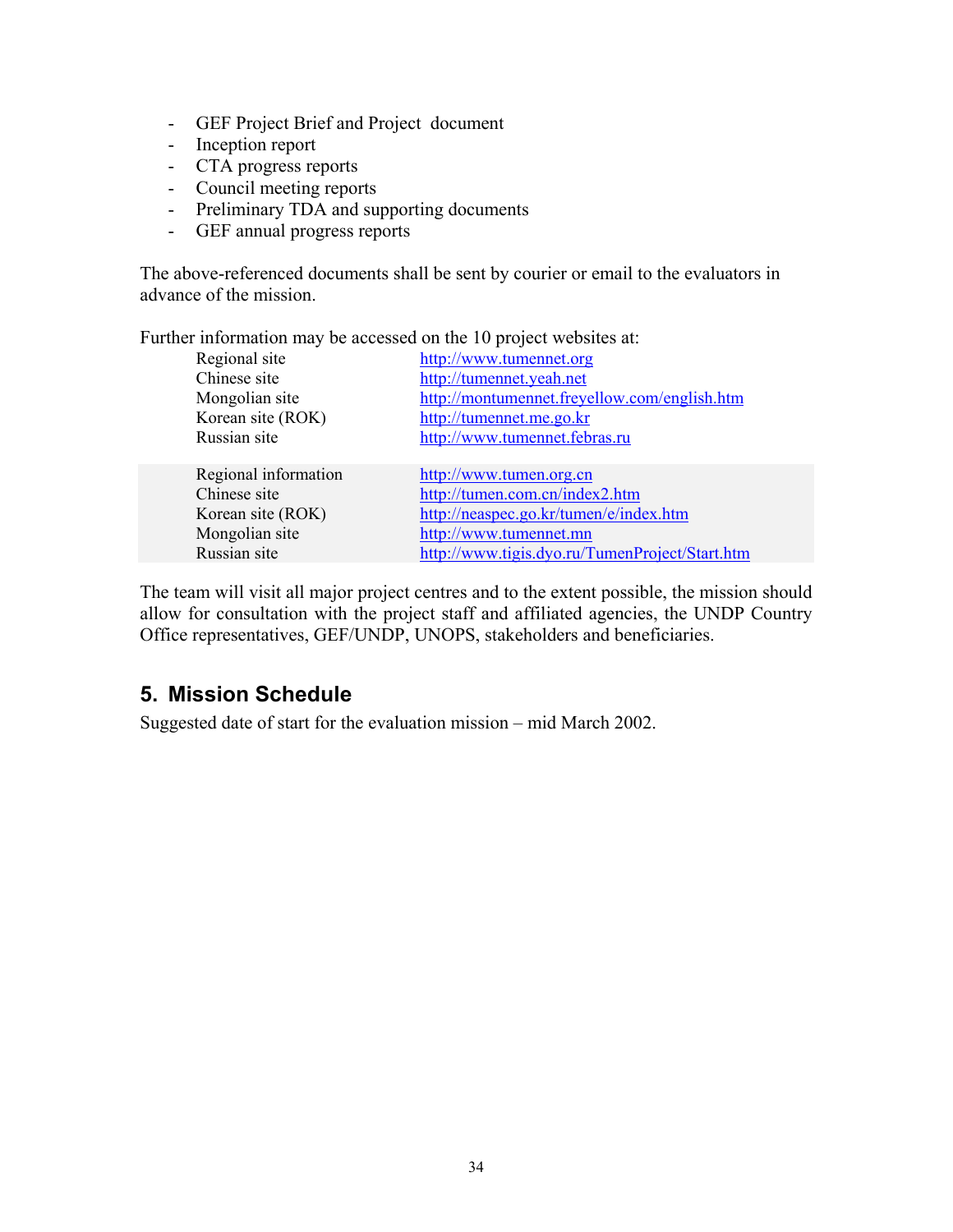# **Annex 2 Actual Itinerary**

| Week One |          |                                               |                                                                                                                                                   |  |  |
|----------|----------|-----------------------------------------------|---------------------------------------------------------------------------------------------------------------------------------------------------|--|--|
|          |          |                                               |                                                                                                                                                   |  |  |
| Sun      | 17       | <b>Beijing</b>                                | Arrive                                                                                                                                            |  |  |
| Mon      | 18       | Beijing                                       | PCU<br>China GEF Focal Point (MOFTEC-CICETE)<br>UNDP China Country Office                                                                         |  |  |
| Tue      | 19       | Beijing - Changchun                           | air travel                                                                                                                                        |  |  |
| Wed      | 20       | Changchun                                     | AWARE partner institution<br>Nat SAP Planning Unit (EPA)                                                                                          |  |  |
| Thu      | 21       | Changchun                                     | EIS Lead Agent<br>TDA partner institution                                                                                                         |  |  |
| Fri      | 22       | Changchun - Beijing                           | air travel                                                                                                                                        |  |  |
| Sat      | 23       | Beijing - Ulaanbaatar                         | air travel                                                                                                                                        |  |  |
|          | Week Two |                                               |                                                                                                                                                   |  |  |
| Sun      | 24       | Ulaanbaatar- Ondorkhan SGP project site visit |                                                                                                                                                   |  |  |
|          |          |                                               | <b>Environment Agency</b><br><b>Small Grants Programme</b><br>Governor                                                                            |  |  |
| Mon      | 25       | Ondorkhan                                     | SGP                                                                                                                                               |  |  |
| Tue      | 26       | Ulaanbaatar                                   | <b>AWARE Lead Agent (Badarch)</b><br>TDA partner institution<br>EIS partner institution<br><b>GEF</b> Focal Point<br>UNDP Mongolia Country Office |  |  |
| Wed      | 27       | Ulaanbaatar - Seoul                           | air travel via Beijing                                                                                                                            |  |  |
| Thu      | 28       | Seoul                                         | <b>FKI</b><br>Korea GEF Focal Point (MoFA)                                                                                                        |  |  |
| Fri      | 29       | Seoul                                         | <b>UNDP</b> Seoul Office<br>AWARE partner institution (Mdm Park)<br>EIS partner institution (NIER)                                                |  |  |
| Sat      | 30       | Seoul - Vladivostok                           | air travel                                                                                                                                        |  |  |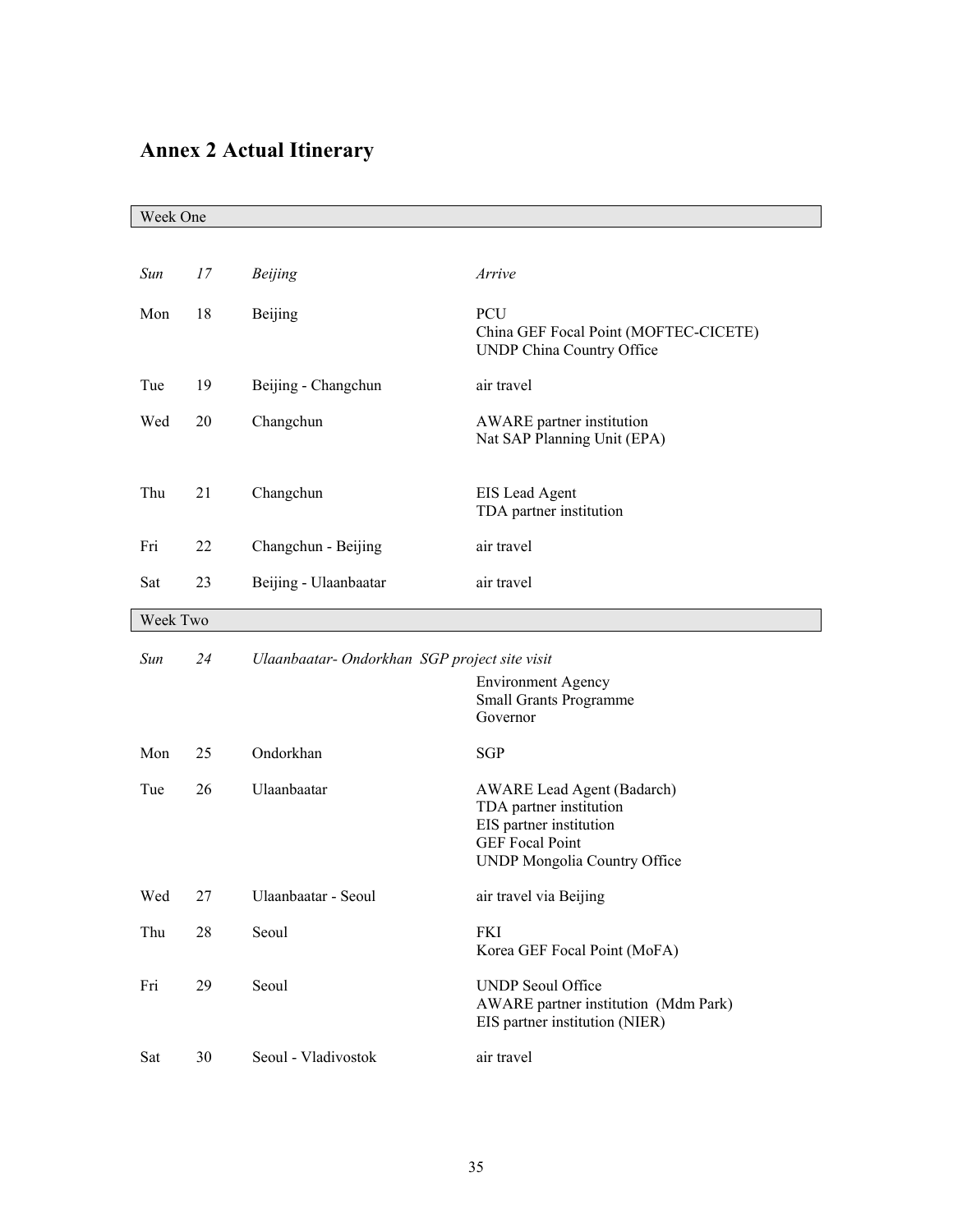|           | Week Three               |                          |                                                                           |
|-----------|--------------------------|--------------------------|---------------------------------------------------------------------------|
| Sun       | 31                       | Vladivostok              | report writing                                                            |
| Mon       |                          | April 1 Vladivostok      | Nat SAP Planning Unit (FEBRAS)<br>AWARE partner institution (WWF)         |
| Tue       | $\overline{2}$           | Vladivostok              | TDA Lead Agent (Pacific Geographic Institute)<br>Local Administration     |
| Wed       | $\mathfrak{Z}$           | Vladivostok - Moscow     | air travel                                                                |
| Thu       | $\overline{\mathcal{A}}$ | Moscow                   | GEF Focal Point (Peshkov)<br><b>UNDP</b>                                  |
| Fri       | 5                        | Moscow                   | Ministry of Natural Resources                                             |
| Sat       | 6                        | Moscow                   | Report writing                                                            |
| Week Four |                          |                          |                                                                           |
| Sun       | 7                        | Moscow                   | Delayed flight                                                            |
| Mon       | 8                        | Chitinskaya Oblast       | Delayed flight                                                            |
| Tue       | 9                        | Chita - Moscow           | <b>Delayed flight</b>                                                     |
| Wed       | 10                       | Moscow - Beijing         | air travel                                                                |
| Thu       | 11                       | Beijing                  | report writing                                                            |
| Fri       | 12                       | Beijing                  | report writing                                                            |
| Sat       | 13                       | Beijing                  | report writing                                                            |
| Week Five |                          |                          |                                                                           |
| Sun       | 14                       | Beijing - Hohot          | air travel                                                                |
| Mon       | 15                       | Beijing                  | Inner Mongolia EPA (National SAP contact)<br>and DOFTEC . Field Visit PCU |
| Tue       | 16                       | Beijing                  | <b>TRADP</b>                                                              |
| Wed       | 17                       | Beijing                  | report writing                                                            |
| Thu       | 18                       | Beijing                  | <b>UNDP Beijing</b>                                                       |
| Fri       | 19                       | Beijing                  | report writing                                                            |
| Sat       | $20\,$                   | Beijing                  | report writing                                                            |
| 4.3       | Sun                      | 21<br>Beijing - Homebase | air travel                                                                |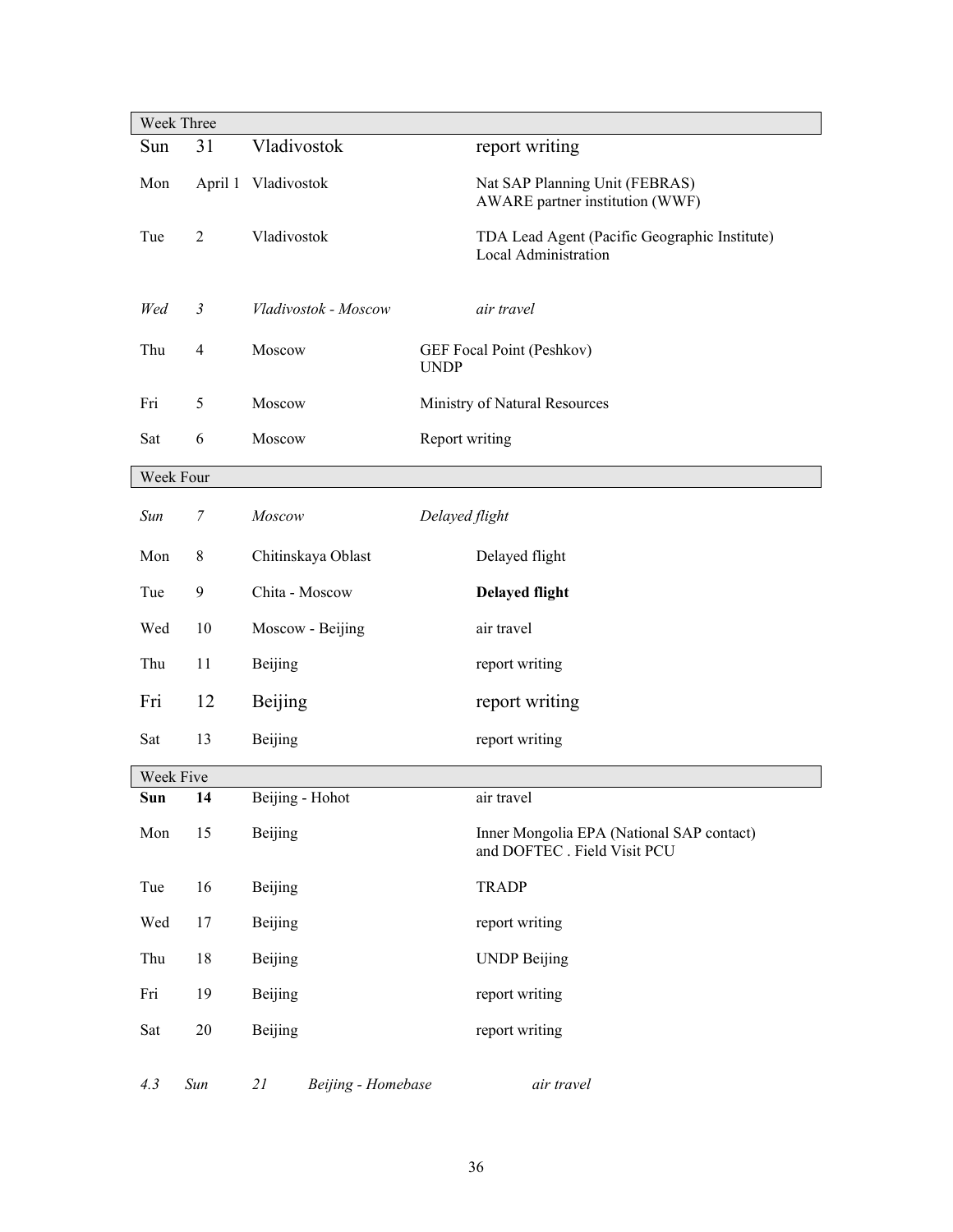## **Annex 3 List of Meetings and People Interviewed**

China

Beijing

**PCU** Dr Alexander Tkalin Programme Officer Ying Zhou-Tala EIC Manager Gunther Mau Chief Technical Adviser

UNDP China Country Office Kirstin Leitner

Ministry of Foreign Trade and Economic Cooperation, China International Centre for Economic and Technical Exchange – MOFTEC CICETE (GEF Focal Point) Wang Zhen Deputy Director Zhao Yong Li Division Chief

Changchun

Jilin Provincial Publicity and Education Centre of Environmental Protection (AWARE Partner Institute) Li Li Project Coordinator Shu Hua Yang Deputy Director Wang Di Project Assistant

Institute of Environmental Protection of Jilin Province (EIS Regional Lead Institute) Yin Tianyou Senior Engineer Fan Weimin Deputy Director Liang Dongmai Engineer

Environmental Monitoring Central Station of Jilin (TDA Partner Institute) Li Zhongshan Deputy Director Xu De Zhi Senior Engineer Jin Yan Engineer

Environmental Protection Agency of Jilin Province (SAP Planning Unit) Wang Guo Cai Deputy Director Shen Guisheng Vice Director Lou Jia Project Officer

Mongolia

Ondorkhan

Hentii School of Inventor Youth (Green School) Gantig Baatarsukh Director

Secondary School (Green School)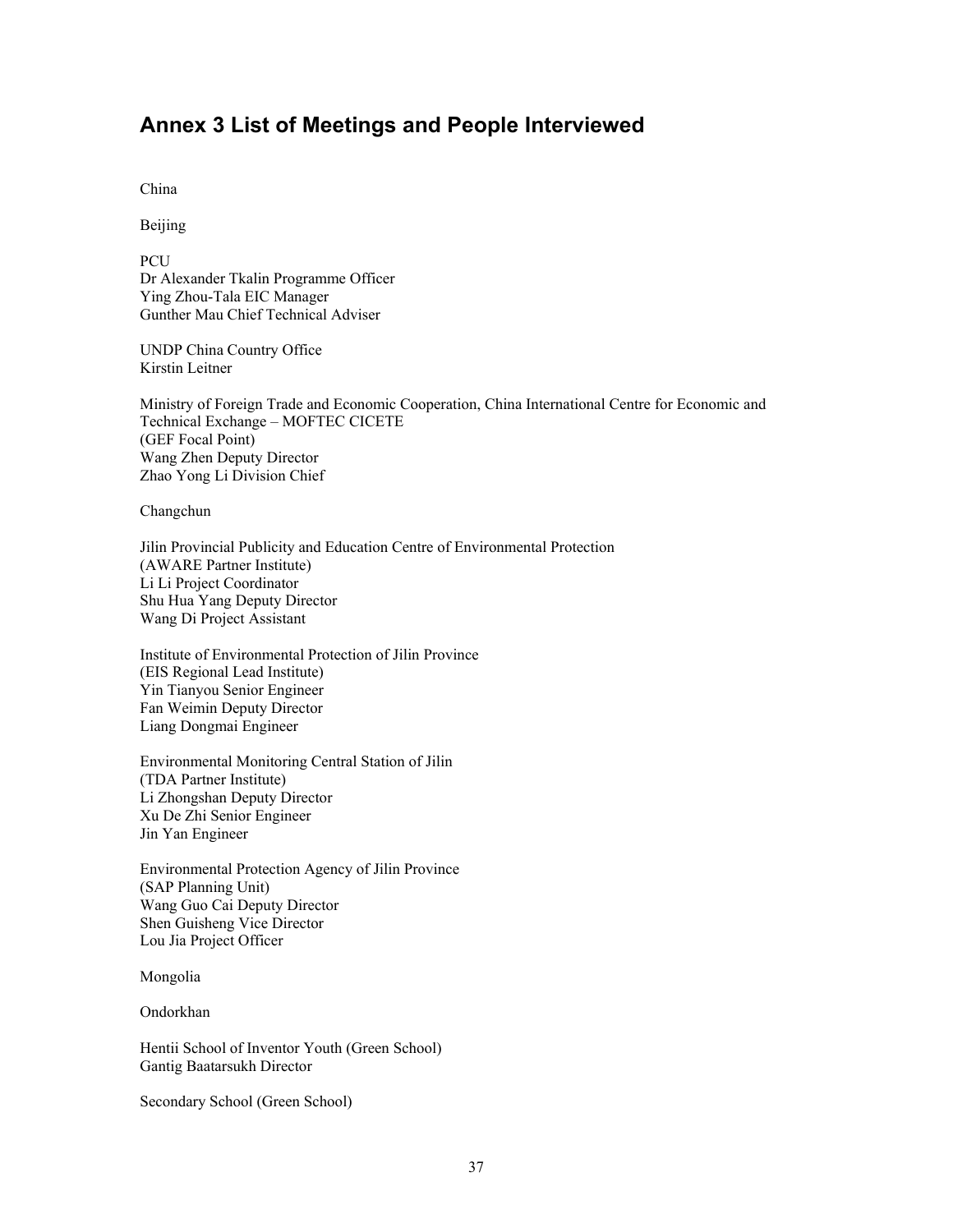M Zolzaya Director

Khentii Aimag Government Choijin Erdenbaatar Governor

Small Grants Programme Healthy Environment Traditional Medical Centre Rencendor Baigalmaa Director of Kentii Aimag Health Department ?? Director of Hospital

Environment Protection Agency Khentii Province Ms Dolgorsuren Director ?? ?? ??

Ulaaanbaatar

Mongolian Nature and Environment Consortium (AWARE lead institution and lead SAP Planning Team) Dr Badarch Bill Shaw

Institute of Geoecology, Mongolian Academy of Sciences (TDA Partner Institute) D Dash Scientific Secretary

Central for Environmental Monitoring (EIS Partner Institute) Badarch Lkhagvasuren Director

Ministry of Nature and Environment (SAP Task Force Leader) P Baigalmaa International Cooperation Department Officer

UNDP Office Natsuki Hiratsuka Deputy Resident Representative and Programme Director Gordon Johnson Senior Adviser Environment and Natural Resources Management Team

Korea

Seoul

Federation of Korean Industries Tae-Seung Chung Deputy Secretary General Hoon-Jeong Sohn Assistant Manager Environmental Department Soon-Bum Kwon Assistant Manager for North East Asian Economic Relations Jaeyong Choi Chief Planner UNDP/GEF Project Unit Ministry of Environment

Ministry of Environment Jae-Young Ko Director General for International Cooperation Jaeyong Choi Chief Planner UNDP/GEF Project Unit Hee-Kyung Noh Deputy Director UNDP/GEF Project Unit Hyejung Yang Project Assistant Stephen John Danyo Policy Analyst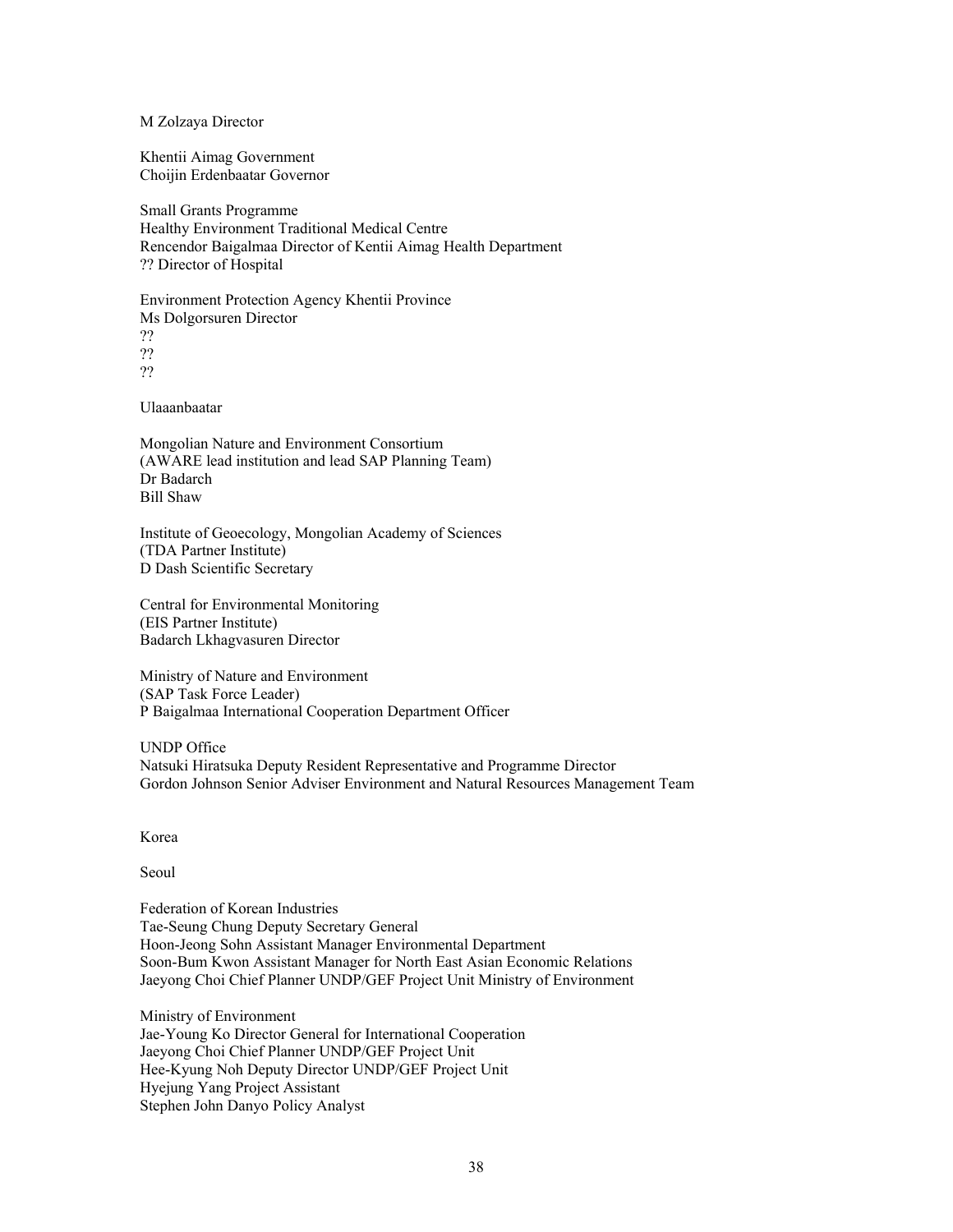UNDP Seoul Office Anne-Isabelle Degryse-Blateau Representative Sewoo Kim Programme Manager

Environment and Culture Institute Eun-Kyung Park Director

National Institute of Evironmental Research Deok-Gil Rhee Director Air Quality Kim Myungjin International Cooperation Chief Dong-Il Jung Chief Water Chemistry Doug-Hee Rhew Water Quality Research Hyun-Saing Mun Research Planning Division Jin-Han Kim Senior Researcher Wildlife Division

Russia

Vladivostok

National SAP Planning Unit and TDA Lead Agent Alexander Cherednichenko Coordinator Oleg L. Scheka Coordinator

WWF AWARE Partner Institution Vladimir P. Karakin WWF Sustainable Development Programmes Coordinator Olga Kabalik WWF AWARE Coordinator Yuliy Fomenko SGP Coordinator WWF Elena Starostina Press Club Salim Shakizovich Danton Society for the Promotion of the Sustainable Development of Russian Far East (SGP Partner) Irina Milenina Phoenix Fund Chief Consultant (SGP Partner) Sergei L Bereznuk Phoenix Fund Chief Director (SGP Partner) Victor V. Ivin Institute of Marine Biology (SGP Partner) Sergey Maslennikov Institute of Marine Biology (SGP Partner) Alexander Cherednichenko SAP Planning Unit Coordinator Mikhail Bibikov State Committee on Natural Resources Svetlana Veronenko ISAR-RFE (SGP Partner) Olga Likacheva ISAR-RFE (SGP Partner)

Pacific Geographic Institute (EIS Partner and TDA Inputs) Petr Baklanov Cirector PGI FEBRAS Sergey S. Ganzei Deputy Director Anatoly N. Kachur Director for Landscapes and Environment Studies Yuri Bersenev WWF Protected Areas Coordinator Viktor V. Yermoshin Head of Information and Cartography Centre Alexei Lankin Deputy Director International Projects Elena Chernobrovkina RINPRO Moscow

Local Administration State Committee on Natural Resources Mikhail Bibikov Environmental Protection Alexander Cherednichenko SAP Planning Unit Coordinator Vladimir P. Ponomarev Vice Chairman Leonid N. Alexeiko and Dr Chem All Russian Scientific Institute of Nature Protection (Far Eastern Branch, Ministry of Natural Resources of the Russian Federation)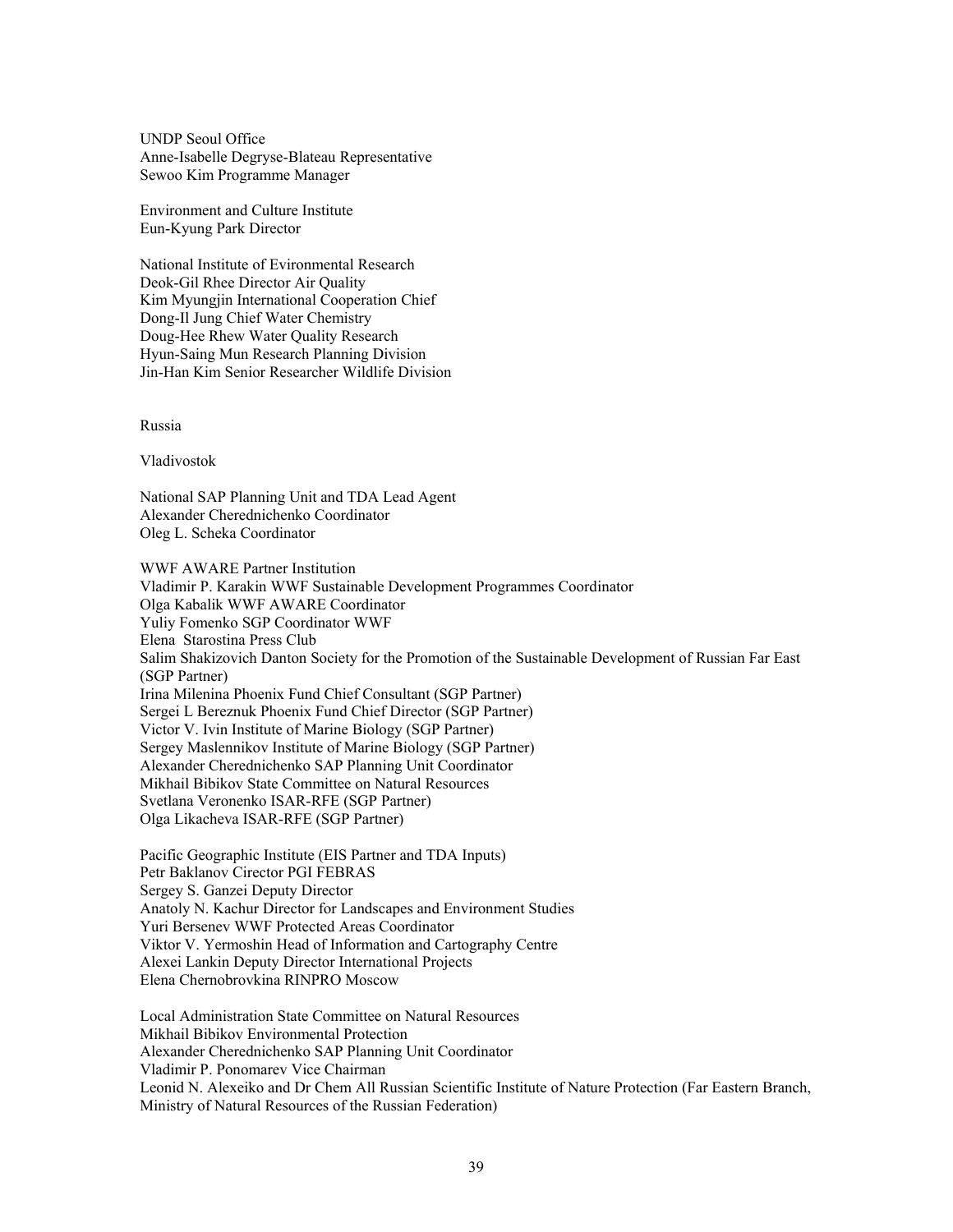TDA Workshop Vladimir Sergienko Chairman FEBRAS Petr Baklanov Director PGI FEBRAS Anatoly Kachur TDA Adviser Supraregional Zone Sergey S. Ganzei TDA Adviser Mongolian Plateau Zone Boris Lebedev TDA Adviser Daurian Steppe Zone Dmitry Pitruk TDA Adviser Tumen River Zone Elena Chernobrovkina RINPRO Moscow Alexander Chernousov Primorsky Krai Administration Alexander Cherednichenko SAP Planning Unit Coordinator Oleg Shcheka FEBRAS Eugeny Vishniakov Chita Oblast Administration J Tsogtbaatar Director Institute of Geoecology Mongolia Dr Badarch MNEC Mongolia Li Zhongshan TDA Partner China Rhee Deok-Gil Task Manager for Supraregional Zone TDA Choi Jaeyong Chief Planner SAP Planning Unit

#### Moscow

All-Russian Research Institute for Nature Protection RINPRO Andrey Peshkov Director Nikolai Pomoshnikov First Secretary Ministry of Foreign Affairs International Organisations Department Anna V Belousova

Ministry of Economic Development and Trade Sergey A Patrikeev

UNDP

Peter Newton Head of Environment Unit and GEF Programme Coordinator Elena Armand Programme Officer

China

Inner Mongolia

Environmental Protection Bureau Yun Er Zhu Director Yong Hong Deputy Director Zhao Fuquan EPB Wang Dongpu EPB Li Jian Gang Director DOFTEC Wei Hong Deputy Division Chief DOFTEC Liu Min Project Officer DOFTEC

Beijing

TRADP G Tsogtsaikhan Deputy Director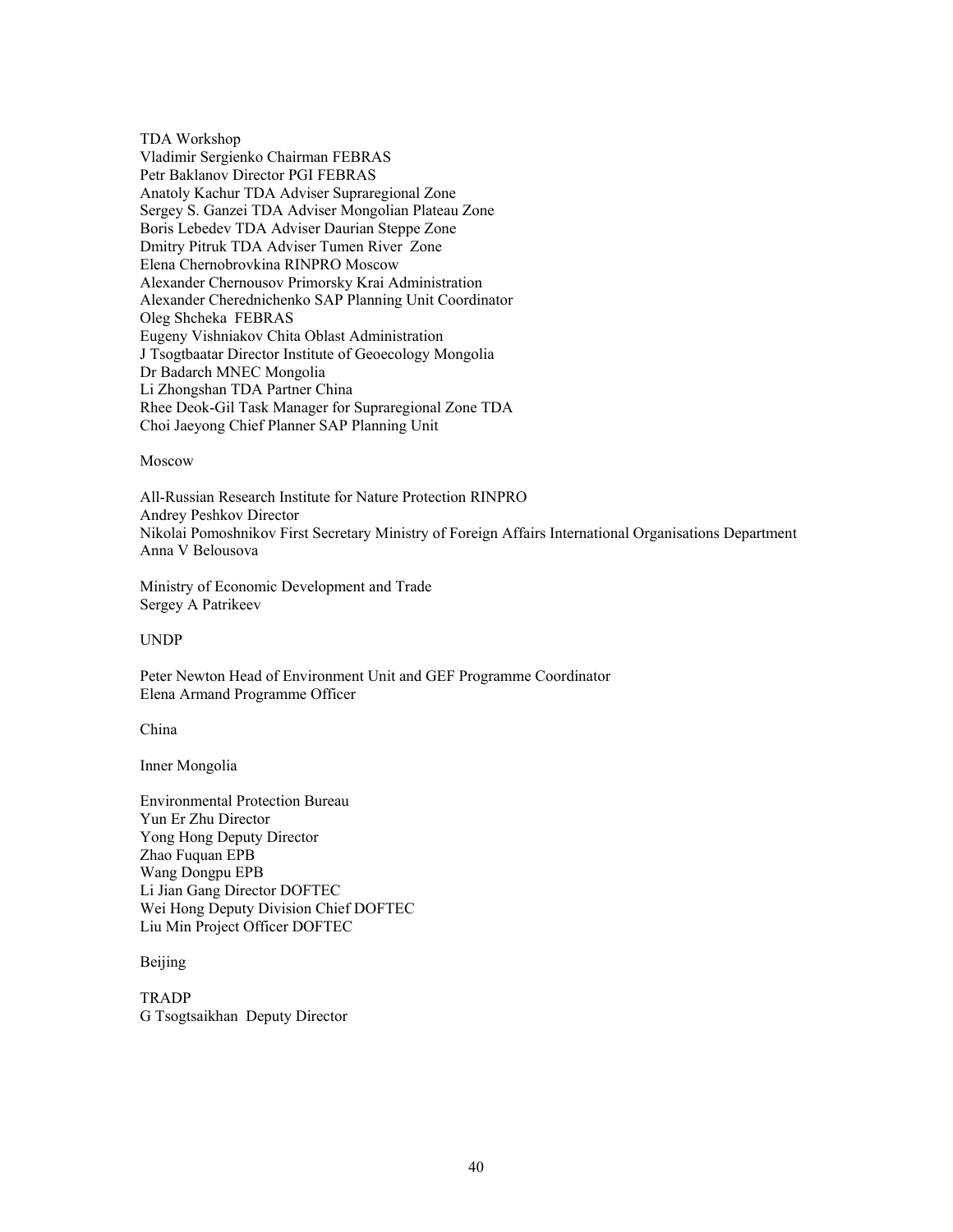## **Annex 4 Documents and Website Materials**

Agreement on the Establishment of the Consultative Commission for the Development of the Tumen River Economic Development Area and Northeast Asia (Signed New York 1995)

Black Sea Strategic Action Programme (Web Materials, SAP and TDA) Country EIS Websites Danube Strategic Action Programme (Web Materials, SAP and TDA)

Draft Project Brief for the Preparation of a Strategic Action Programme for the Tumen River Area, it's Coastal Regions and its North East Asian Environs; GEF/UNDP August 1997

GIWA Documentation – ProDoc and background and publicity materials 1999/2000

Guidebook UNDP-GEF (Electronic Version)

Memorandum of Understanding on Environmental Principles Governing the Tumen River Economic Development Area and Northeast Asia (Signed New York 1995)

Operational Program Number 9 Integrated Land And Water Multiple Focal Area Operational Program (Revised)

Operational Programmes GEF 1996 Operational Strategy GEF 1996

Pollution Abatement of the Tumen River: An Interdisciplinary Approach to the Challenge; Yu Fei, UNDP/TRADP October1999

Preliminary Transboundary Analysis of Environmental Issues in the Tumen River Area, it's related Coastal Regions and its North East Asian Hinterlands; UNOPS/GEF-SAP Fact Finding Mission June 1997

Preparation of TumenNet Transboundary Diagnostic Analysis (TDA); TumenNet October 2001

Project Document Preparation of Strategic Action Programme (SAP) and Transboundary Diagnostic Analysis (TDA) for the Tumen River Area, it's coastal Regions and related Northeast Asian Environs; UNDP 1999

Project Implementation Review Of The Global Environment Facility GEF 1998

Project Management and Country Websites

Strategic Action Programme for the South China Sea (Web Materials, ProDoc, TDA and SAP)

Study of GEF's Overall Performance GEF 1997

Summary Report Of The Study Of GEF Project Lessons GEF 1998 TRADP Website

Transboundary Diagnostic Analysis (TDA) (Draft); TumenNet/FEBRAS February 2002

Tumen River Area Priority Environmental Issues Regional Sector Report Jilin Provincial Monitoring Center Station of Environmental Protection 31 July 2001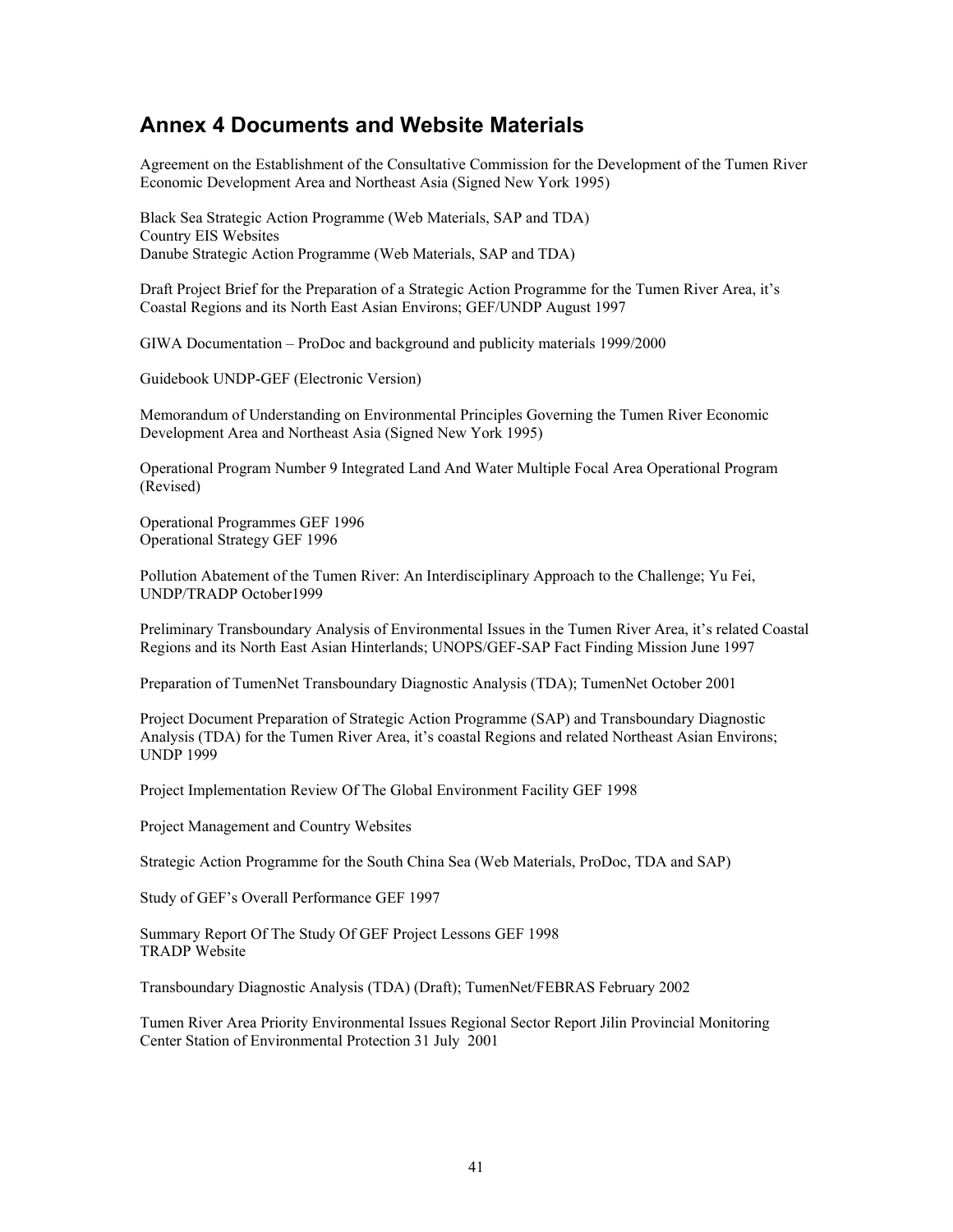# **Annex 5 TDA and SAP Concepts**

The project is classified as an International Waters Focal Area project, with the secondary Focal Area as Biodiversity.

The GEF Operational Strategy defines "international waters" as oceans, large marine ecosystems, enclosed or semi-enclosed seas and estuaries as well as rivers, lakes, groundwater systems, and wetlands with transboundary drainage basins or common borders.

The GEF Strategy states that "An initial GEF-funded activity to formulate a Strategic Action Program (SAP) is usually an appropriate first step to help countries define priority problems, establish country and Implementing Agency commitments to specific actions, and agree on additional interventions for their priority transboundary concerns".

#### **Transboundary Environmental Issues:**

The GEF Operational Strategy only refers to "transboundary" with reference to international waters. Unfortunately the GEF documents, including the GEF Country Dialogues Glossary of Terms, do not precisely define the term, however it is defined in the Helsinki Declaration<sup>[9](#page-43-0)</sup>:

*"Transboundary waters" means any surface or ground waters which mark, cross or are located on boundaries between two or more States. Transboundary impact refers any significant adverse effect on transboundary waters caused by a human activity, the physical origin of which is situated wholly or in part in one or more of the riparian states*

While "transboundary" is specifically defined for international waters, it is also loosely used to describe some biodiversity issues. However the focus of the GEF biodiversity programme is not transboundary, it is global value. Technically *transboundary* biodiversity issues should be limited to the case where human activities in one country have impacts on *transboundary waters* and the biodiversity supported by those waters.

Despite this many projects, including this one have tried to fit the concept of transboundary to biodiversity. If used, this should be limited to the following scenario: human activities in one or more countries threaten biodiversity in adjacent or in the case of migratory species, distant countries.

## **The GEF guidelines do not refer to resolving transboundary problems as a condition for biodiversity interventions. This project should not try to force proposed biodiversity interventions into a transboundary framework, although management interventions may require cooperation between two or more countries.**

#### **The SAP Concept**

A Strategic Action Programme provides a regional framework for a prioritised set of national and regional actions to achieve the objective agreed by the participating countries, stated in the Project Document *as "… to promote environmental sustainable development in the Tumen Region… protecting international waters and biodiversity in the Region".* 

In 1996 the GEF published their Operational Strategy which describes the purpose of the SAP as follows:

*"The SAP should establish clear priorities that are endorsed at the highest levels of government and widely disseminated. Priority transboundary concerns should be identified, as well as sectoral interventions (policy changes, programme development, regulatory reform, capacity-building investments, and so on) needed to resolve the transboundary problems as well as regional and national institutional mechanisms for implementing elements of the SAP."*

<span id="page-43-0"></span> $\overline{a}$ <sup>9</sup> Convention on the Protection and Use of Transboundary Watercourses and International Lakes (1997)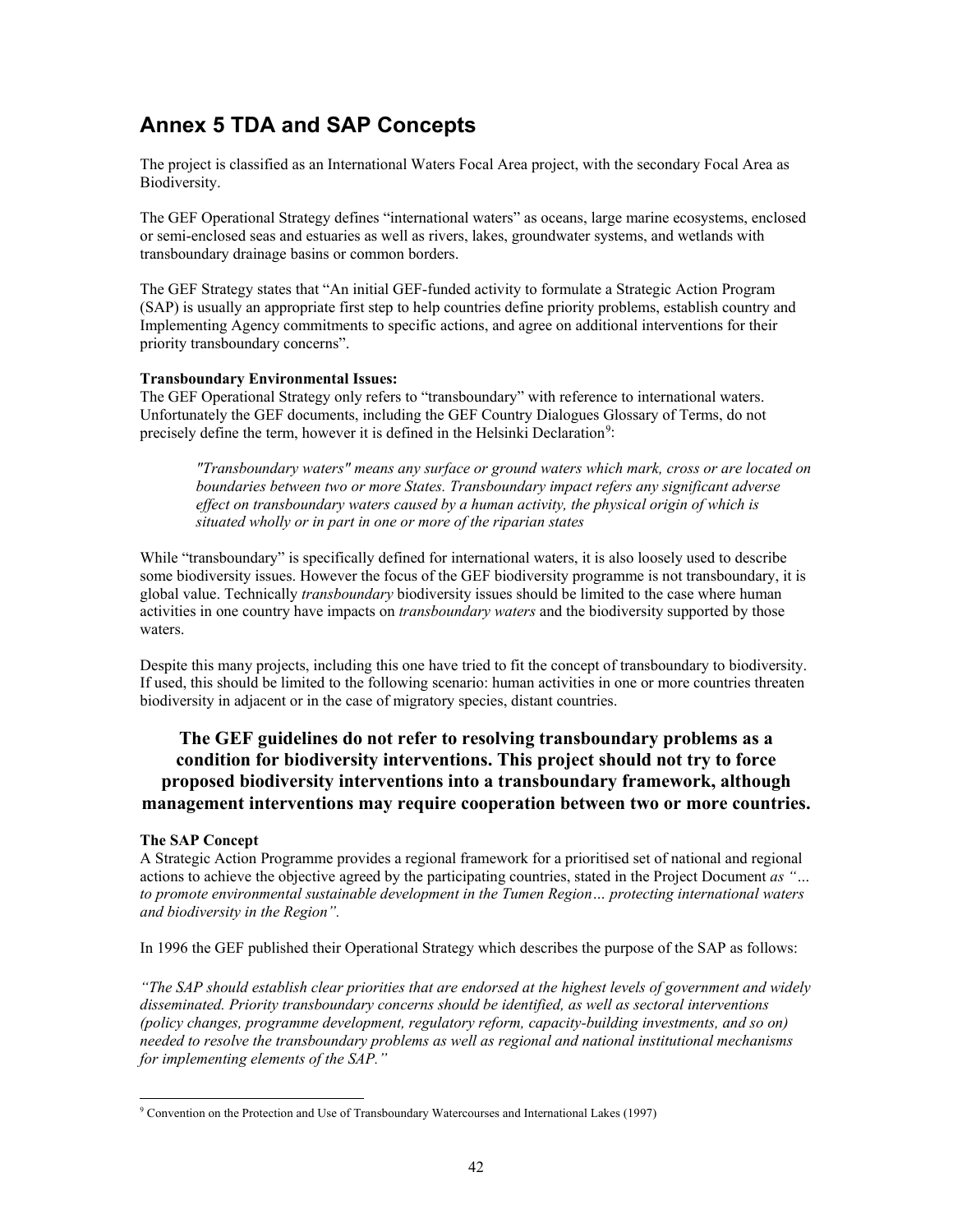Fundamental to this is the recognition that management plans have to be revised in response to changing circumstances. The SAP therefore should establish an agreed planning and management process and prioritise an initial programme of interventions based on present needs and knowledge.

The GEF recommends that participating countries adopt a process that includes a formal assessment of problems and priorities, described as a Transboundary Diagnostic Analysis – TDA.

*"The centrepiece of the GEF strategy... is the concept of "strategic joint fact finding" as a means of arriving at a consensus on what actions are needed to address threats... collaborating states establish technical teams that work to establish a common baseline of facts and analysis of the problem in the form of a transboundary diagnostic analysis (TDA), which is then used to set priorities for actions to address threats to international waters in the form of the SAP."*

The responsibility for formulating the SAP is also clear. "*Formulation of SAPs is the responsibilities of the collaborating governments and national/regional stakeholders.…It is through SAP formulation that baseline and additional priority actions are identified.*"

The GEF sees this also as a capacity building exercise and a demonstration of their ability to implement a SAP. This is also embedded in the Project Document in the fourth immediate objective, *"Capacity to implement SAP strengthened at the National and Regional levels".*

**However, there is a fundamental flaw in the logic. The SAP must include specific national and regional actions that the countries are prepared to implement. The preparation of a TDA and the formulation and signing of a SAP demonstrates research and planning capacity and political will. It does not demonstrate capacity to implement actions described in the SAP.**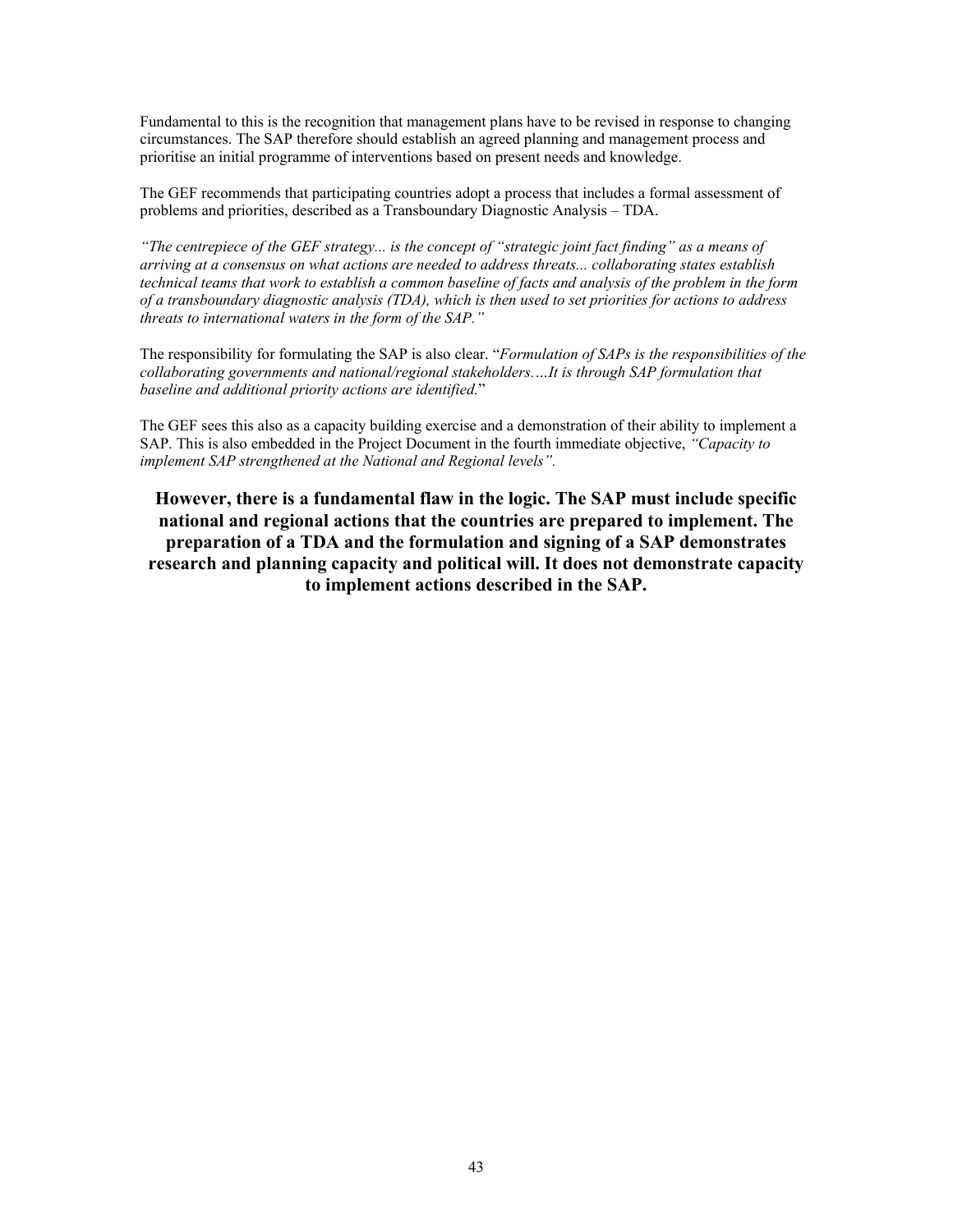# **Annex 6 Evaluation of the Project Design**

# **1 General**

The design of this project was poor. The justification for GEF funding is weak, especially on global biodiversity values. The definition of the project area is wide open to interpretation. The objectives and outputs are concerned mainly with the production of documents with little reference to content. Two of the major objectives and outputs are only weakly linked to the core outputs of the project. The risk analysis is unrealistically optimistic. Important recommendations from the STAP Review are ignored.

Unfortunately, there are two project designs. The first is the original design (the GEF Project Brief) that was approved by GEF. Second, there is the UNDP ProDoc that is signed by UNDP, UNOPS and four of the five countries (DPRK have still not signed). The ProDoc was rewritten from the Brief – they are similar, but far from identical. One of the key differences is in the highest level objectives – see Section 2.5 below.

# **2 Justification of GEF Involvement**

The project focuses on the GEF focal areas of international waters and of biodiversity. The badly polluted Tumen River, although it is a small river, provides a clear justification for the international waters focal area. The Tumen is shared by DPRK, China and the Russian Federation. The ProDoc also targets marine pollution problems in the Sea of Japan along the coasts of RF and the DPRK, although the limits of this area are not defined.

The justification for biodiversity is very weakly made and contains errors. For GEF funding, one needs to show that there is biodiversity of global significance and that is threatened. GEF emphasises the conservation of ecosystems rather than species. In the Tumen design, the emphasis is on species – primarily the Siberian tiger, the Amur leopard and the Mongolian gazelle. One these three, the Mongolian gazelle, is not threatened (recent populations are put at about 1 million or more) and should not have been used to justify GEF funding. This gazelle is also falsely reported to migrate from the Mongolian steppes to the Tumen River Area (over a thousand kilometres away across totally unsuitable habitat). Biomes and ecospheres are mentioned, but no indication is put forward that they are threatened. The design justifies the project in terms of barriers that need to be overcome (lack of consensus, limited cooperative mechanisms, etc.)

The ProDoc states that the most of the threats to biodiversity are transboundary in nature, without providing any evidence that this true (and has not been shown to be true since). It goes on to say that collaborative region-wide activities are needed. This is curious, because most activities will need to be implemented locally.

# **3 The Project Area**

The definition of the limits of the project area in the ProDoc is hopelessly confused, contradictory and imprecise. The GEF Brief and ProDoc are sometimes precise, sometimes imprecise for the geographic locations of the IW component and hopelessly vague for the biodiversity component.

### **Origins**

TumenNet grew out of TRADP. As its name indicates, TRADP was created with a focus on the Tumen River. This project grew largely out of concerns over the water pollution in the Tumen River. To the extent that project area is defined in the ProDoc, this is based on the area covered by the TRADP – an agency for promoting regional economic development. Its limits are therefore based more on regional economic development criteria than on the IW and biodiversity criteria. Ultimately, the working definition of the project area was largely left up to those implementing the project.

### **Conflicting descriptions in design documents**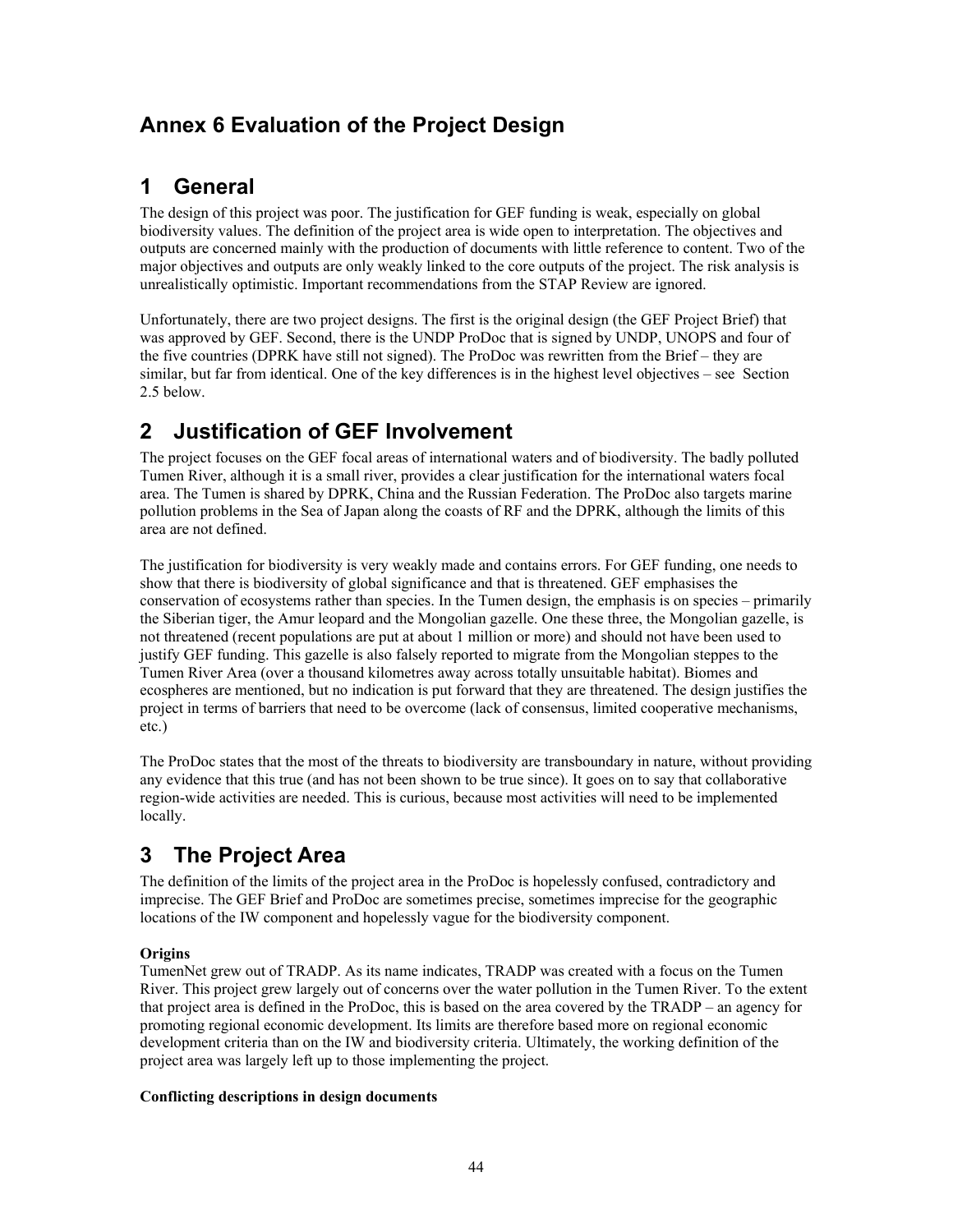The full project name is "Preparation of a SAP and TDA for the Tumen River Area, its coastal regions and related Northeast Asian Environs. On the cover pages of both the Brief and the ProDoc, the project area is defined simply as as the Tumen River Development Area (TREDA). The ProDoc does not define what the geographic limits of TREDA are.

TREDA does have a very specific geographic definition. It remains unchanged today since it was defined under two MOUs signed by the five TRADP five member countries in 1995. TREDA is composed only of Yanbian Korean Autonomous Prefecture in eastern Jilin Province of China, the small Rajin-Sonbong Free Economic and Trade Zone in DPRK and, in RF, it includes Vladivostok and the Free Economic Zone of Nadhodka, including Vostochny, and the Primorsky Krai town and ports south of those cities.

The problem of pollution in the Tumen River has always been the key environmental issue to be addressed by this project. However, if one uses TREDA as the definition of the project area, then only a small portion of the DPRK portion of the Tumen River Basin is included in the project area.

In the body of the two design documents, however, the project area is often referred to as TREDA and its Northeast Asia environs or as "The Region". The Brief states that the Region "...includes parts of the People's Republic of China, Russian Federation, Mongolia, DPRK and ROK". Which parts of these countries are not specified. The word "environs" is nebulous at best. All of these imprecise references to an expanded project area potentially open up a geographic area roughly 20 times larger than TREDA for inclusion in the project area.

#### **International Waters**

A relatively precise definition of the geographic location of the international waters component is given in the Introduction, "The international waters component is the Tumen River and all of its tributaries, Peter the Great Bay and rivers to the north and south of the Tumen River". However, there are no significant international rivers south of the Tumen and what rivers to the north of the Tumen is totally undefined. There is no indication that ROK or Mongolia are involved in the IW component.

#### **Biodiversity**

There is no corresponding statement describing the area to be covered by the biodiversity component -- it is scarcely defined at all. It indicates that raw material supply zones for the Tumen River Area will be covered as will areas affected by transport corridors linked to the TRA. The specific mention of the Mongolian gazelle clearly implies that some portion of the steppes should be included – without defining what portion.

#### **Maps**

Several maps are presented in Appendix One of the ProDoc, but none specify the limits of the project area. None of the maps make it clear which portions of the five countries are included. The Tumen River Basin is clearly shown, but these maps do not show which marine areas are covered or which rivers north and south of the Tumen are covered. There is no indication on the maps of what areas are covered by the biodiversity component.

# **4 TDAs and SAPs as Tools for Biodiversity Conservation**

The project focuses on IW and biodiversity conservation. International waters issues, are, by their nature, transboundary. Biodiversity conservation issues are not. They may be, but they are not inherently transboundary in nature.

The GEF Operational Strategy (1996) and the IW Operational Programs 8, 9 and 10 provide explicit guidance for GEF IW projects. Guidance for all three IW OPs are based on the preparation of Transboundary Diagnostic Analysis (TDA) followed by a Strategic Action Program (SAP). These tools were developed for IW, not for biodiversity. They are, however, the only tools specified by the project for both components – IW and biodiversity.

One result is that the design implies that biodiversity must be treated as a transboundary issue – and that transboundary activities must be identified to ensure biodiversity conservation. Very often, in practice, the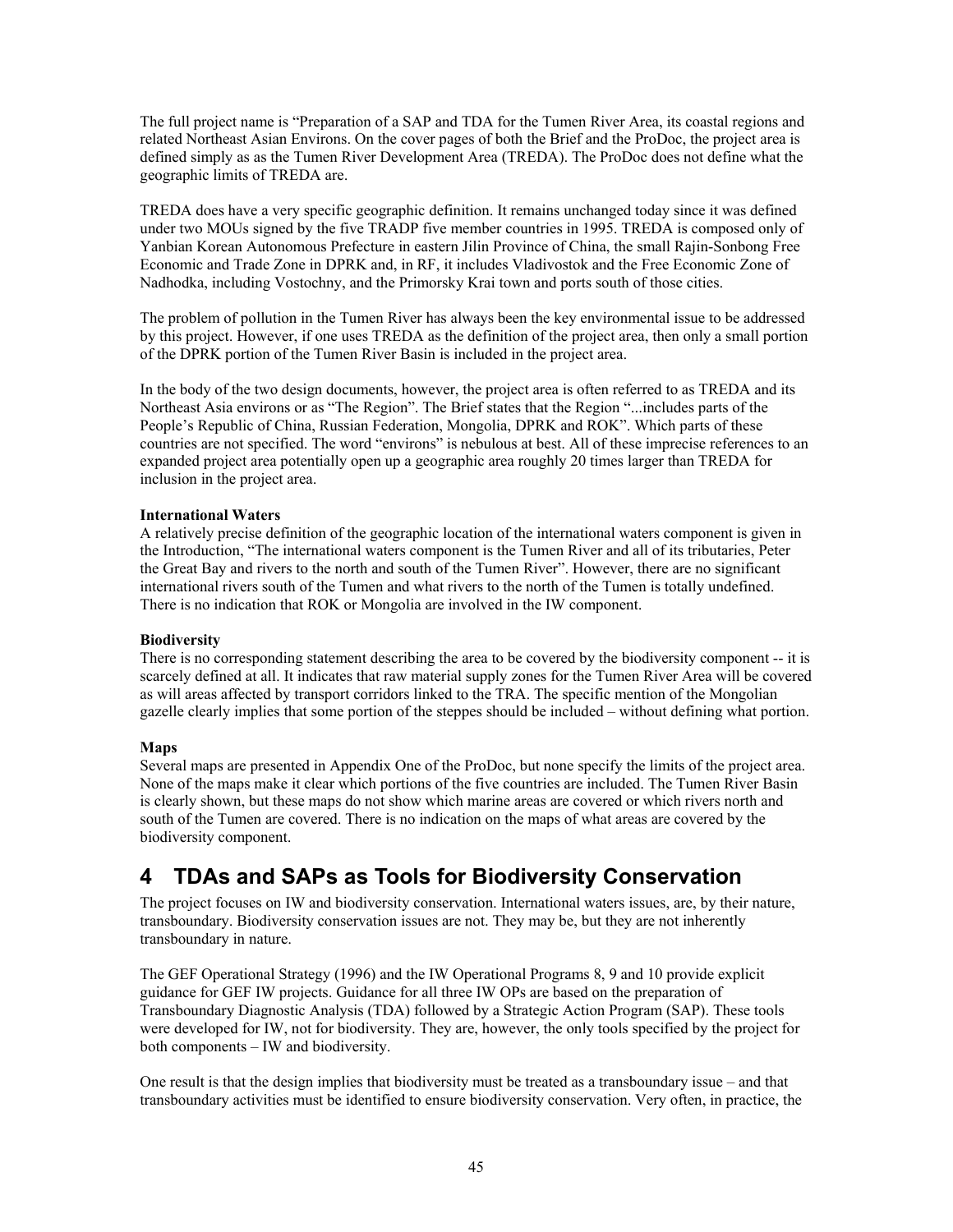opposite is true. Transboundary sites are often some of the most difficult areas in which to develop effective biodiversity conservation systems. Developing effective measures for collaboration/coordination for a transborder wetland, between countries with strained diplomatic relations, is no simple matter. The problem of controlling poaching along transborder natural areas is notoriously difficult to achieve.

The UNDP/GEF Guidelines for Country Teams for the Development of National Biodiversity Conservation Strategies and Action Plans would have been a more useful tool for this project to have used for the biodiversity components.

# **5 Objectives and Outputs**

### **Two Designs with Different Objectives**

The logframe of the GEF Project Brief appears in a restructured and rewritten form in the ProDoc. Most of the content and the details are similar but not identical. The Brief has four Objectives that support a Long-Term Objective. The ProDoc has four Immediate Objectives (IO) that support the Development Objective. The Long-Term Objective, "…to protect globally important resources in the Tumen River Area, its related coastal areas and its Northeast Asian environs through the preparation of a SAP for International Waters and Biodiversity Protection", is very different from the Development Objective, "…to promote (stated as an activity) environmental sustainable development in the Tumen Region. The project intends to provide regional environmental benefits by protection international waters and biodiversity".

It is most regrettable to have two different design documents. The reason for rewriting the document is not clear – it seems to have been an internal administrative requirement of UNDP. Such differences as the one above can substantially change the understanding of the focus and intent of the project design.

#### **Four Objectives**

The Project has four Immediate Objectives that are paraphrased as follows:

- IO 1: Capacity to prepare the TDA and the SAP reinforced;
- IO 2: Awareness Raised on Transboundary Issues at all Levels;
- IO 3: TDA and the SAP developed;
- IO 4: Capacity to Implement the SAP strengthened

#### *Emphasis on process rather than content*

*The core output of this project is the SAP. The other objectives, outputs and activities contribute to, or are ancillary to, the production of the SAP. However, when one reads the details of the ProDoc, the design of this project is all about process – it says very little about relevance and content. It does not define what a TDA and a SAP are. The ProDoc says almost nothing about how to ensure the relevance of their contents.* 

GEF has invested hundreds of millions of dollars on IW, but this project design says nothing about how this project will benefit from lessons learned from this wealth of experience. GEF has not developed real guidelines for the development of TDA and SAP. There is some guidance in the GEF OPs for IW, but the ProDoc does not specify that these should be used. As discussed in Section 3.1 on Staffing, the ProDoc TOR for the CTA and Program Officer do not specify that they will play any role to ensure relevant content of the TDA and the SAP. The suggested international consultants are not given this task, neitheh is it specified that UNDP/GEF or UNOPS will fill this role. To manage a TDA and a SAP properly is not an intuitive process. It is as though the project staff will be left alone to decide what the content of the TDA and the SAP should be – to reinvent the wheel. A TDA and the SAP, by themselves, are just paper documents. They are the key outputs, and too important to be left undefined.

The ProDoc also says little about measures to ensure the SAP will get approved and implemented.

# **6 Project Component Linkages**

The main output of the project is the SAP. The linkages and relevance of two of the IOs with the production of the SAP are weakly developed, at best. This is true for awareness raising (IO 3),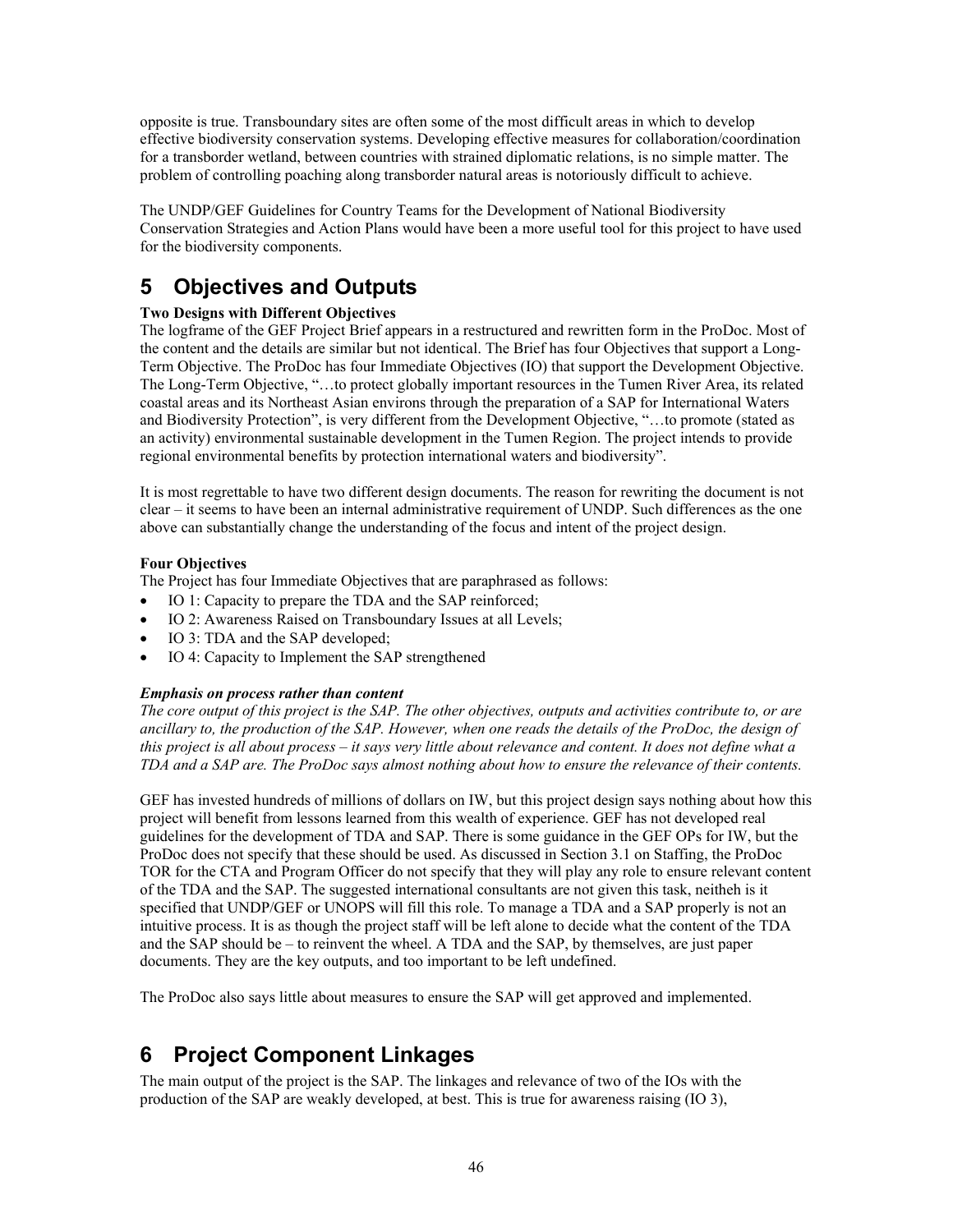environmental information systems and harmonised EIA (both in IO 4). The linkage between Capacity to prepare the TDA and the SAP reinforced (IO 1), and the actual production of the SAP, is clear and obvious.

#### **Awareness Raising and Small Grants**

Most of the design treats awareness raising as a separate component that is run in parallel with the production of the SAP, but that is not really linked to the SAP. The one exception is under the "End of Project Situation" discussion of the awareness raising component where it is stated, "…the SAP will have been prepared using a Participatory Approach and by mobilizing grass root participation". This presents a clear linkage with the SAP, but this linkage is not developed in the Outputs and Activities of IO 2. Most of the design treats awareness raising as an inherently "Good Thing", without presenting strong justification, focus or linkage with the SAP.

The Small Grants activity is part of the same IO. The only justification for small grants is as support toawareness raising and participation.

One must question the inclusion of awareness raising and small grants in a short, two-year project for the following reasons:

- Awareness raising on environmental issues is much more effective when it is tied with clear messages to the target audience about what they can do about it. The whole purpose of the SAP is to strategically identify concrete actions that can be taken to address priority environmental problems. But these clear messages on what can be done only come near the end of the two-year project.
- The project was under an incredibly tight schedule to complete the TDA and SAP in the two-year period. Developing a true "grass roots" level involvement in TDA and SAP preparation, in the original sense of the term, would have been highly desirable, but very unrealistic in the two-year time frame.
- The inclusion of a small grants component is also questionable, both as a tool for effective awareness raising, and as an administratively complex task to undertake in such a short period. A limited number of grants could have been used strategically as a tool to test new, innovative ways of addressing certain problems, but this is not the justification developed in the design.

#### **Environmental Information System**

The weakest linkage is for IO 4 and its two outputs. Output 4.1. is stated as "Environmental research and information system for the Region developed". The ProDoc does not explain why this is it needed, how it will be used or what type of information is needed. It does state that, "This will help strengthen cooperative mechanisms…" and "data… will be made accessible to all concerned and interested parties". But these statements are so vague as to be of little use.

In particular, the EIS is not linked in the design to the TDA and SAP. A regional EIS would clearly be of use for developing the TDA and the SAP. However, the EIS is under Immediate Objective 4, "Capacity to implement SAP strengthened and the National and Regional Levels." The type of data needed to implement the SAP is quite distinct from that needed to do national and regional analyses.

An EIS for the sharing of water pollution monitoring data for an international water body (the Tumen River) is one component of an overall EIS, and probably a minor one in terms of actual management requirements.

It is less clear what is required in terms of an EIS supporting the sustainable use or conservation of biodiversity.

For example, the SAP would typically identify specific activities for biodiversity conservation such as creation and management of new protected areas or the pilot development, testing and extension of sustainable use systems for biodiversity resources. The information needs for these activities will be very specific.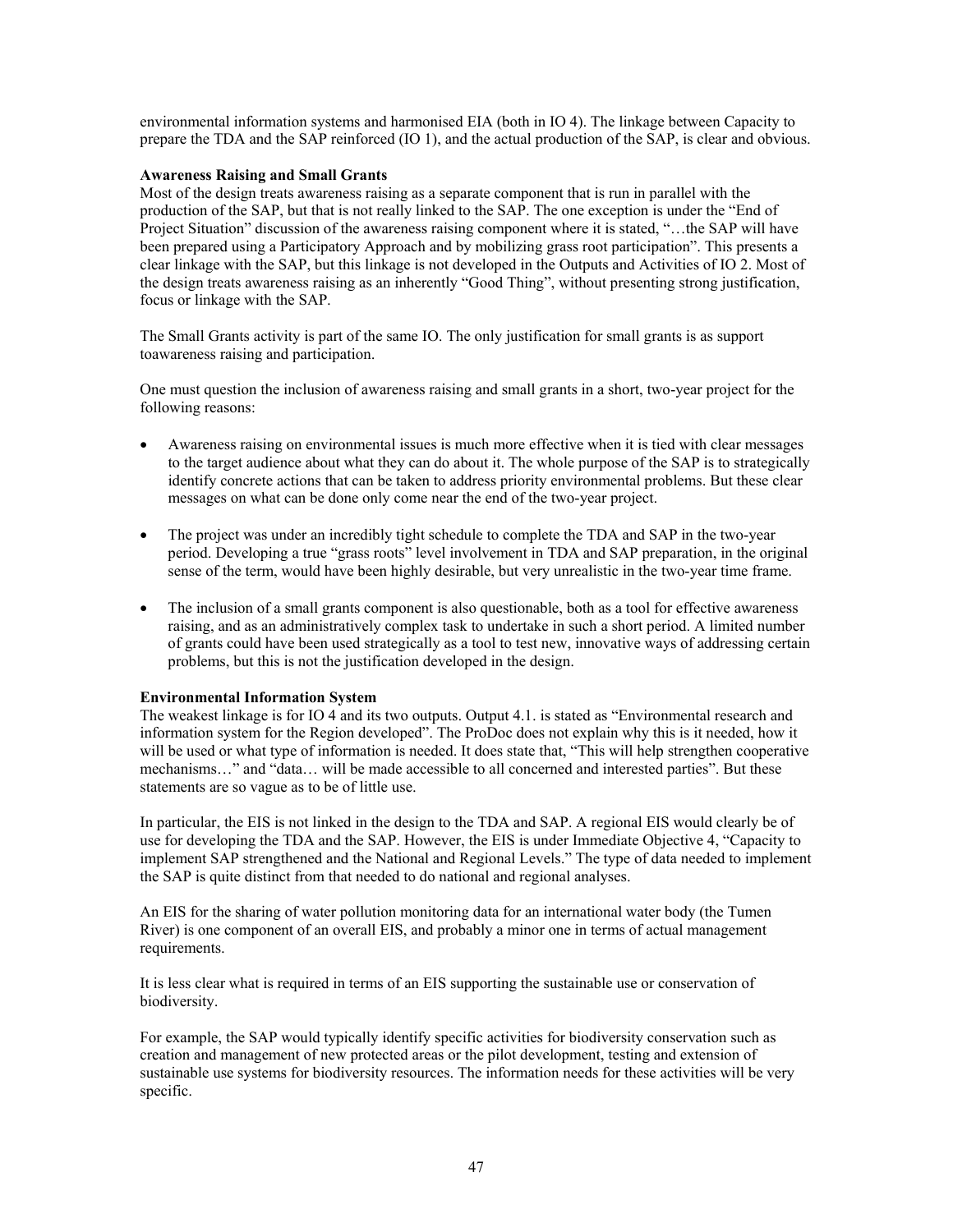The information systems should be developed accordingly, but they cannot be developed during the project, because the identification of the SAP activities is the last thing the project will do. More importantly, an EIS is only one small part of the capacities needed for SAP implementation.

#### **"Harmonised" EIA**

The second output under IO 4 is "Harmonised technical and legal conditions of Environmental Impact Assessment (EIA) developed across the region. The implied logic is that harmonised EIA conditions and the establishment of EISs will provide the capacity to implement the SAP. Again, the logic is flawed. Harmonising EIS conditions is not only impractical (one would have to change all the relevant legislation in each of the countries), but it has little to do with the capacities to control water pollution, to manage a park or to develop sustainable use systems.

## **7 Risk Assumptions**

The analysis of risks was highly unrealistic. More importantly, the risk analysis did not evaluate alternative courses of action that could be taken if key assumption did not prove to be valid. The analyses of two of the three risks identified in the ProDoc are especially problematic:

**Slow Commitment to Regional Cooperation** The estimated likelihood is ranked at medium-low. "It is unlikely that participating countries commitment is slow enough to hinder the progress of the whole project." The differences in political ideologies and economic systems of the five countries are some of the greatest on the planet. This ranking can only seen as naïve.

**Failure of Timely Delivery of Counterpart Funding and information** The estimated likelihood is ranked as low. Data sharing was already identified in Section 4.7 of the Preliminary TDA (1997), "The concept of freely-shared data is not widely accepted in all countries in the region, and many organisations and individuals are unwilling to reveal data to others within their own country, let alone to foreigners. Thus exchange of information to facilitate more competent treatment of issues that extend beyond national boundaries has been rare." The Preliminary TDA correctly identified a key constraint that is rooted in cultural differences – and not easy to overcome. The low ranking of this risk was unrealistic.

# **8 STAP Review**

As a Full Project, the GEF Project Brief underwent a STAP review as part of the design process. Some of the recommendations of the STAP were highly pertinent, but were not incorporated into the design.

#### **Ecosystems and Sustainable Use**

The Preliminary TDA recognised that nature/biodiversity conservation in the five countries has always been species-based. Protected areas have not been created with the objective of conserving representative samples of the full range of ecosystems, but have been centred on key species. The GEF Brief, however, talks almost exclusively about species, not ecosystems. The STAP comments "The project description emphasises biodiversity conservation but according to the GEF Operational Strategy and the CBD, sustainable use is as important. It is important that the SAP include options for the sustainable use of the biodiversity, not the least to convince local people that this would imply protecting ecosystems including their endangered species, while serving human interests."

#### **Cross-Sectoral Approach**

The STAP review recommends that more emphasis needed to be given to a cross-sectoral approach that fully analyses and address root causes of the problems identified.

#### **Length of Project**

"The time frame for the project seems to be too short, in particular as a stepwise approach including capacity building is presented."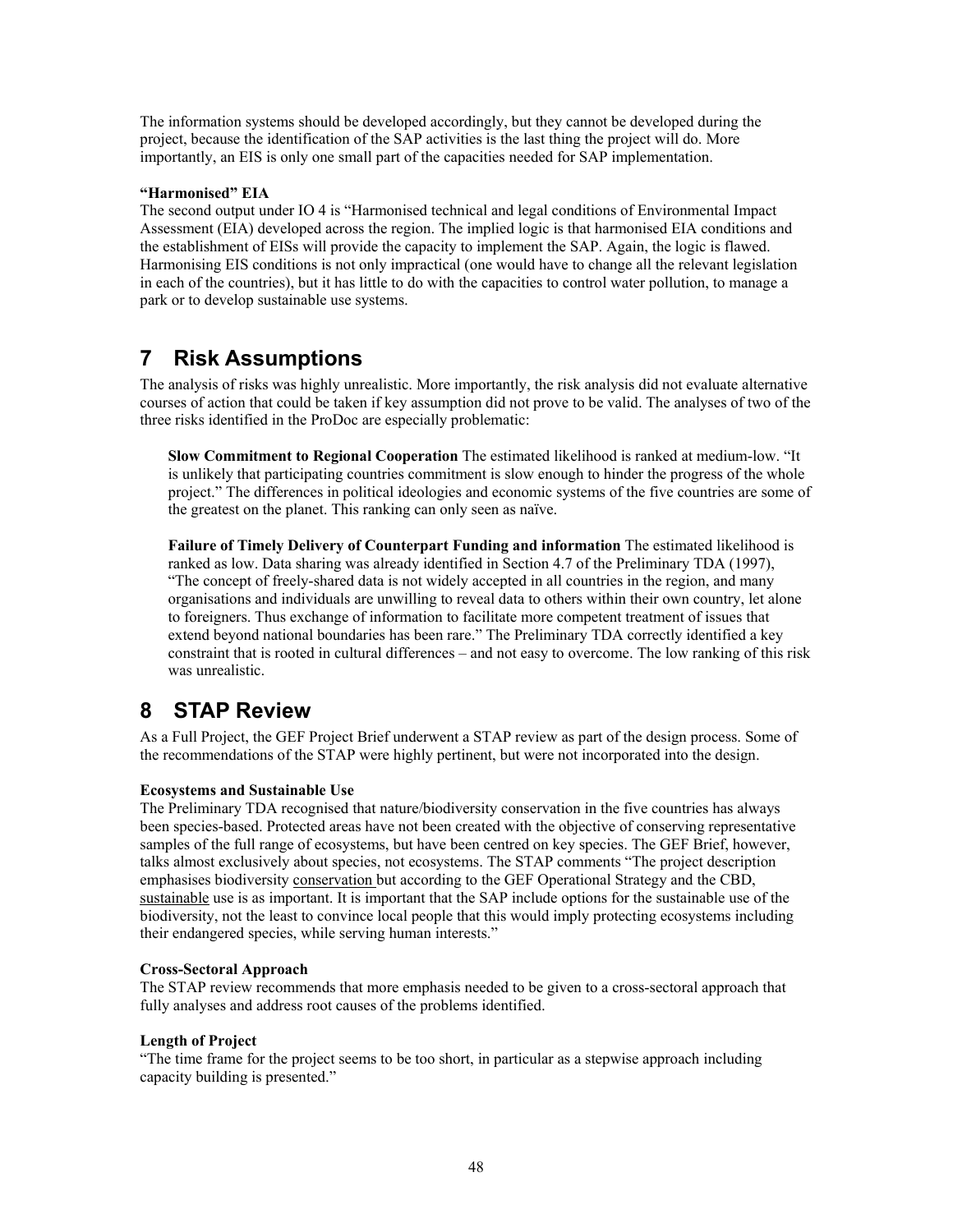#### **Response to the STAP Review**

The last page of the GEF Project Brief states, "The STAP reviewer's comments are fully incorporated into this project brief.." This section does directly respond to the STAP comments on the need for a crosssectoral approach and on the length of project. However, no evidence can be found that the STAP review comments on the need to increase the emphasis on the conservation of ecosystems rather than species, and on the need to emphasise sustainable use strategies for biodiversity conservation.

This is most regrettable, because the project, during, implementation, has since shifted its primary focus away from international waters to concentrate more and more strongly on biodiversity.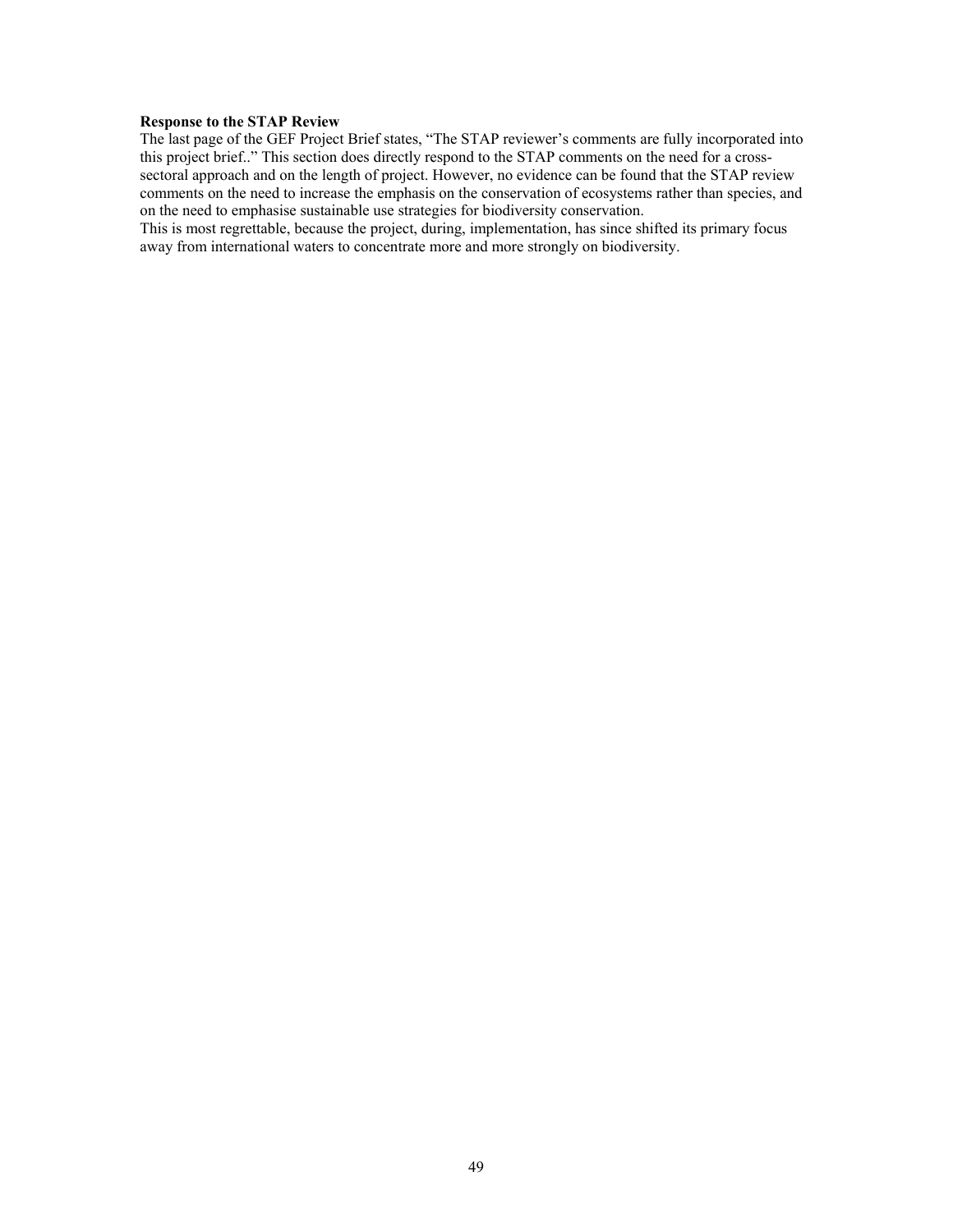# **Annex 7 Suggested Additional Project Activities**

**1. Sustainable use of grassland ecosystem biodiversity outside of protected areas** In support of proposed actions detailed in 2 steppe zones TDA recommendations

International consultancy on options and potential sites for rangeland management to include: Workshop attended by specialists and livestock herders from 3 countries

#### **2. Gap Analysis**

Contract to Russian Academy of Sciences to refine analysis of the adequacy of coverage of ecosystems for three zones by different forms of protected and managed areas.

# **3. Tumen River Study Tour for SAP Task Forces from:**

China, Russia, ROK, Mongolia and DPRK (if willing)

#### **4. TumenNet Environmental Challenges Video**

Target audience: Policy makers involved in developing and approving the SAP Purpose: Awareness raising providing an overview the project area, challenges and opportunities addressed by the SAP. Target audience: Donors Purpose: Awareness raising providing an overview the project area, challenges and opportunities and attracting support to implement the SAP.

Target audience: also widely applicable at all levels from school to public broadcast.

### **TUMENNET ENVIRONMENTAL CHALLENGES VIDEO**

Overview of Area Diversity of peoples and cultures Nature as it should be should be and the resources it provides Introduce the problems Dead fish floating Tiger skins in the market Dust blowing off the steppes Wetlands drained for ROK factory site Tumen River Start with interview of old fishermen – how the river used to be – former salmon runs – present day fish with ulcers & deformities Factory discharge – interview factory managers about problems and solutions Municipal discharge – interview city managers Mine discharge – mine managers Watershed – reforestation to stop erosion – shots of Changbai Mtn. Tigers and Leopards and Forests Start with shots of them in the wild – stress this is the only place they are found in the world Loss of habitat/fragmentation – Shots of clearcuts – interview Russian Poaching – interview a ranger – show confiscated weapons Steppes Starts with best shots of the steppes with lush grasslands, herds of gazelles and fat cows Nature of the problem – interview herder about changes and causes of degradation

*Land and livestock both owned by government until 10 (former Soviet Union) to 20 (PRC) years ago*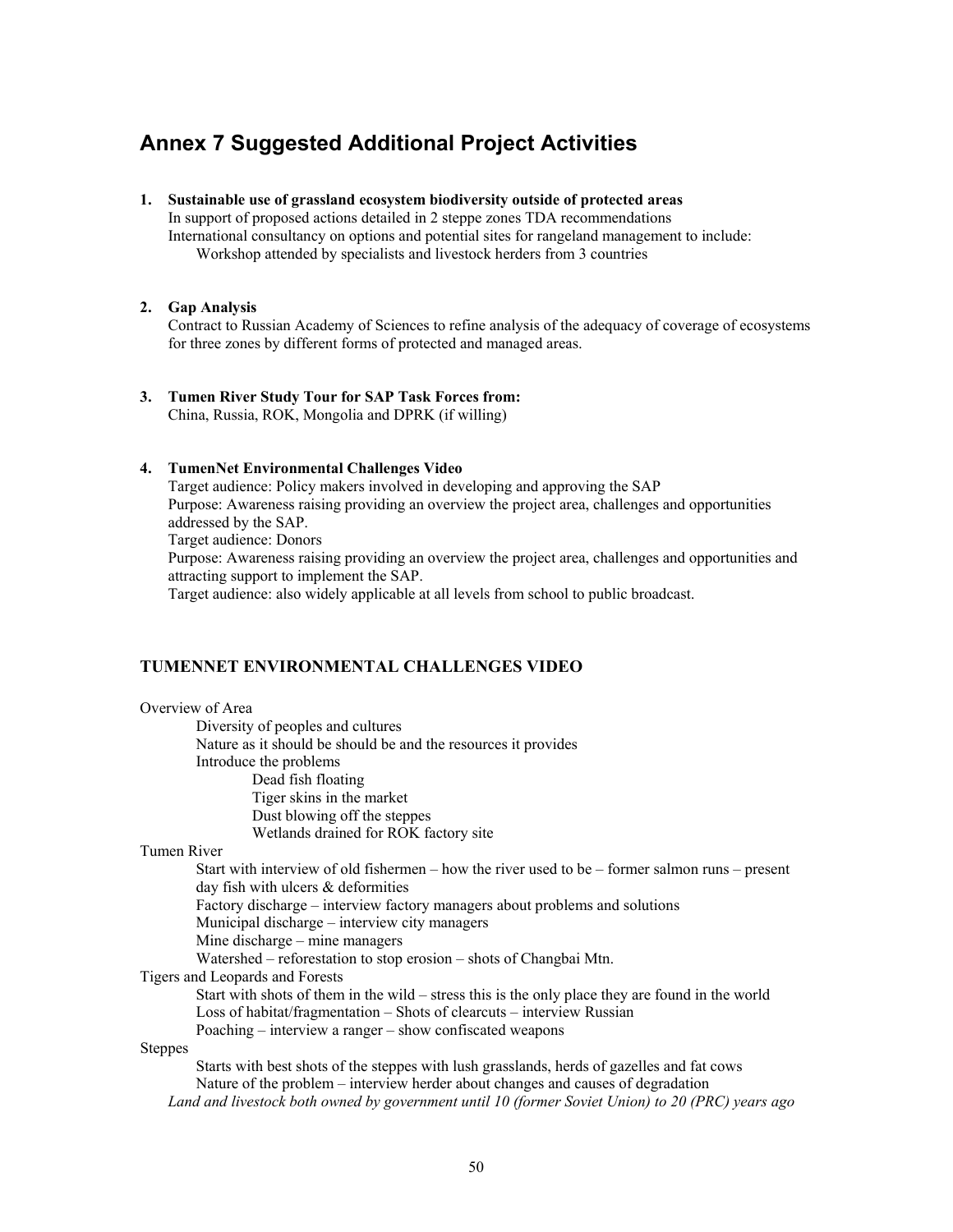Land still government owned – livestock privatized. Open access. Each livestock can put as many animals wherever and whenever he pleases

Shots of barren land, skinny dead animals, huge Yellow Dust clouds, people in Beijing with handkerchiefs over face, interview head of FKI about economic costs to microchip industry, shipyards etc.

Wetlands and Waterfowl

Start with shots of wetlands with large flocks of waterfowl – cranes

Local changes – regional impacts. Maps of area showing flyways and critical wetlands Interview representatives of industry

Interview with an "artists" on cultural importance of cranes and their loss

#### Marine

Start with shots of the wonders and abundance of sea life

Problems of pollutants from river mouths, direct discharge from factories, municipalities and ports,

Dangers of invasive species from bilge waters

Interview with fishermen who can no longer fish, with citizens who can no longer swim in the waters

TumenNet and the SAP

Interview on overview of the SAP process

Priority problems must be addressed by concrete actions

Interview with lead agency on the TDA

Overview of actions for key problems

What you can do to help?

Educators

NGOs/Civil Society

Investors

Sources of information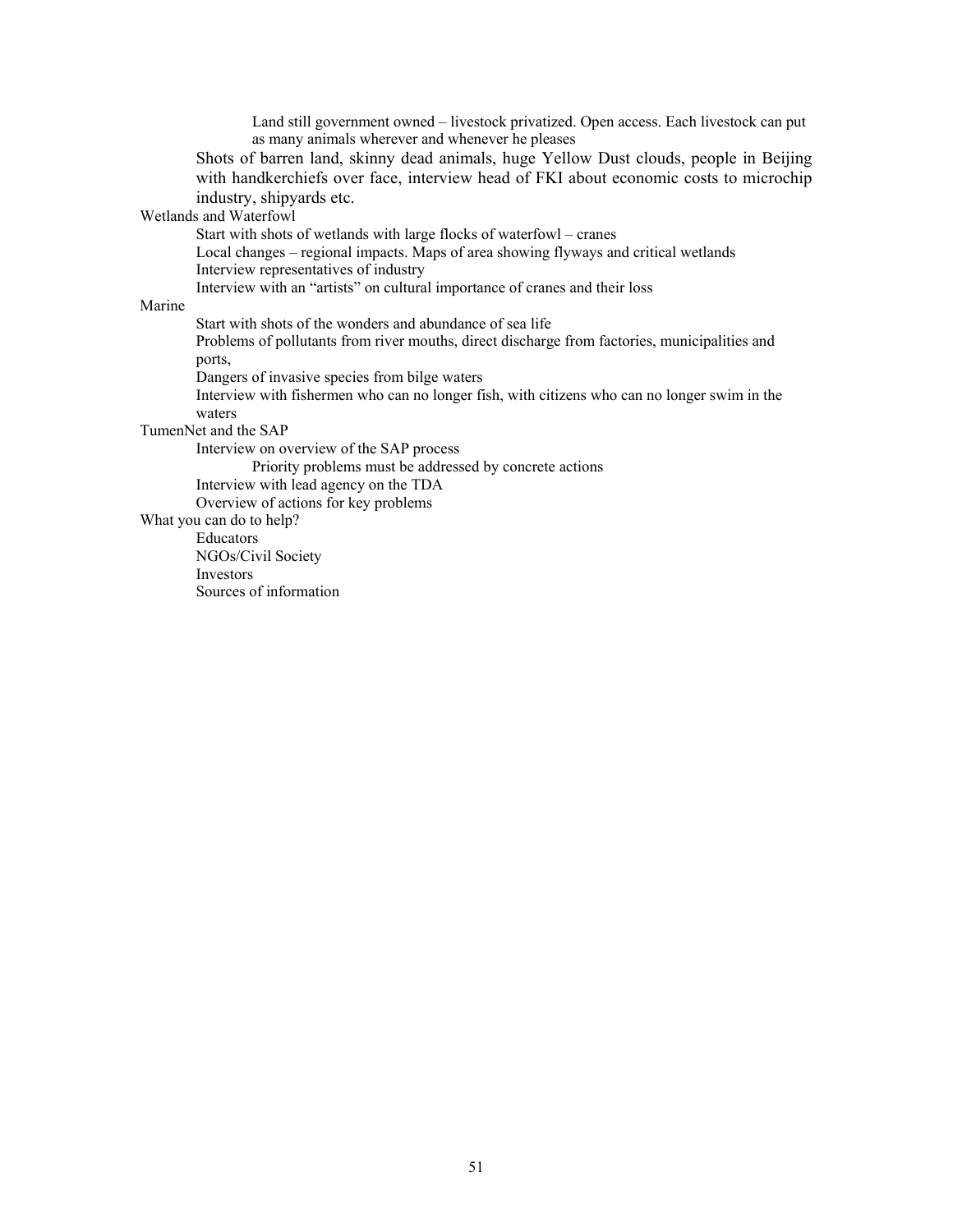# **Annex 8 Recommendations for GEF IW and Biodiversity Projects**

# **1 Project areas need to be clearly defined**

Far too often, the geographic limits of GEF projects very poorly defined. Hopefully, the TumenNet Project is an extreme example, where different project area descriptions within the same design document vary by a factor of 20 to 1. International waters and biodiversity are physical resources with geographic locations. GEF projects for IW and biodiversity need to have clearly defined geographic limits so that all parties involved in project execution know which resources they are working with.

# **2 Need for realism in risk analysis**

The high risks of failure of a project requiring the collaboration of five countries of ideologies as diverse as those of the TumenNet project should be obvious to anyone. These risks, however, were largely ignored in the Project design. The evaluation team does not criticize GEF for approving and funding projects like TumenNet. If the However, the unrealistic optimism in risk assessment does not serve anyone's interest. If the global environmental values at stake are high enough, one should accept the risks. However, risks should be realistically assessed, risk avoidance strategies developed and alternative courses of actions developed for situations where the risks are realized. Ultimately, one should be willing to abort or suspend projects if essential conditions are not met.

# **3 Ensure that expertise corresponds to GEF focal areas**

GEF needs to ensure that long-term and short-term technical advisors recruited for IW and biodivesity projects have solid credentials in IW and biodiversity. The focus of the TumenNet project shifted during implementation from IW to biodiversity, yet no one with solid experience in developing biodiversity conservation strategies, either long-term or short-term, was ever brought into this project.

# **4 Provide senior level GEF technical backstopping with specialists of appropriate expertise**

The focus of the TumenNet project shifted during implementation from IW to biodiversity, yet the evaluation team found no evidence of technical/strategic inputs from UNDP/GEF. From project design through the beginning of the preparation of the SAP, the project has maintained a narrow focus on species and protected areas. UNDP/GEF needs to ensure that technical advisors of appropriate background support their projects and that these advisors are of high calibre.

# **5 Allow adequate time for grass roots participation**

The GEF Project Brief for TumenNet states that, "the SAP will have been prepared using a Participatory Approach and by mobilizing grass roots participation". The evaluation team believes that the term "grass roots participation" implies that the whole planning process should be driven by civil society from the bottom up. This is clearly unrealistic. At a minimum, it would mean that there is broad involvement of communities and user groups throughout multi-country region – not just a token sample of a few individuals chosen to represent certain interest groups. This again is totally unrealistic for a two-year project working across five countries.

"Grass roots participation" may be an appealing "feel-good" phrase to include in a project brief. However, if GEF seriously wants to promote such an approach on their projects, then they need to devote the time and resources necessary. And they need to develop appropriate methodologies for ensuring grass roots participation across multiple countries.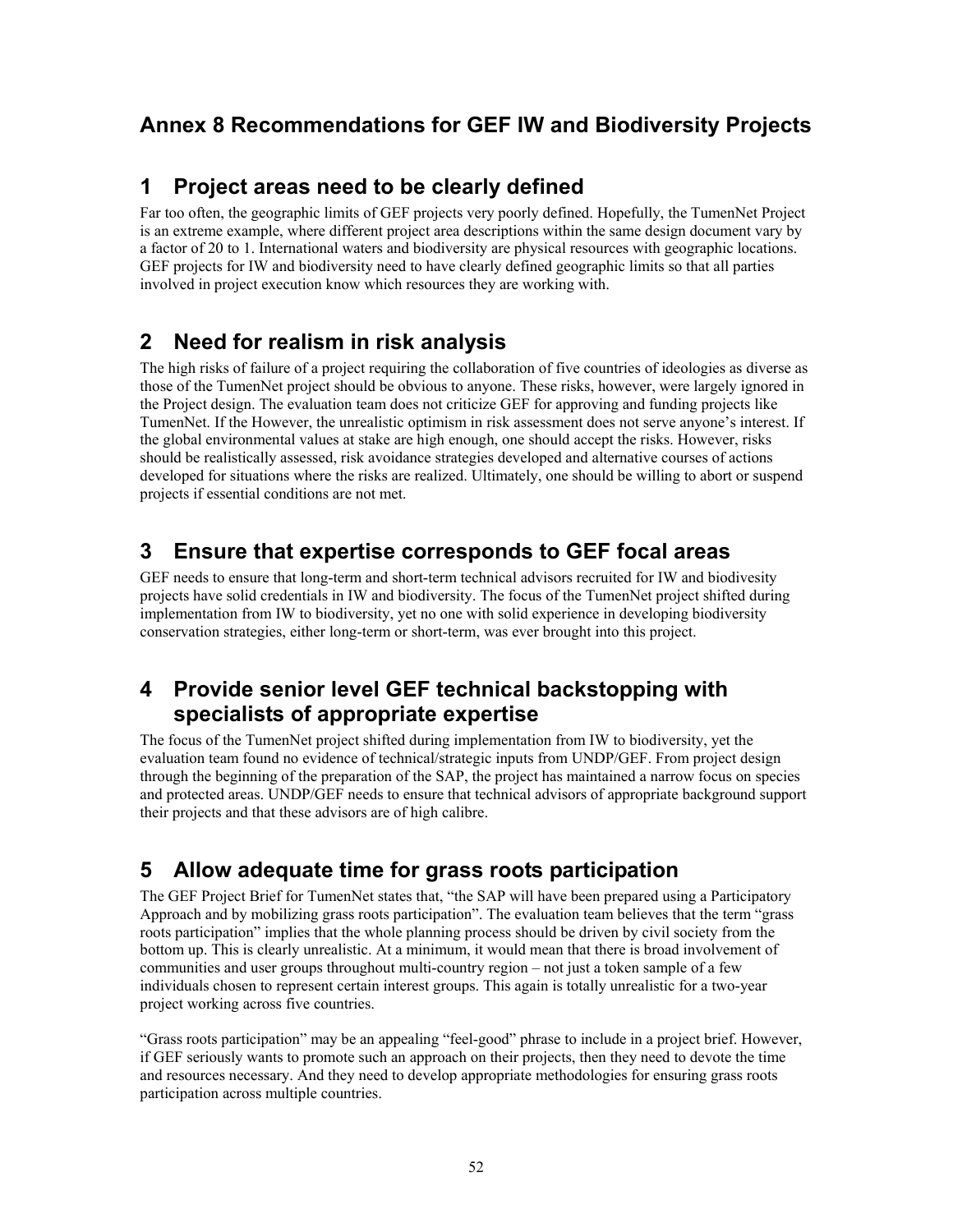In a regional planning process, it is relatively easy to involve structured groups that are represented by established organizations – one invites the organization to send a representative to planning workshops and other events. One of the greatest challenges in any planning process is how to involve groups that are not organized – such as livestock owners on the Mongolian steppes. For biodiversity conservation, such unstructured groups are often the most important stakeholders.

One approach for ensuring participation of such groups is to carefully select a "representative" sample and to engage them using specially modified PRA techniques. This may involve engaging a PRA specialist to develop a special PRA methodology modified to meet the needs of the regional planning exercise. PRA teams then need to be trained before they are sent out to conduct the modified PRA with the carefully selected "representative" groups. Ideally, this should be done in a two step process. The PRA team does a first diagnostic exercise with the community or user group. The results must be checked against interviews with local technicians, authorities, NGOs, etc. The team then should go back to the community to first present and validate the results from the first exercise and, secondly, to facilitate and guide brainstorming sessions to develop strategic options to address key problems. Through this process, spokesmen can be selected to represent these otherwise unstructured groups at planning workshops.

None of this is simple nor intuitive. GEF needs to be much more realistic as to what they mean by stakeholder participation on a regional project.

# **6 Avoid forcing BD into the IW Transboundary Framework**

Guidance for all three IW OPs are based on the preparation of Transboundary Diagnostic Analysis (TDA) followed by a Strategic Action Program (SAP). These are technical planning tools that were developed for International Waters Projects, not for biodiversity projects. Many GEF projects start out as IW projects and then get biodiversity "grafted on". This is especially true for freshwater IW. However, the projects remain structured around the IW planning tools of the TDA and the SAP. International waters issues are inherently transboundary in nature. Biodiversity conservation issues are not.

Grafting biodiversity onto an IW project implies that biodiversity must be treated as a transboundary issue – and that transboundary sites/activities must be identified to ensure biodiversity conservation. Very often, in practice, the opposite is true. Indeed, transboundary sites tend to be amongst the difficult areas in which to address threats to biodiversity. Transboundary threats are often much more difficult to resolve that threats that are contained within a single country. Transboundary collaboration between park managers may be severely inhibited by political differences. The problem of controlling poaching along transborder natural areas is notoriously difficult to achieve.

# **7 Avoid peripheral activities not strategically linked to SAP**

An IW project with a strategic action program as its core output should remain focused on that core output. GEF has a tendency to graft on peripheral activities that are not strategically linked to the production of the SAP, such asresearch, EIS, awareness raising, small grants, etc., that are not strategically necessary. These peripheral activities tend consume a great deal of management time and effort and to diminish the focus on the essential.

# **8 Focus on Process and Product**

During the preparation of many of the early SAPs, the emphasis was on the science. The TDA was a scientifically based evaluation of threats. The SAP was prepared by project teams, with an awareness of political issues. The result was a technically sound document, but which in many cases avoided concrete actions that were felt might not be politically acceptable.

More recently the emphasis has changed to the process of developing the SAP and less on the science feeding into it. This is partly in recognition of the limited scientific data available for developing the TDA, and emphasises the precautionary principle – lack of scientific knowledge is not justification for not taking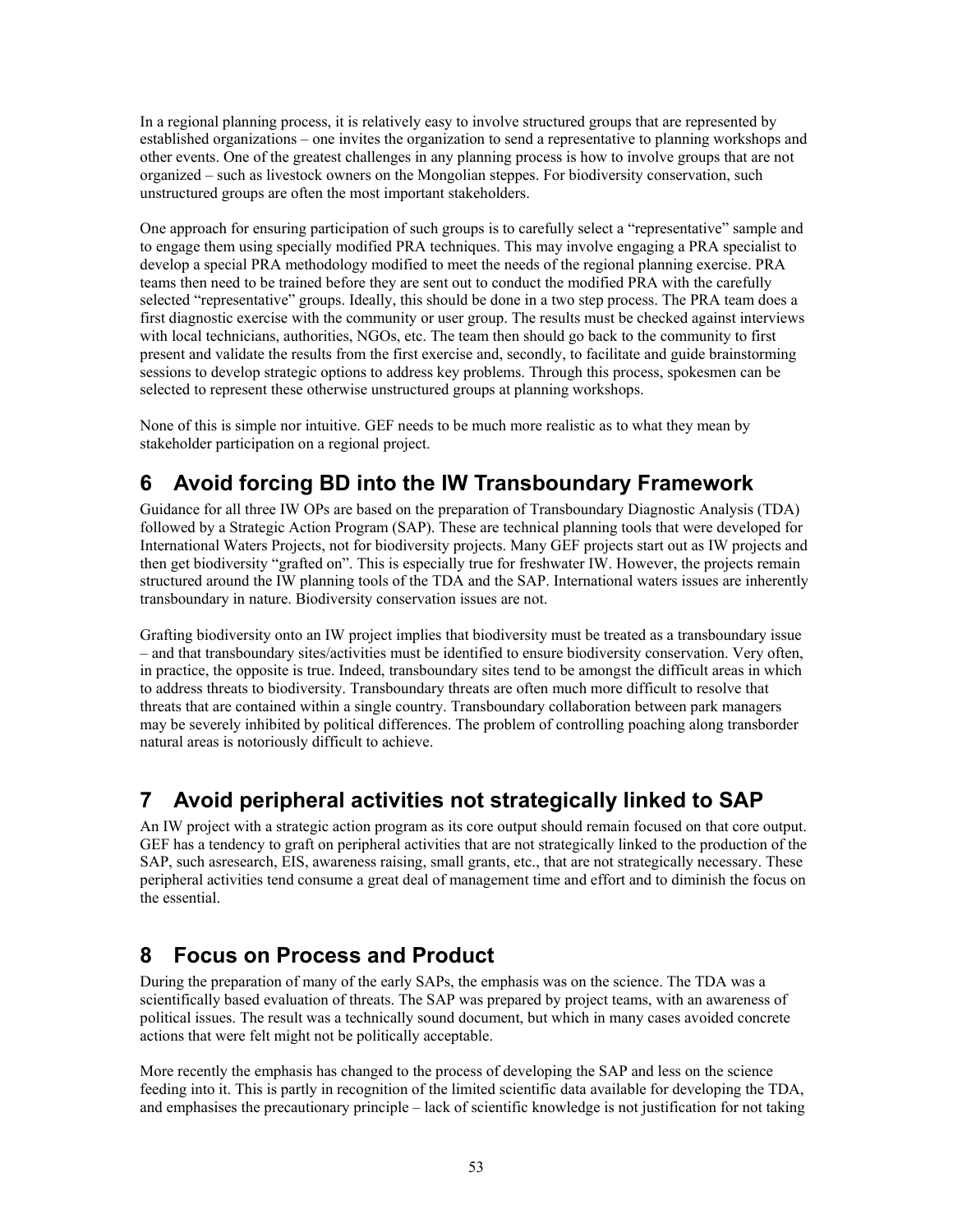action. However, there still has to be a clear fact based scientific evaluation in the TDA, if the SAP is to be a coherent document. The process is important, but then so is the product.

# **9 Need for solid guidelines for IW projects**

GEF has now committed over \$250 million to IW projects. Over the next five years, GEF will double its financial support to water and related land resources activities to one-half billion dollars. Yet GEF has still not produced solid guidelines for the projects. GEF has not adequately defined what the content of a TDA and a SAP should be. Most SAPs produced to date are full of policy actions but contain relatively few concrete actions to address specific environmental threats.

Futhermore, GEF has not yet distilled the lessons learned from all their projects on what the most effective methodologies are for developing TDA and SAP. Guidance should include a definition of what the key IW issues are.

Finally, GEF project briefs for IW should specify what guidelines should be used for project execution. GEF should not assume that the long and short term technical advisors hired to execute IW projects, are familiar with GEF policy or approaches, particularly when so little on process is described in reports.

# **10 Be flexible with the use of GIWA for IW projects**

The Global International Waters Assessment – a four year UNEP/GEF initiative, was as a response to the perceived need to prioritise issues in different international waters in a systematic and comparable manner. The output was expected to be a list that would guide GEF funding towards resolving issues in priority water bodies. The evaluation was global, splitting the world into 9 mega regions and 66 sub-regions. The evaluation relies on "five major concerns and 22 key issues" The study is led by Kalmar University and the "partners" are also predominantly other academic/research departments.

The GIWA evaluation was standardised to allow comparison between water bodies, it is not a rigid tool for evaluating priorities within one IW area, nor is necessarily the most appropriate tool. GEF projects should be free to use and modify planning tools as defined by project needs.

# **11 Focus IW Learn on project support not academic/science support**

IW:LEARN is a GEF IW capacity-building project. "IW:LEARN's objective is to build a Web-based "global knowledge community" to protect and restore the world's lakes, river basins, coasts and oceans". The project has prepared materials dealing with three aspects, International Waters, Information and Communication and GEF Procedures.

Again much of the emphasis is on the science of international waters rather than management. The methodology is on delivering information over the web. While designed to support linkages between projects, the main problem is that the outputs from projects does not provide guidance on how these outputs were achieved.

If IW:LEARN is to support projects then it needs to present tools and methodologies for developing TDAs and SAPs, not guidance on measuring water pollution or web design.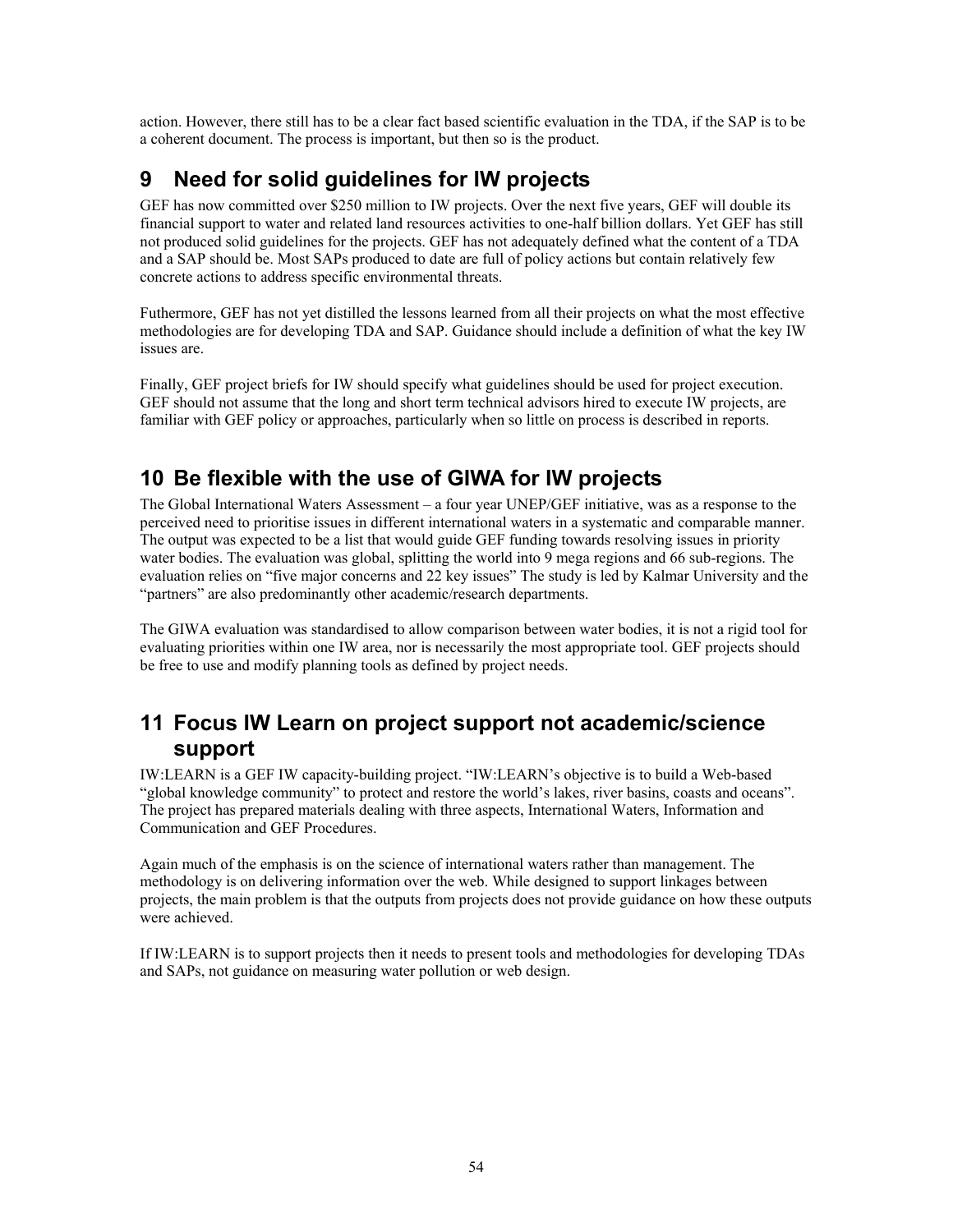# **Annex 9 Development of Range Management on the Steppes**

## *Situational Analysis*

Use of the steppe grasslands by livestock owners within the TumenNet project area is presently characterised by open access. There is no management whatsoever of the range resource. Livestock owners are free to put as many livestock as they wish anywhere and at anytime. The rangelands are owned by the three governments but the livestock are privately owned. Indeed, the economics of the present situation provides incentives for each livestock owner to put as many head of animals as possible onto the rangelands. It is a "worse case" scenario that is leading to very rapid land degradation on the steppes. This degradation is the major source of "Yellow Dust" that has repeatedly afflicted all of Northeast Asia in recent years. There is no possibility of reversing this trend without putting an end to the open access that presently characterising the present system.

The steppes were originally inhabited by nomadic herders. Herds were moved with the seasons between higher altitude summer grazing and lower altitude winter grazing. They were moved during drought years to areas where it had rained and to where the grass was the richest. Such mobility of livestock is a highly desirable characteristic of dryland grazing systems. When rains fail or grasses become overgrazed, the herders move their animals and overgrazing is minimised. The productivity of the resource is conserved. This was all aided by relatively low populations of people and livestock.

When the steppes first fell under communist systems, both land and livestock people the property of national governments. The range wasn't really managed, but livestock numbers were kept in some type of balance with the potential of the grasslands, and serious degradation was avoided. However, this was all to change again. Roughly 20 years ago in PRC, and roughly 10 years ago in Mongolia and RF, livestock were privatised but land remained the property of the government. The present system is characterised by open access and overgrazing with localised areas of very severe overgrazing and land degradation – especially around larger settlements.

As the grasslands are degraded, the diversity of plants and animals is lost. First to go amongst the plantlife are the preferred forage species. They are the most intensively grazed and rarely get a chance to flower and fruit. The economically most valuable species are the first to be lost. In grasslands like this, the most nutritious, have vale forage grasses are usually perennial species. Deep-rooted perennial grasses are also the most drought resistant. Perennial grasses grow taller than annuals – during snow disasters or "zud", more of the perennials reach above the snow and are available to livestock – reducing the severity of the zud and the loss of livestock.

### *Options for improved range management systems*

One is confronted with three basic options for developing grasslands, or "range", management systems for the steppes:

- Government could manage the rangelands controlling who can graze what number of livestock when and where. Management by government rarely works well anywhere in the world.
- One could completely privatise the rangelands in the breaking up the steppes into privately owned tracts in the hands of individual herders or formal "businesses". Each new landowner would be responsible for managing his own tract of grasslands. Individual tracts would generally be relatively small. Mobility of livestock is reduced to a bare minimum.
- The government could contractually transfer management rights to legally constituted community groups. The transfer of management rights to such herders' association is generally done through contracts that stipulate the conditions of use. Management units can be very large, allowing seasonal movement of livestock. Arrangements for movement between management units during times of drought can be negotiated, with or without an exchange of fees. Within the herders association, livestock are still privately owned. But the herders' association manages the rangeland